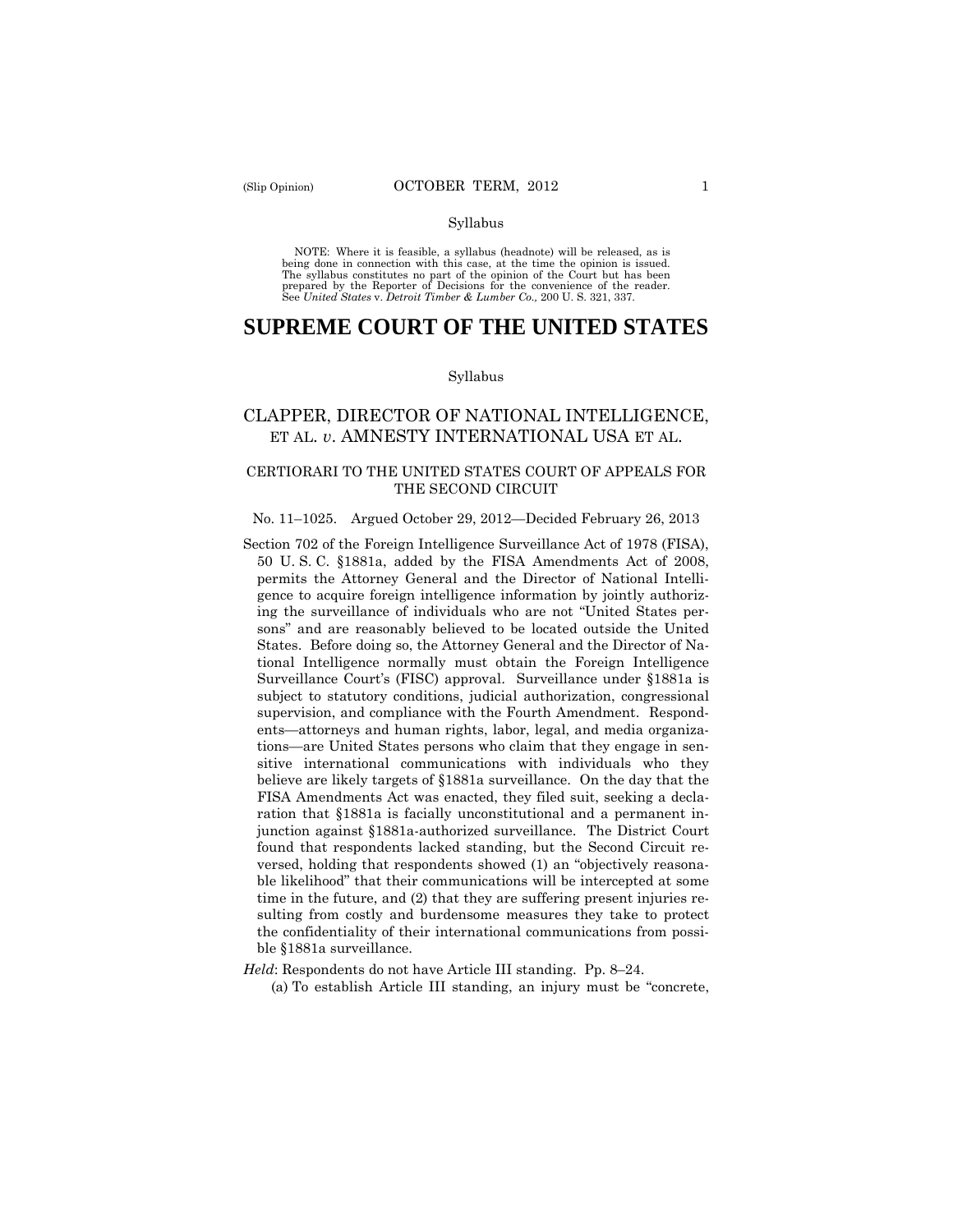#### Syllabus

particularized, and actual or imminent; fairly traceable to the challenged action; and redressable by a favorable ruling." *Monsanto Co.*  v. *Geertson Seed Farms*, 561 U. S. \_\_\_, \_\_\_. "[T]hreatened injury must be '"certainly impending" ' to constitute injury in fact," and "[a]llegations of possible future injury" are not sufficient. *Whitmore*  v. *Arkansas*, 495 U. S. 149, 158. Pp. 8–10.

(b) Respondents assert that they have suffered injury in fact that is fairly traceable to §1881a because there is an objectively reasonable likelihood that their communications with their foreign contacts will be intercepted under §1881a at some point. This argument fails. Initially, the Second Circuit's "objectively reasonable likelihood" standard is inconsistent with this Court's "threatened injury" requirement. Respondents' standing theory also rests on a speculative chain of possibilities that does not establish that their potential injury is certainly impending or is fairly traceable to §1881a. First, it is highly speculative whether the Government will imminently target communications to which respondents are parties. Since respondents, as U. S. persons, cannot be targeted under §1881a, their theory necessarily rests on their assertion that their foreign contacts will be targeted. Yet they have no actual knowledge of the Government's §1881a targeting practices. Second, even if respondents could demonstrate that the targeting of their foreign contacts is imminent, they can only speculate as to whether the Government will seek to use §1881a-authorized surveillance instead of one of the Government's numerous other surveillance methods, which are not challenged here. Third, even if respondents could show that the Government will seek FISC authorization to target respondents' foreign contacts under §1881a, they can only speculate as to whether the FISC will authorize the surveillance. This Court is reluctant to endorse standing theories that require guesswork as to how independent decisionmakers will exercise their judgment. See, *e.g., Whitmore*, *supra,* at 159–160. Fourth, even if the Government were to obtain the FISC's approval to target respondents' foreign contacts under §1881a, it is unclear whether the Government would succeed in acquiring those contacts' communications. And fifth, even if the Government were to target respondents' foreign contacts, respondents can only speculate as to whether their own communications with those contacts would be incidentally acquired. Pp. 10–15.

(c) Respondents' alternative argument is also unpersuasive. They claim that they suffer ongoing injuries that are fairly traceable to §1881a because the risk of §1881a surveillance requires them to take costly and burdensome measures to protect the confidentiality of their communications. But respondents cannot manufacture standing by choosing to make expenditures based on hypothetical future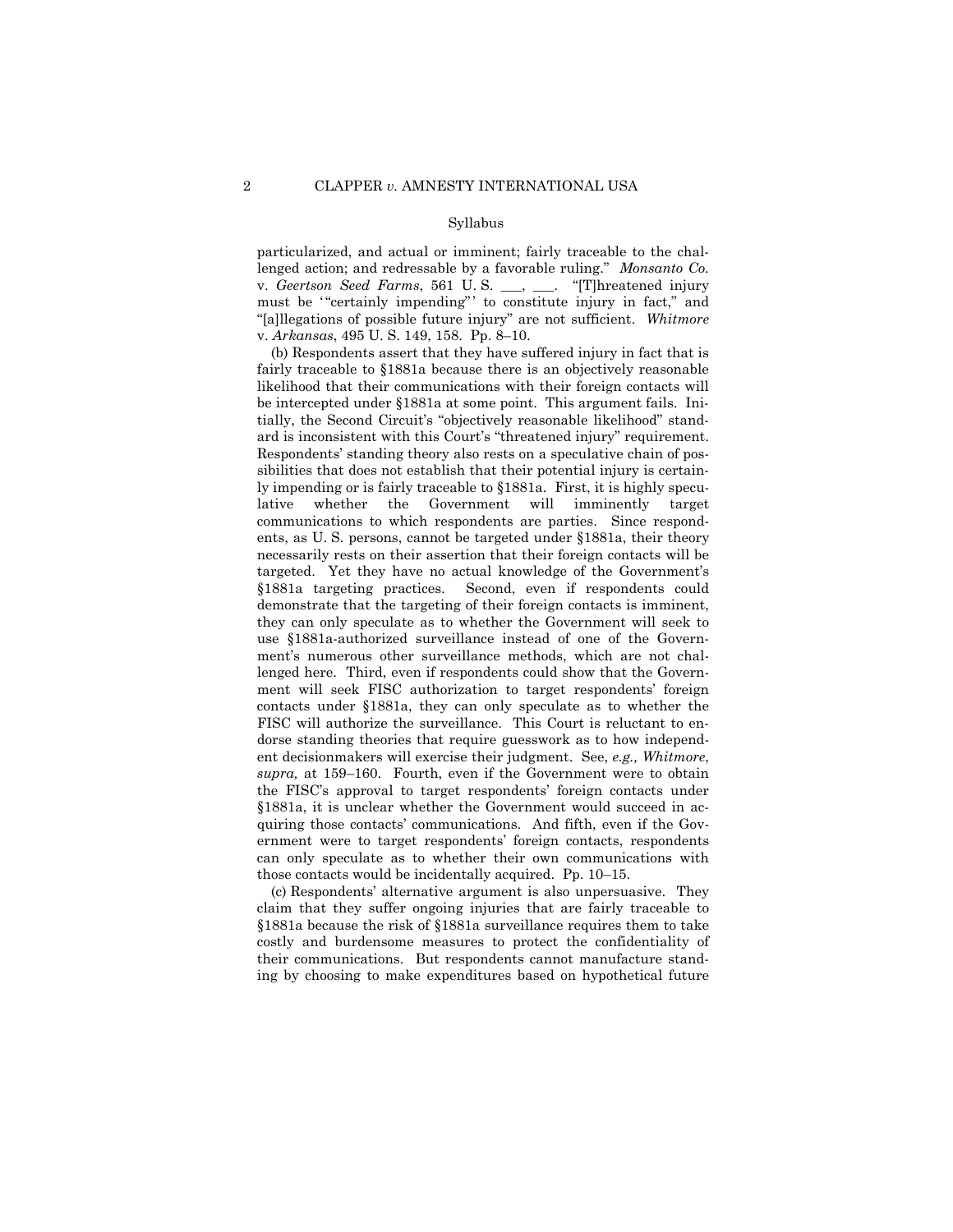### Syllabus

harm that is not certainly impending. Because they do not face a threat of certainly impending interception under §1881a, their costs are simply the product of their fear of surveillance, which is insufficient to create standing. See *Laird* v. *Tatum*, 408 U. S. 1, 10–15. Accordingly, any ongoing injuries that respondents are suffering are not fairly traceable to §1881a. Pp. 16–20.

(d) Respondents' remaining arguments are likewise unavailing. Contrary to their claim, their alleged injuries are not the same kinds of injuries that supported standing in cases such as *Friends of the Earth, Inc.* v. *Laidlaw Environmental Services (TOC), Inc.,* 528 U. S. 167, *Meese* v. *Keene*, 481 U. S. 465, and *Monsanto, supra.* And their suggestion that they should be held to have standing because otherwise the constitutionality of §1881a will never be adjudicated is both legally and factually incorrect. First, " '[t]he assumption that if respondents have no standing to sue, no one would have standing, is not a reason to find standing.'" *Valley Forge Christian College* v. *Americans United for Separation of Church and State, Inc.*, 454 U. S. 464, 489. Second, the holding in this case by no means insulates §1881a from judicial review. Pp. 20–23.

638 F. 3d 118, reversed and remanded.

 ALITO, J., delivered the opinion of the Court, in which ROBERTS, C. J., and SCALIA, KENNEDY, and THOMAS, JJ., joined. BREYER, J., filed a dissenting opinion, in which GINSBURG, SOTOMAYOR, and KAGAN, JJ., joined.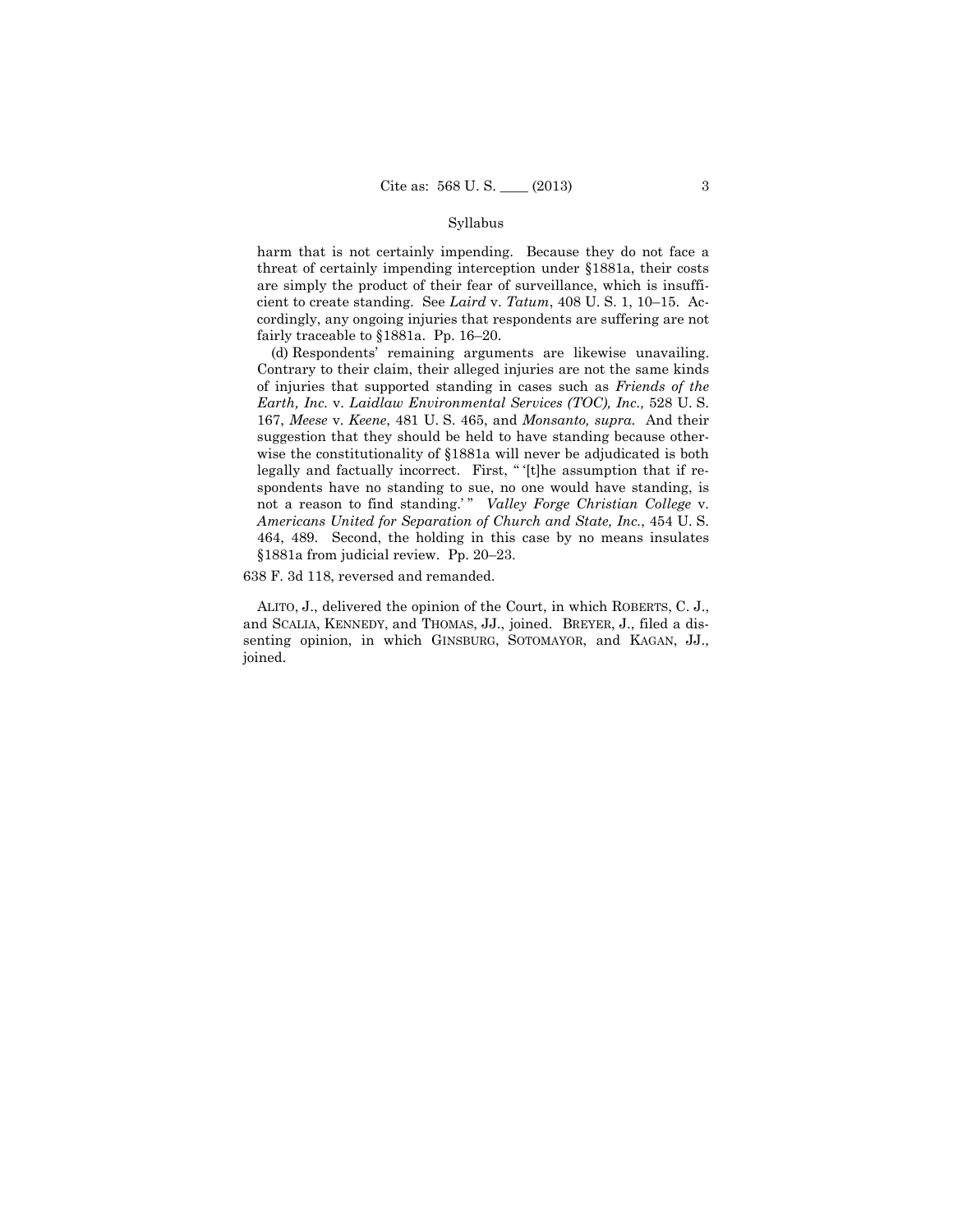preliminary print of the United States Reports. Readers are requested to notify the Reporter of Decisions, Supreme Court of the United States, Wash- ington, D. C. 20543, of any typographical or other formal errors, in order that corrections may be made before the preliminary print goes to press. NOTICE: This opinion is subject to formal revision before publication in the

## $\frac{1}{2}$  ,  $\frac{1}{2}$  ,  $\frac{1}{2}$  ,  $\frac{1}{2}$  ,  $\frac{1}{2}$  ,  $\frac{1}{2}$  ,  $\frac{1}{2}$ **SUPREME COURT OF THE UNITED STATES**

#### $\frac{1}{2}$  ,  $\frac{1}{2}$  ,  $\frac{1}{2}$  ,  $\frac{1}{2}$  ,  $\frac{1}{2}$  ,  $\frac{1}{2}$ No. 11–1025

# JAMES R. CLAPPER, JR., DIRECTOR OF NATIONAL INTELLIGENCE, ET AL., PETITIONERS *v.* AMNESTY INTERNATIONAL USA ET AL.

## ON WRIT OF CERTIORARI TO THE UNITED STATES COURT OF APPEALS FOR THE SECOND CIRCUIT

[February 26, 2013]

JUSTICE ALITO delivered the opinion of the Court.

Section 702 of the Foreign Intelligence Surveillance Act of 1978, 50 U. S. C. §1881a (2006 ed., Supp. V), allows the Attorney General and the Director of National Intelligence to acquire foreign intelligence information by jointly authorizing the surveillance of individuals who are not "United States persons"1 and are reasonably believed to be located outside the United States. Before doing so, the Attorney General and the Director of National Intelligence normally must obtain the Foreign Intelligence Surveillance Court's approval. Respondents are United States persons whose work, they allege, requires them to engage in sensitive international communications with individuals who they believe are likely targets of surveillance under §1881a. Respondents seek a declaration that §1881a is unconstitutional, as well as an injunction against §1881a-authorized surveillance. The question

——————

<sup>1</sup>The term "United States person" includes citizens of the United States, aliens admitted for permanent residence, and certain associations and corporations. 50 U. S. C. §1801(i); see §1881(a).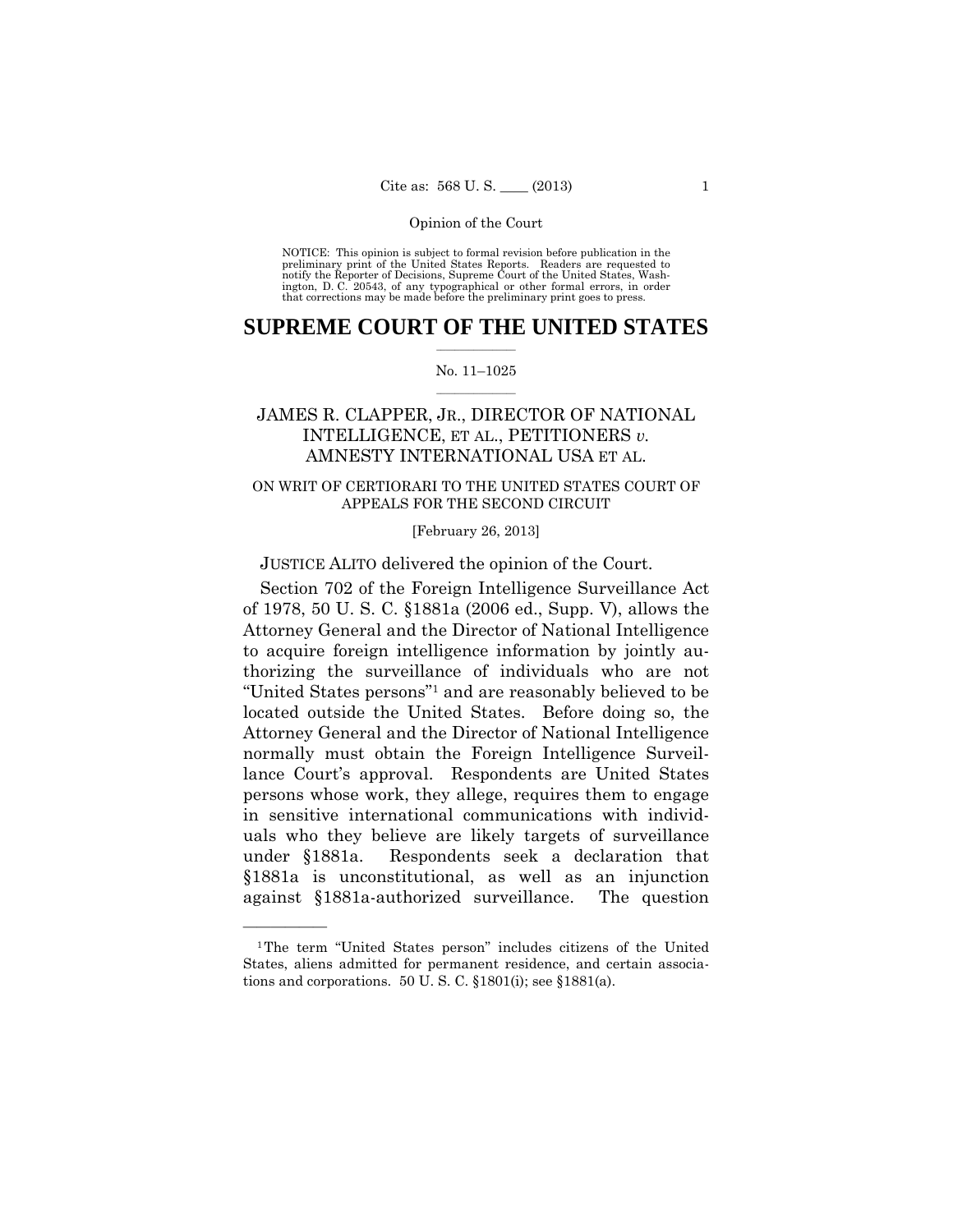before us is whether respondents have Article III standing to seek this prospective relief.

Respondents assert that they can establish injury in fact because there is an objectively reasonable likelihood that their communications will be acquired under §1881a at some point in the future. But respondents' theory of *future* injury is too speculative to satisfy the well-established requirement that threatened injury must be "certainly impending." *E.g.*, *Whitmore* v. *Arkansas*, 495 U. S. 149, 158 (1990). And even if respondents could demonstrate that the threatened injury is certainly impending, they still would not be able to establish that this injury is fairly traceable to §1881a. As an alternative argument, respondents contend that they are suffering *present* injury because the risk of §1881a-authorized surveillance already has forced them to take costly and burdensome measures to protect the confidentiality of their international communications. But respondents cannot manufacture standing by choosing to make expenditures based on hypothetical future harm that is not certainly impending. We therefore hold that respondents lack Article III standing.

# I

A

In 1978, after years of debate, Congress enacted the Foreign Intelligence Surveillance Act (FISA) to authorize and regulate certain governmental electronic surveillance of communications for foreign intelligence purposes. See 92 Stat. 1783, 50 U. S. C. §1801 *et seq.*; 1 D. Kris & J. Wilson, National Security Investigations & Prosecutions §§3.1, 3.7 (2d ed. 2012) (hereinafter Kris & Wilson). In enacting FISA, Congress legislated against the backdrop of our decision in *United States* v. *United States Dist. Court for Eastern Dist. of Mich.*, 407 U. S. 297 (1972) (*Keith*), in which we explained that the standards and procedures that law enforcement officials must follow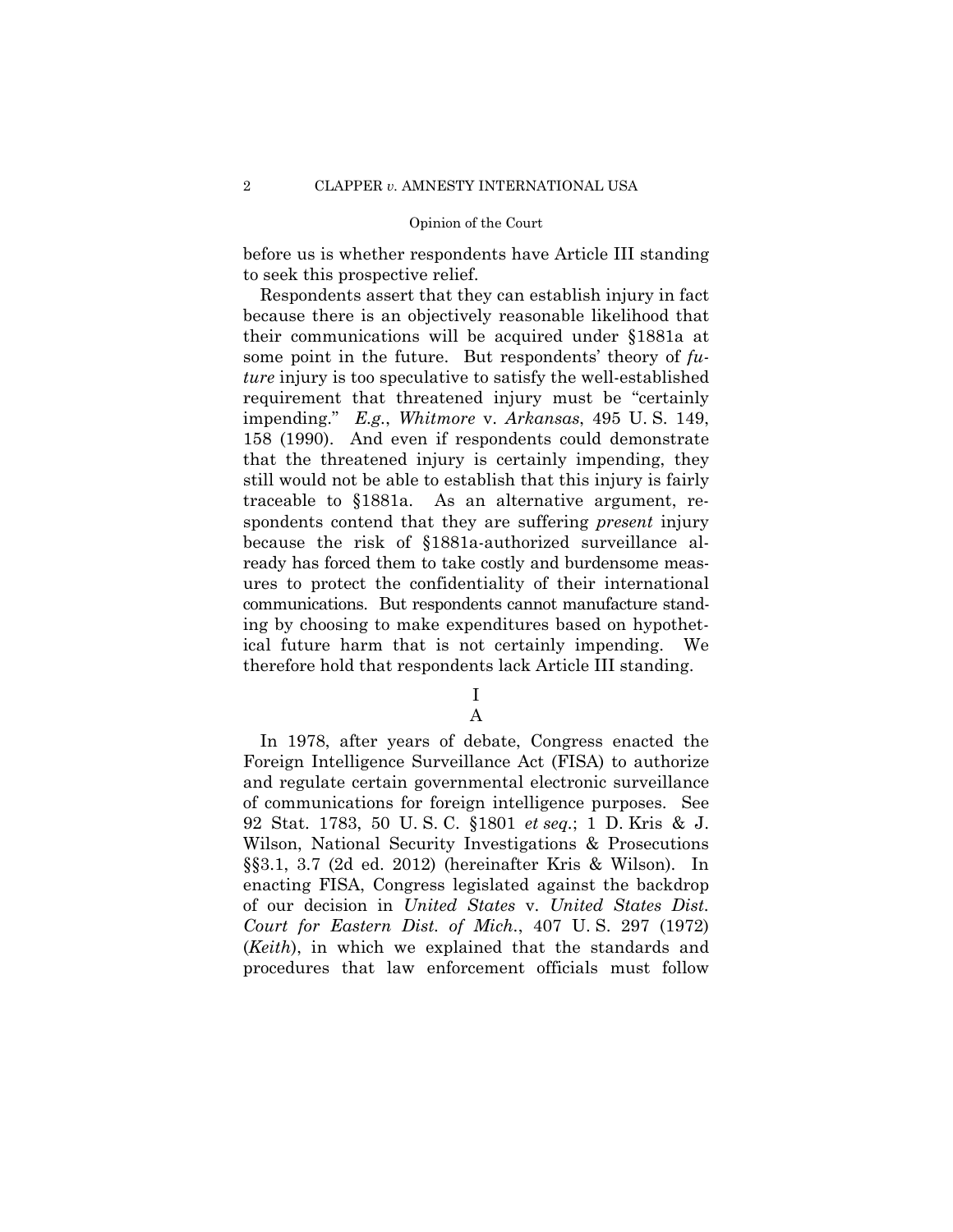for domestic national-security purposes. *Id.*, at 322–323. when conducting "surveillance of 'ordinary crime'" might not be required in the context of surveillance conducted Although the *Keith* opinion expressly disclaimed any ruling "on the scope of the President's surveillance power with respect to the activities of foreign powers," *id.*, at 308, it implicitly suggested that a special framework for foreign intelligence surveillance might be constitutionally permissible, see *id.*, at 322–323.

In constructing such a framework for foreign intelligence surveillance, Congress created two specialized courts. In FISA, Congress authorized judges of the Foreign Intelligence Surveillance Court (FISC) to approve electronic surveillance for foreign intelligence purposes if there is probable cause to believe that "the target of the electronic surveillance is a foreign power or an agent of a foreign power," and that each of the specific "facilities or places at which the electronic surveillance is directed is being used, or is about to be used, by a foreign power or an agent of a foreign power."  $$105(a)(3), 92$  Stat. 1790; see §§105(b)(1)(A), (b)(1)(B), *ibid.*; 1 Kris & Wilson §7:2, at 194–195; *id.,* §16:2, at 528–529. Additionally, Congress vested the Foreign Intelligence Surveillance Court of Review with jurisdiction to review any denials by the FISC of applications for electronic surveillance. §103(b), 92 Stat. 1788; 1 Kris & Wilson §5:7, at 151–153.

In the wake of the September 11th attacks, President George W. Bush authorized the National Security Agency (NSA) to conduct warrantless wiretapping of telephone and e-mail communications where one party to the communication was located outside the United States and a participant in "the call was reasonably believed to be a member or agent of al Qaeda or an affiliated terrorist organization," App. to Pet. for Cert. 403a. See *id.*, at 263a–265a, 268a, 273a–279a, 292a–293a; *American Civil Liberties Union* v. *NSA*, 493 F. 3d 644, 648 (CA6 2007)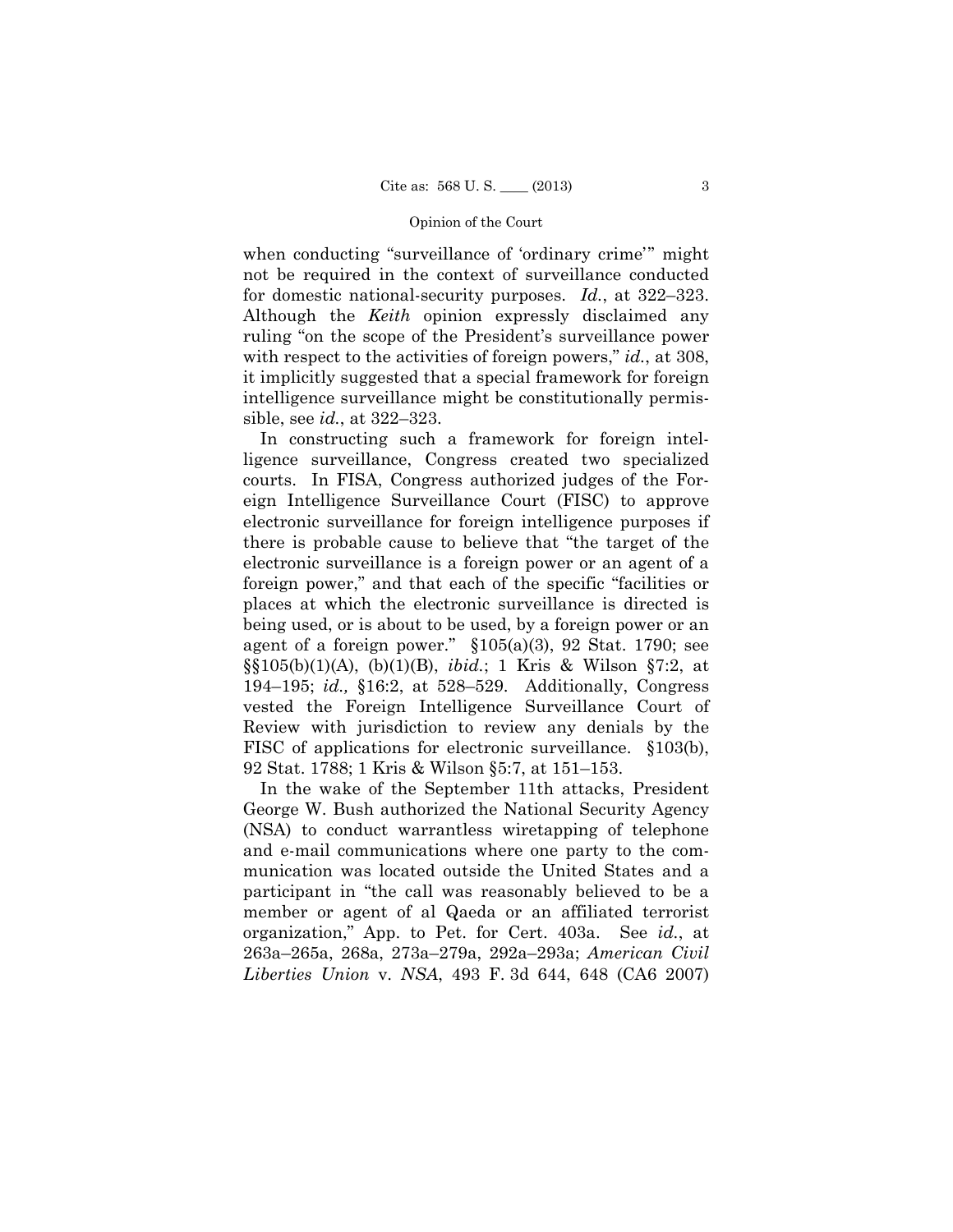(*ACLU*) (opinion of Batchelder, J.). In January 2007, the FISC issued orders authorizing the Government to target international communications into or out of the United States where there was probable cause to believe that one participant to the communication was a member or agent of al Qaeda or an associated terrorist organization. App. to Pet. for Cert. 312a, 398a, 405a. These FISC orders subjected any electronic surveillance that was then occurring under the NSA's program to the approval of the FISC. *Id.*, at 405a; see *id.*, at 312a, 404a. After a FISC Judge subsequently narrowed the FISC's authorization of such surveillance, however, the Executive asked Congress to amend FISA so that it would provide the intelligence community with additional authority to meet the challenges of modern technology and international terrorism. *Id.*, at 315a–318a, 331a–333a, 398a; see *id.*, at 262a, 277a–279a, 287a.

When Congress enacted the FISA Amendments Act of 2008 (FISA Amendments Act), 122 Stat. 2436, it left much of FISA intact, but it "established a new and independent source of intelligence collection authority, beyond that granted in traditional FISA." 1 Kris & Wilson §9:11, at 349–350. As relevant here, §702 of FISA, 50 U. S. C. §1881a (2006 ed., Supp. V), which was enacted as part of the FISA Amendments Act, supplements pre-existing FISA authority by creating a new framework under which the Government may seek the FISC's authorization of certain foreign intelligence surveillance targeting the communications of non-U. S. persons located abroad. Unlike traditional FISA surveillance, §1881a does not require the Government to demonstrate probable cause that the target of the electronic surveillance is a foreign power or agent of a foreign power. Compare  $\S$ [\stat{3}\$1805(a)(2)(A), (a)(2)(B), with  $\S$ [\stat{3}\$1881a(d)(1), (i)(3)(A); 638 F. 3d 118, 126 (CA2 2011); 1 Kris & Wilson §16:16, at 584. And, unlike traditional FISA, §1881a does not require the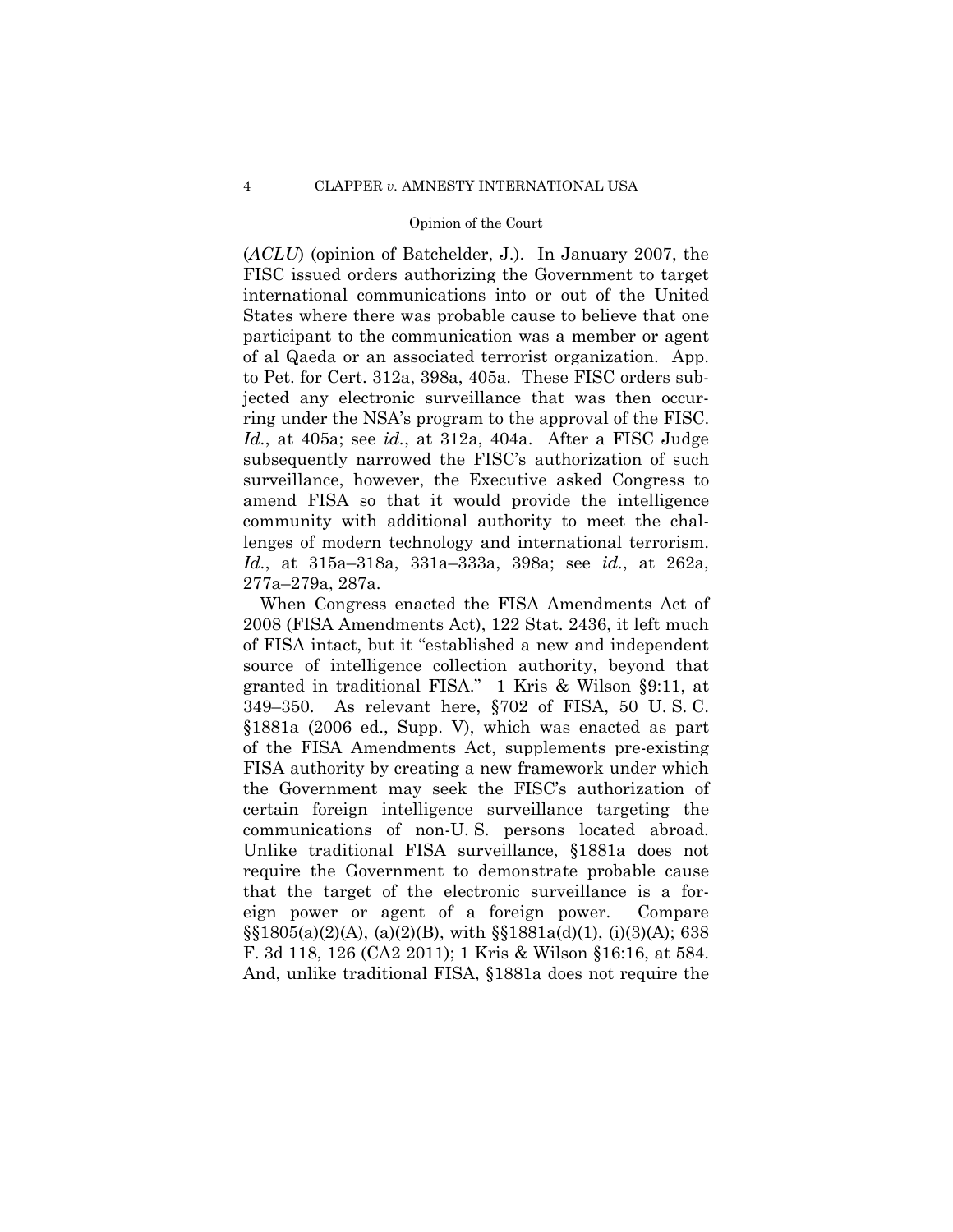Government to specify the nature and location of each of the particular facilities or places at which the electronic surveillance will occur. Compare §§1805(a)(2)(B), (c)(1)  $(2006 \text{ ed. and Supp. V})$ , with  $\S$  $1881a(d)(1)$ ,  $(g)(4)$ ,  $(i)(3)(A)$ ; 638 F. 3d, at 125–126; 1 Kris & Wilson §16:16, at 585.2

The present case involves a constitutional challenge to §1881a. Surveillance under §1881a is subject to statutory conditions, judicial authorization, congressional supervision, and compliance with the Fourth Amendment. Section 1881a provides that, upon the issuance of an order from the Foreign Intelligence Surveillance Court, "the Attorney General and the Director of National Intelligence may authorize jointly, for a period of up to 1 year  $\dots$ , the targeting of persons reasonably believed to be located outside the United States to acquire foreign intelligence information." §1881a(a). Surveillance under §1881a may not be intentionally targeted at any person known to be in the United States or any U. S. person reasonably believed to be located abroad.  $\S$  $1881a(b)(1)–(3)$ ; see also  $\S$  $1801(i)$ . Additionally, acquisitions under §1881a must comport with the Fourth Amendment. §1881a(b)(5). Moreover, surveillance under §1881a is subject to congressional oversight and several types of Executive Branch review. See §§1881a(f)(2), (*l*); *Amnesty Int'l USA* v. *McConnell*, 646 F. Supp. 2d 633, 640–641 (SDNY 2009).

Section 1881a mandates that the Government obtain the Foreign Intelligence Surveillance Court's approval of "targeting" procedures, "minimization" procedures, and a governmental certification regarding proposed surveillance.  $\S$  $1881a(a)$ , (c)(1), (i)(2), (i)(3). Among other things, the Government's certification must attest that (1) procedures are in place "that have been approved, have been submitted for approval, or will be submitted with the

——————

<sup>2</sup>Congress recently reauthorized the FISA Amendments Act for another five years. See 126 Stat. 1631.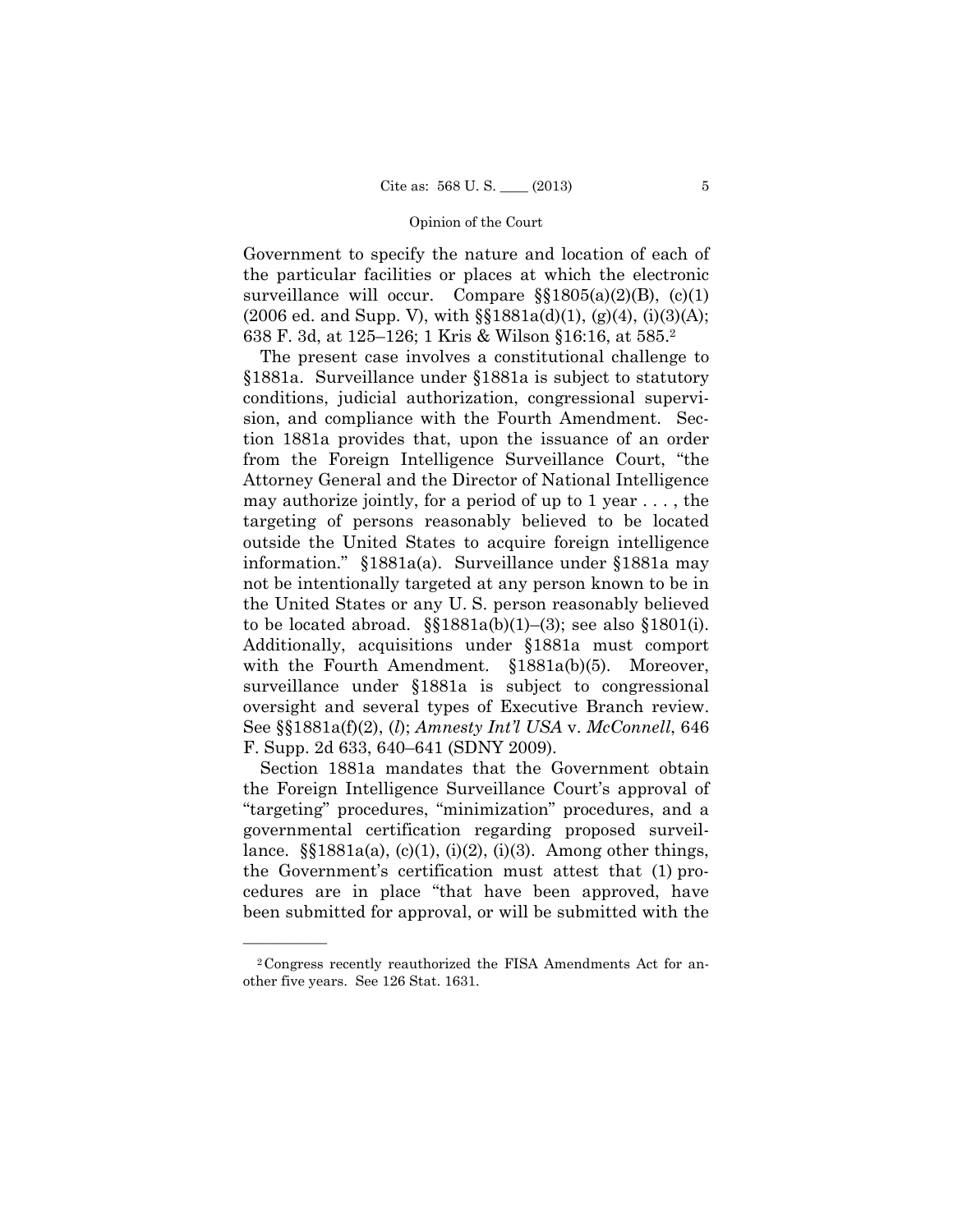certification for approval by the [FISC] that are reasonably designed" to ensure that an acquisition is "limited to targeting persons reasonably believed to be located outside" the United States; (2) minimization procedures adequately restrict the acquisition, retention, and dissemination of nonpublic information about unconsenting U. S. persons, as appropriate; (3) guidelines have been adopted to ensure compliance with targeting limits and the Fourth Amendment; and (4) the procedures and guidelines referred to above comport with the Fourth Amendment.  $$1881a(g)(2);$  see  $$1801(h).$ 

... to be located in the United States."  $§1881a(i)(2)(B)$ . The Foreign Intelligence Surveillance Court's role includes determining whether the Government's certification contains the required elements. Additionally, the Court assesses whether the targeting procedures are "reasonably designed" (1) to "ensure that an acquisition . . . is limited to targeting persons reasonably believed to be located outside the United States" and (2) to "prevent the intentional acquisition of any communication as to which the sender and all intended recipients are known The Court analyzes whether the minimization procedures "meet the definition of minimization procedures under section  $1801(h) \ldots$ , as appropriate."  $$1881a(i)(2)(C)$ . The Court also assesses whether the targeting and minimization procedures are consistent with the statute and the Fourth Amendment. See §1881a(i)(3)(A).3

——————

<sup>3</sup>The dissent attempts to downplay the safeguards established by §1881a. See *post,* at 4 (opinion of BREYER, J.). Notably, the dissent does not directly acknowledge that §1881a surveillance must comport with the Fourth Amendment, see §1881a(b)(5), and that the Foreign Intelligence Surveillance Court must assess whether targeting and minimization procedures are consistent with the Fourth Amendment, see §1881a(i)(3)(A).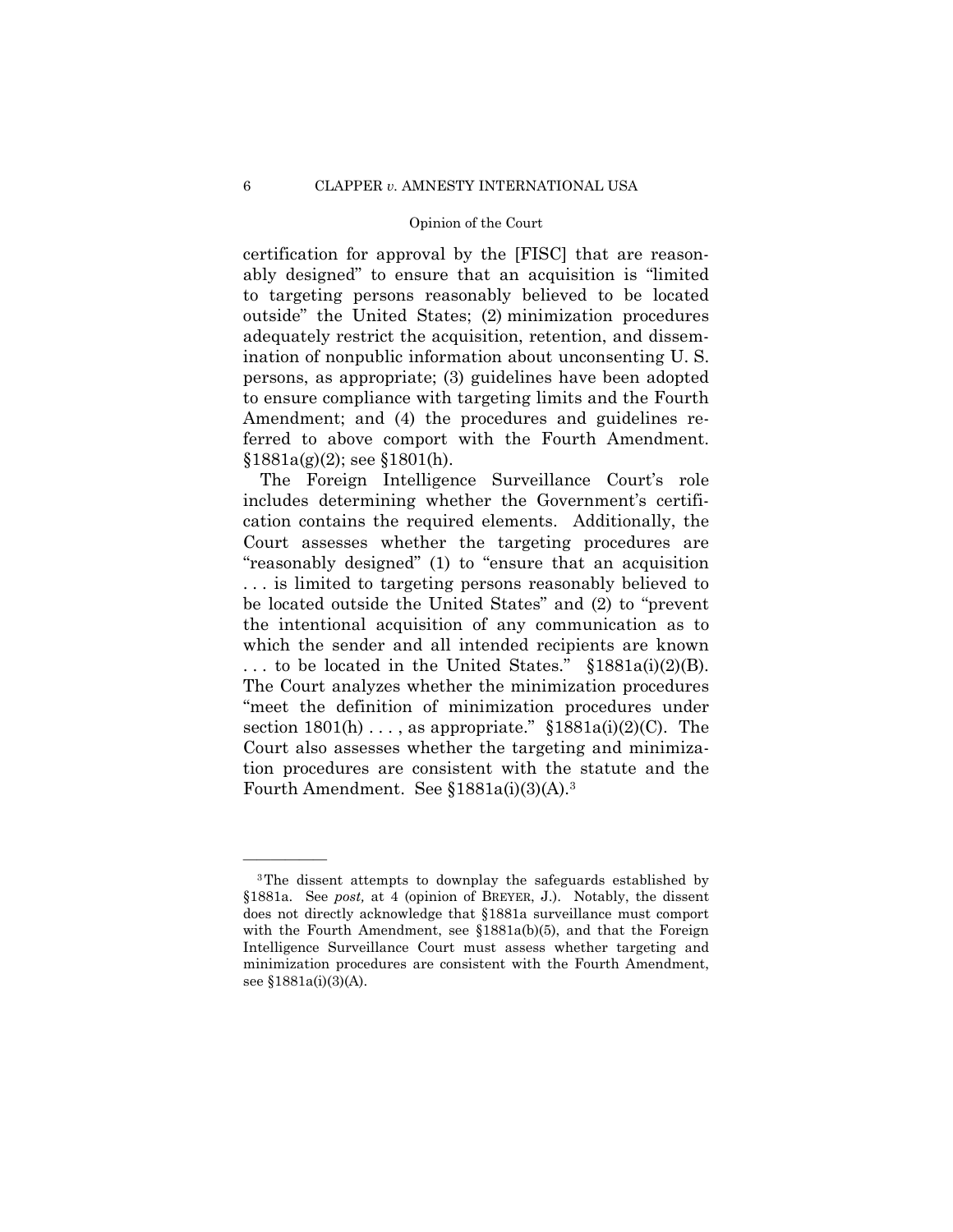### B

Respondents are attorneys and human rights, labor, legal, and media organizations whose work allegedly requires them to engage in sensitive and sometimes privileged telephone and e-mail communications with colleagues, clients, sources, and other individuals located abroad. Respondents believe that some of the people with whom they exchange foreign intelligence information are likely targets of surveillance under §1881a. Specifically, respondents claim that they communicate by telephone and e-mail with people the Government "believes or believed to be associated with terrorist organizations," "people located in geographic areas that are a special focus" of the Government's counterterrorism or diplomatic efforts, and activists who oppose governments that are supported by the United States Government. App. to Pet. for Cert. 399a.

Respondents claim that §1881a compromises their ability to locate witnesses, cultivate sources, obtain information, and communicate confidential information to their clients. Respondents also assert that they "have ceased engaging" in certain telephone and e-mail conversations. *Id.,* at 400a. According to respondents, the threat of surveillance will compel them to travel abroad in order to have in-person conversations. In addition, respondents declare that they have undertaken "costly and burdensome measures" to protect the confidentiality of sensitive communications. *Ibid.* 

## $\mathcal{C}$

On the day when the FISA Amendments Act was enacted, respondents filed this action seeking (1) a declaration that §1881a, on its face, violates the Fourth Amendment, the First Amendment, Article III, and separation-ofpowers principles and (2) a permanent injunction against the use of §1881a. Respondents assert what they charac-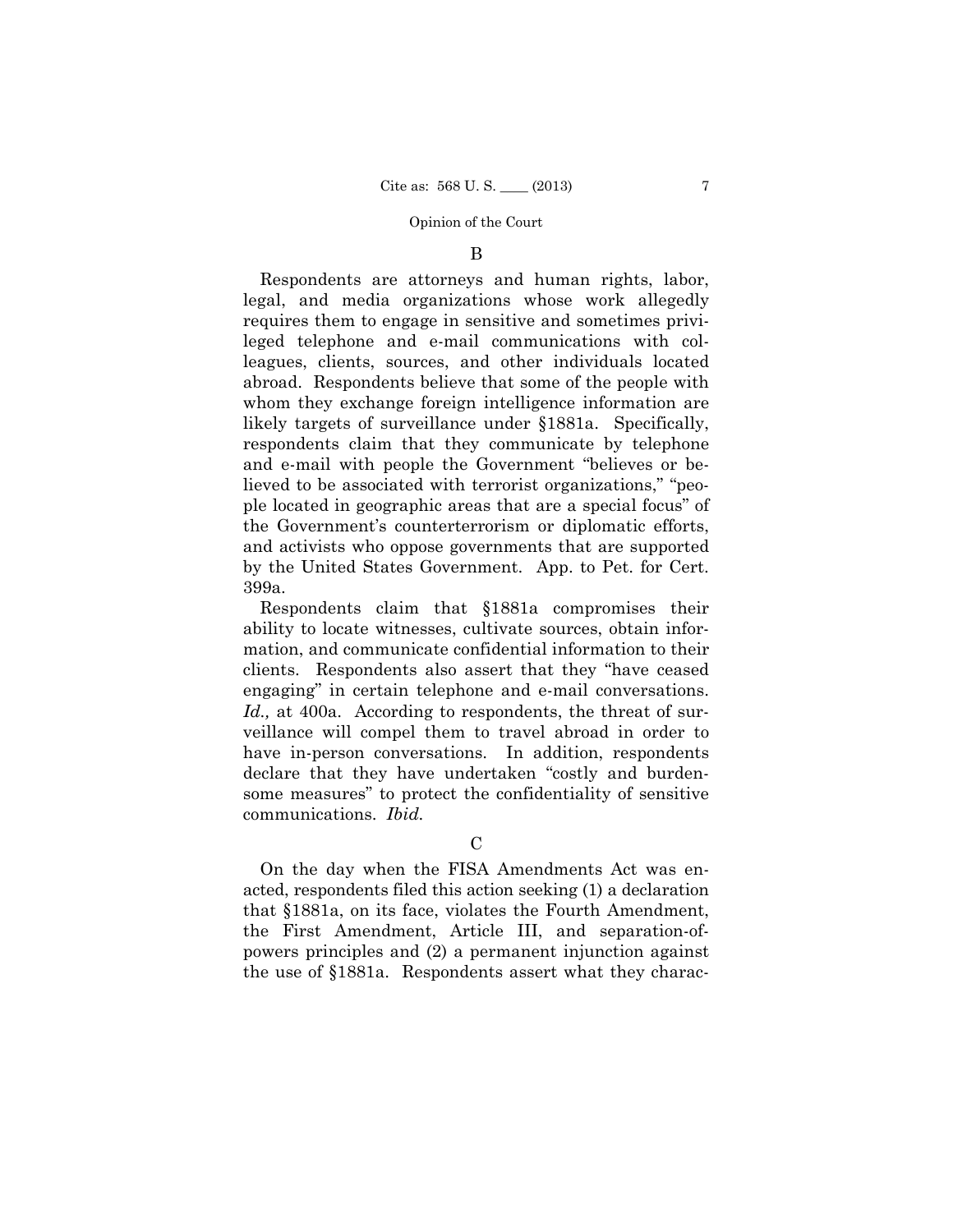terize as two separate theories of Article III standing. First, they claim that there is an objectively reasonable likelihood that their communications will be acquired under §1881a at some point in the future, thus causing them injury. Second, respondents maintain that the risk of surveillance under §1881a is so substantial that they have been forced to take costly and burdensome measures to protect the confidentiality of their international communications; in their view, the costs they have incurred constitute present injury that is fairly traceable to §1881a.

 nications will be intercepted at some time in the future. After both parties moved for summary judgment, the District Court held that respondents do not have standing. *McConnell*, 646 F. Supp. 2d, at 635. On appeal, however, a panel of the Second Circuit reversed. The panel agreed with respondents' argument that they have standing due to the objectively reasonable likelihood that their commu-638 F. 3d, at 133, 134, 139. In addition, the panel held that respondents have established that they are suffering "*present* injuries in fact—economic and professional harms—stemming from a reasonable fear of *future* harmful government conduct." *Id.*, at 138. The Second Circuit denied rehearing en banc by an equally divided vote. 667 F. 3d 163 (2011).

Because of the importance of the issue and the novel view of standing adopted by the Court of Appeals, we granted certiorari, 566 U.S.  $\_\_$  (2012), and we now reverse.

Article III of the Constitution limits federal courts' jurisdiction to certain "Cases" and "Controversies." As we have explained, "[n]o principle is more fundamental to the judiciary's proper role in our system of government than the constitutional limitation of federal-court jurisdiction to actual cases or controversies." *DaimlerChrysler Corp.* v.

II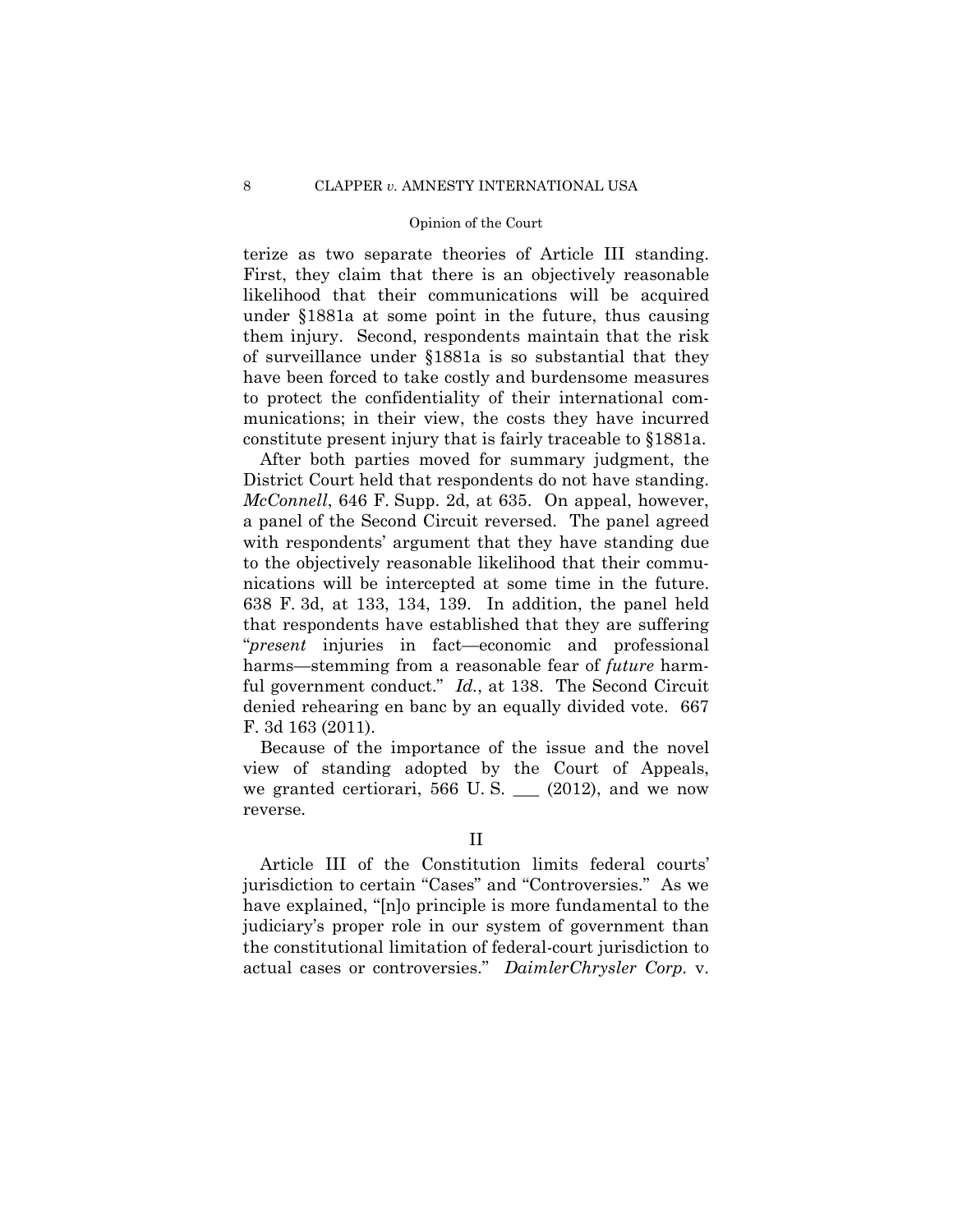*Cuno*, 547 U. S. 332, 341 (2006) (internal quotation marks omitted); *Raines* v. *Byrd*, 521 U. S. 811, 818 (1997) (internal quotation marks omitted); see, *e.g.*, *Summers* v. *Earth Island Institute*, 555 U. S. 488, 492–493 (2009). "One element of the case-or-controversy requirement" is that plaintiffs "must establish that they have standing to sue." *Raines*, *supra,* at 818; see also *Summers*, *supra*, at 492– 493; *DaimlerChrysler Corp.*, *supra*, at 342; *Lujan* v. *Defenders of Wildlife*, 504 U. S. 555, 560 (1992).

 political branches. *Summers*, *supra*, at 492–493; *Daimler*-The law of Article III standing, which is built on separation-of-powers principles, serves to prevent the judicial process from being used to usurp the powers of the *Chrysler Corp.*, *supra*, at 341–342, 353; *Raines*, *supra*, at 818–820; *Valley Forge Christian College* v. *Americans United for Separation of Church and State, Inc.*, 454 U. S. 464, 471–474 (1982); *Schlesinger* v. *Reservists Comm. to Stop the War*, 418 U. S. 208, 221–222 (1974). In keeping with the purpose of this doctrine, "[o]ur standing inquiry has been especially rigorous when reaching the merits of the dispute would force us to decide whether an action taken by one of the other two branches of the Federal Government was unconstitutional." *Raines*, *supra*, at 819–820; see *Valley Forge Christian College*, *supra*, at 473–474; *Schlesinger*, *supra*, at 221–222. "Relaxation of standing requirements is directly related to the expansion of judicial power," *United States* v. *Richardson*, 418 U. S. 166, 188 (1974) (Powell, J., concurring); see also *Summers*, *supra*, at 492–493; *Schlesinger*, *supra*, at 222, and we have often found a lack of standing in cases in which the Judiciary has been requested to review actions of the political branches in the fields of intelligence gathering and foreign affairs, see, *e.g.*, *Richardson*, *supra*, at 167–170 (plaintiff lacked standing to challenge the constitutionality of a statute permitting the Central Intelligence Agency to account for its expenditures solely on the certificate of the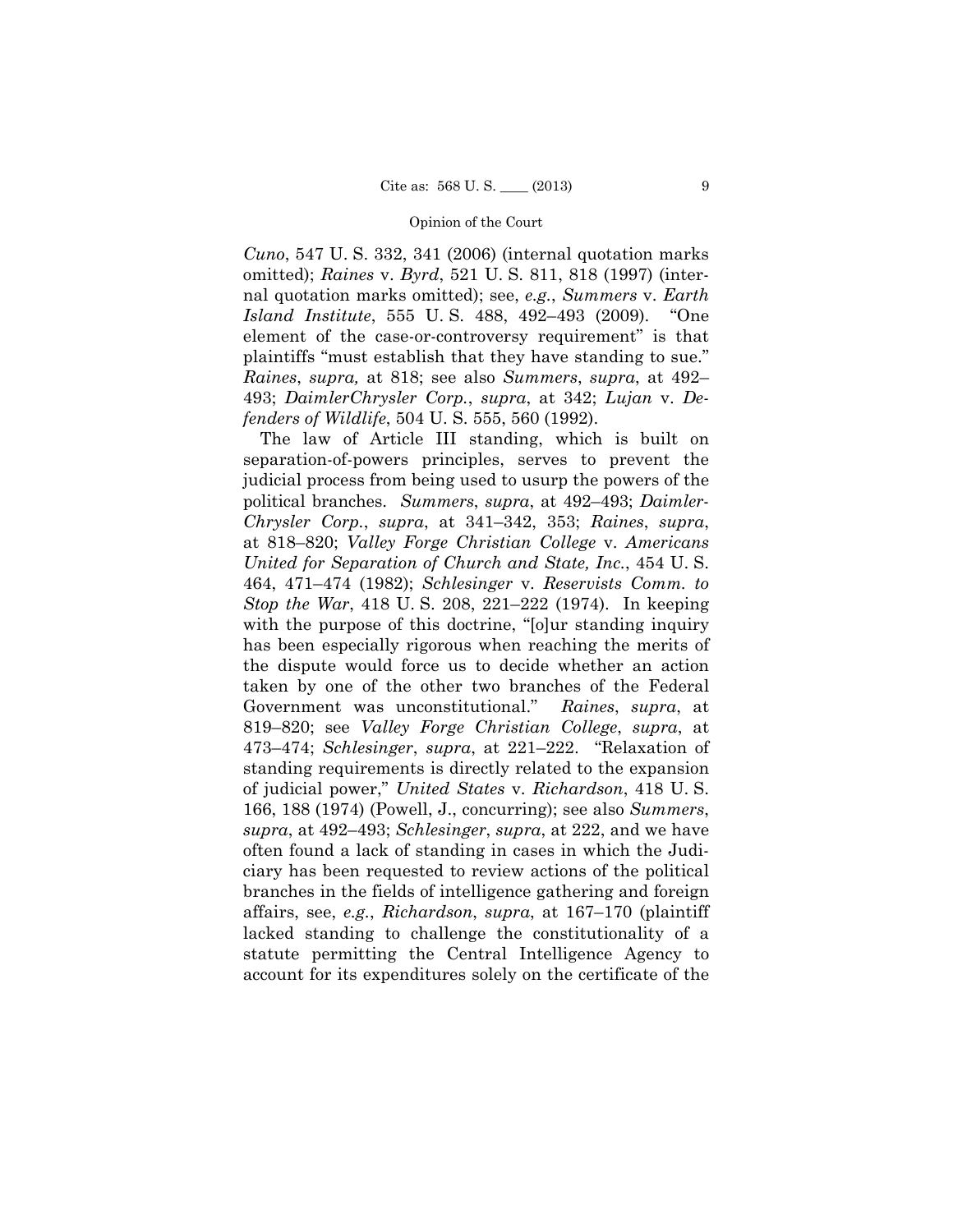CIA Director); *Schlesinger*, *supra*, at 209–211 (plaintiffs lacked standing to challenge the Armed Forces Reserve membership of Members of Congress); *Laird* v. *Tatum*, 408 U. S. 1, 11–16 (1972) (plaintiffs lacked standing to challenge an Army intelligence-gathering program).

To establish Article III standing, an injury must be "concrete, particularized, and actual or imminent; fairly traceable to the challenged action; and redressable by a favorable ruling." *Monsanto Co.* v. *Geertson Seed Farms*, 561 U. S. \_\_\_, \_\_\_ (2010) (slip op., at 7); see also *Summers*, *supra*, at 493; *Defenders of Wildlife*, 504 U. S., at 560–561. "Although imminence is concededly a somewhat elastic concept, it cannot be stretched beyond its purpose, which is to ensure that the alleged injury is not too speculative for Article III purposes—that the injury is *certainly*  impending." *Id.*, at 565, n. 2 (internal quotation marks omitted). Thus, we have repeatedly reiterated that "threatened injury must be *certainly impending* to constitute injury in fact," and that "[a]llegations of *possible*  future injury" are not sufficient. *Whitmore*, 495 U. S., at 158 (emphasis added; internal quotation marks omitted); see also *Defenders of Wildlife*, *supra*, at 565, n. 2, 567, n. 3; see *DaimlerChrysler Corp.*, *supra*, at 345; *Friends of the Earth, Inc.* v. *Laidlaw Environmental Services (TOC), Inc.*, 528 U. S. 167, 190 (2000); *Babbitt* v. *Farm Workers*, 442 U. S. 289, 298 (1979).

III

A

Respondents assert that they can establish injury in fact that is fairly traceable to §1881a because there is an objectively reasonable likelihood that their communications with their foreign contacts will be intercepted under §1881a at some point in the future. This argument fails. As an initial matter, the Second Circuit's "objectively reasonable likelihood" standard is inconsistent with our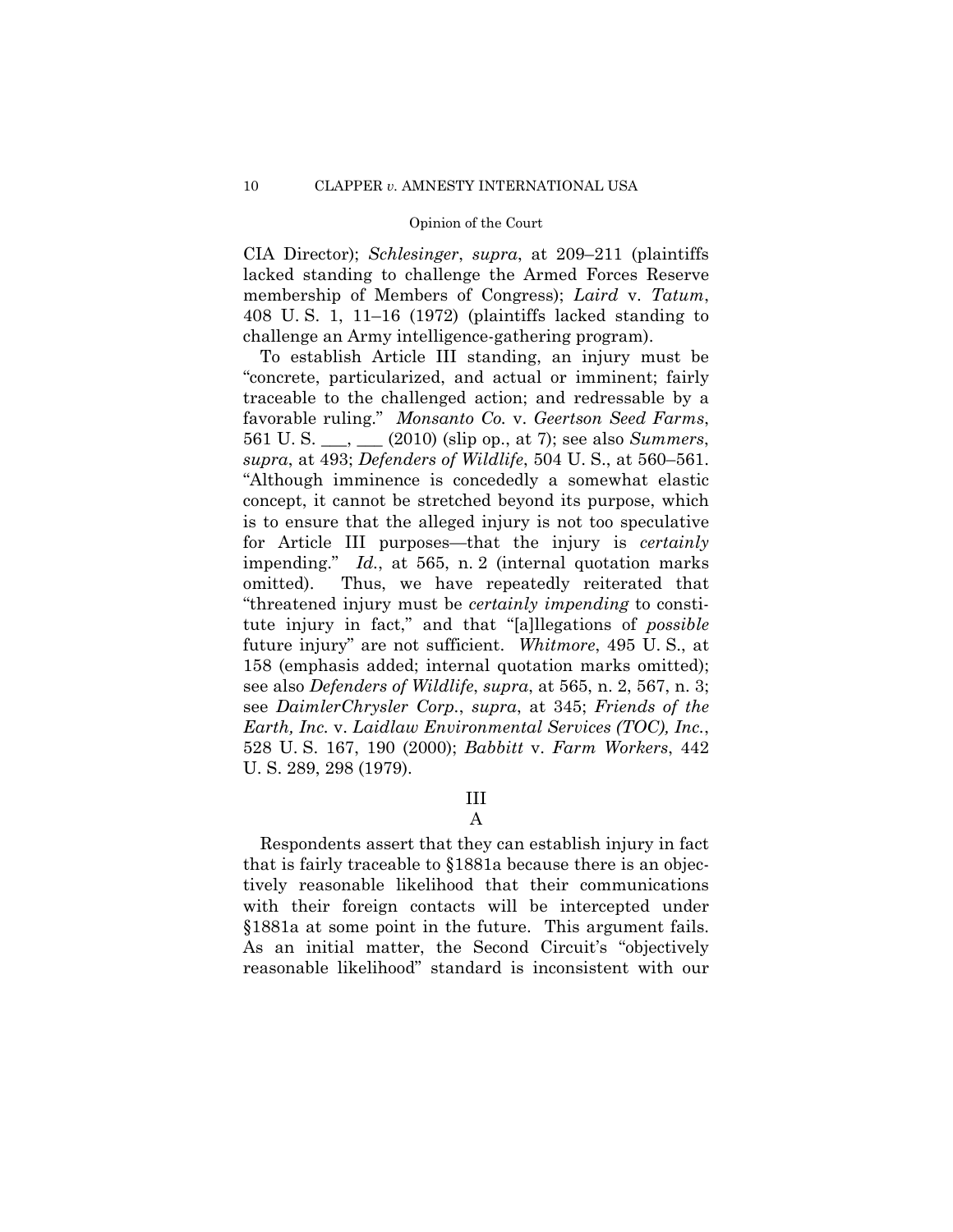below, respondents' theory of standing, which relies on a requirement that "threatened injury must be certainly impending to constitute injury in fact." *Whitmore*, *supra*, at 158 (internal quotation marks omitted); see also *DaimlerChrysler Corp.*, *supra*, at 345; *Laidlaw*, *supra*, at 190; *Defenders of Wildlife*, *supra*, at 565, n. 2; *Babbitt*, *supra*, at 298. Furthermore, respondents' argument rests on their highly speculative fear that: (1) the Government will decide to target the communications of non-U. S. persons with whom they communicate; (2) in doing so, the Government will choose to invoke its authority under §1881a rather than utilizing another method of surveillance; (3) the Article III judges who serve on the Foreign Intelligence Surveillance Court will conclude that the Government's proposed surveillance procedures satisfy §1881a's many safeguards and are consistent with the Fourth Amendment; (4) the Government will succeed in intercepting the communications of respondents' contacts; and (5) respondents will be parties to the particular communications that the Government intercepts. As discussed highly attenuated chain of possibilities, does not satisfy the requirement that threatened injury must be certainly impending. See *Summers*, *supra*, at 496 (rejecting a standing theory premised on a speculative chain of possibilities); *Whitmore*, *supra*, at 157–160 (same). Moreover, even if respondents could demonstrate injury in fact, the second link in the above-described chain of contingencies—which amounts to mere speculation about whether surveillance would be under §1881a or some other authority—shows that respondents cannot satisfy the requirement that any injury in fact must be fairly traceable to §1881a.

First, it is speculative whether the Government will imminently target communications to which respondents are parties. Section 1881a expressly provides that respondents, who are U. S. persons, cannot be targeted for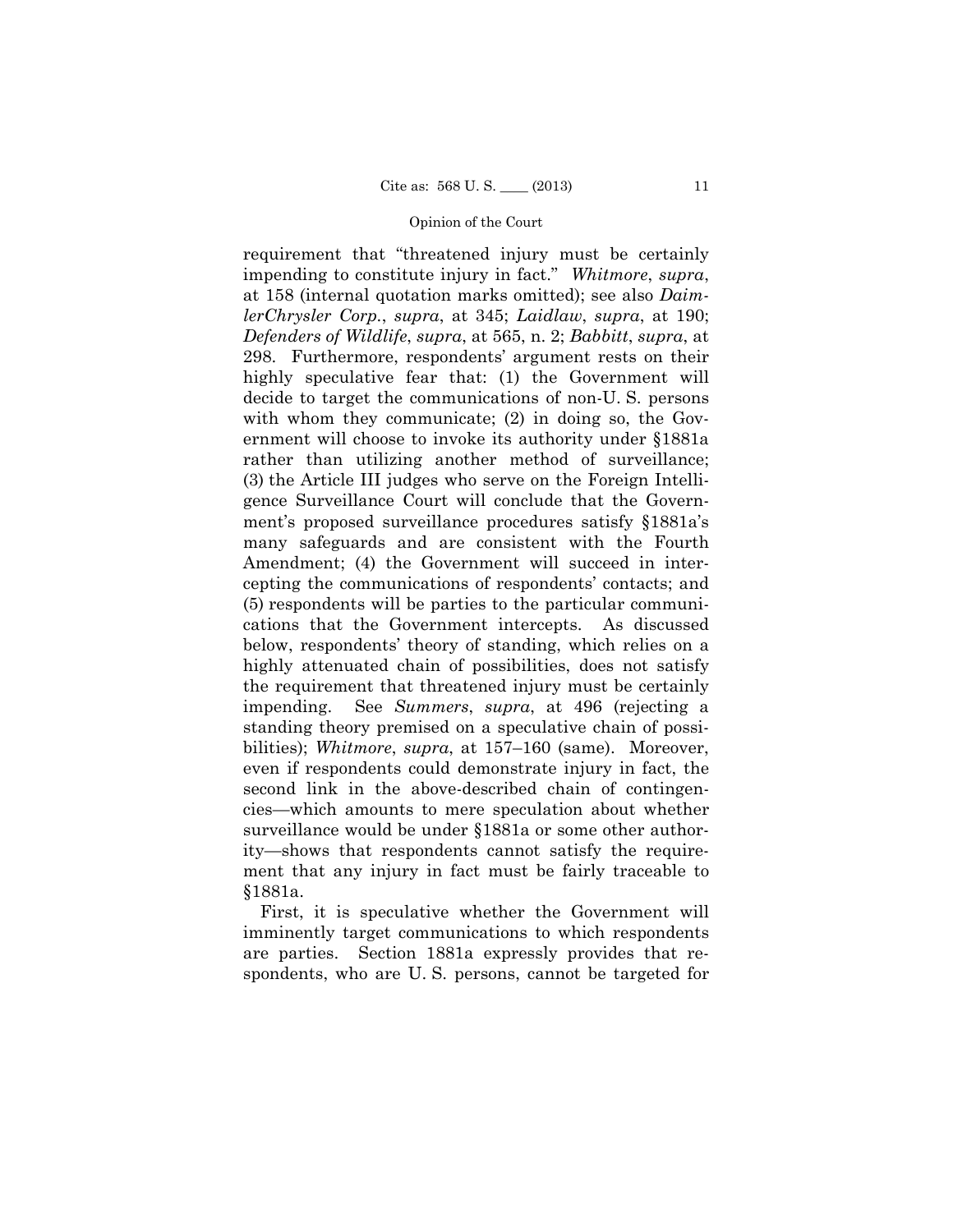ing to challenge alleged NSA surveillance). Indeed, resurveillance under §1881a. See §§1881a(b)(1)–(3); 667 F. 3d, at 173 (Raggi, J., dissenting from denial of rehearing en banc). Accordingly, it is no surprise that respondents fail to offer any evidence that their communications have been monitored under §1881a, a failure that substantially undermines their standing theory. See *ACLU*, 493 F. 3d, at 655–656, 673–674 (opinion of Batchelder, J.) (concluding that plaintiffs who lacked evidence that their communications had been intercepted did not have standspondents do not even allege that the Government has sought the FISC's approval for surveillance of their communications. Accordingly, respondents' theory necessarily rests on their assertion that the Government will target *other individuals*—namely, their foreign contacts.

Yet respondents have no actual knowledge of the Government's §1881a targeting practices. Instead, respondents merely speculate and make assumptions about whether their communications with their foreign contacts will be acquired under §1881a. See 667 F. 3d, at 185–187 (opinion of Raggi, J.). For example, journalist Christopher Hedges states: "I have no choice but to *assume* that any of my international communications *may* be subject to government surveillance, and I have to make decisions . . . in light of that *assumption*." App. to Pet. for Cert. 366a (emphasis added and deleted). Similarly, attorney Scott McKay asserts that, "[b]ecause of the [FISA Amendments Act], we now have to *assume* that every one of our international communications *may* be monitored by the government." *Id.*, at 375a (emphasis added); see also *id.*, at 337a, 343a–344a, 350a, 356a. "The party invoking federal jurisdiction bears the burden of establishing" standing—and, at the summary judgment stage, such a party "can no longer rest on . . . 'mere allegations,' but must 'set forth' by affidavit or other evidence 'specific facts.'" *Defenders of Wildlife*, 504 U. S., at 561. Respondents, however, have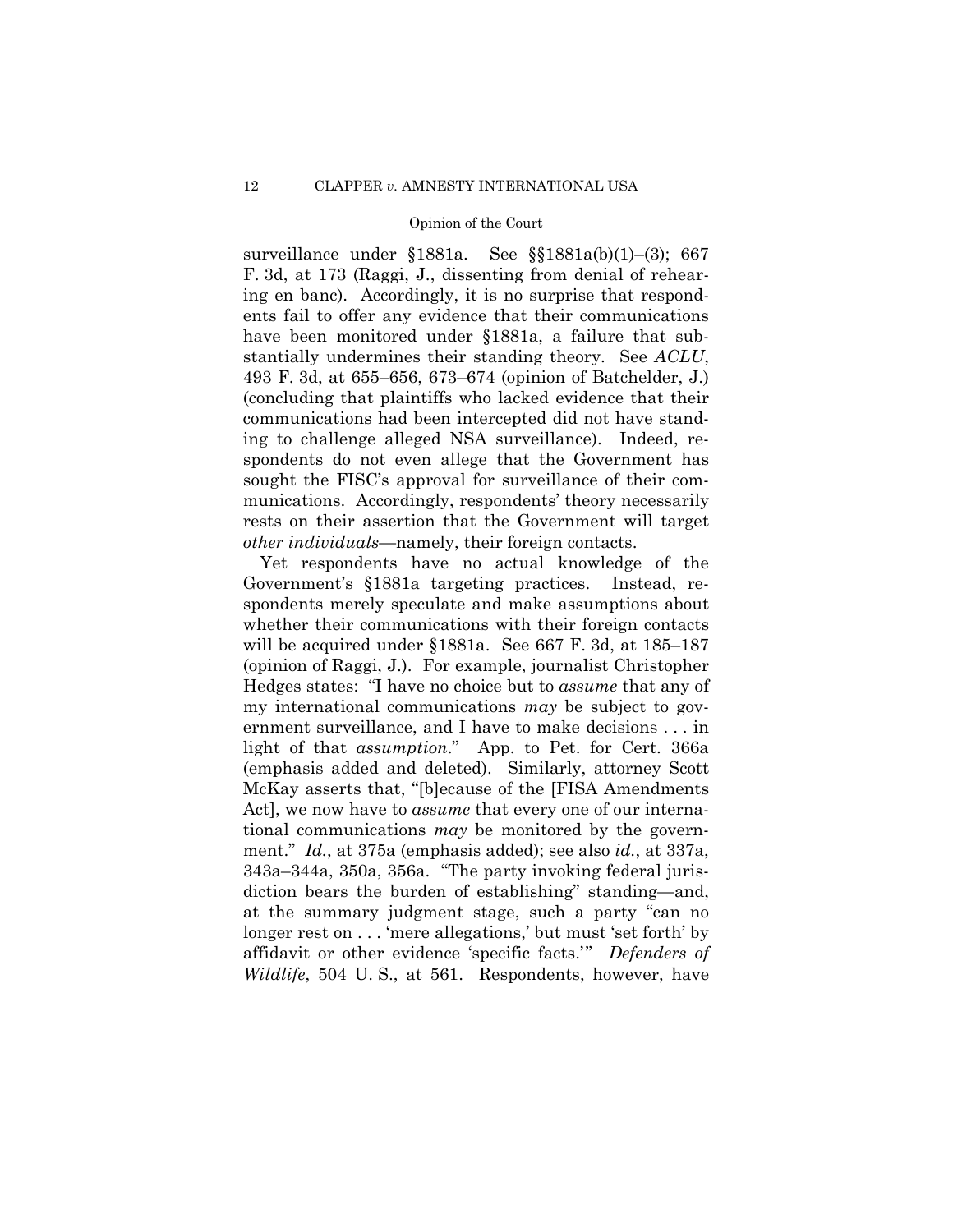set forth no specific facts demonstrating that the communications of their foreign contacts will be targeted. Moreover, because §1881a at most *authorizes*—but does not *mandate* or *direct*—the surveillance that respondents fear, respondents' allegations are necessarily conjectural. See *United Presbyterian Church in U. S. A.* v. *Reagan*, 738 F. 2d 1375, 1380 (CADC 1984) (Scalia, J.); 667 F. 3d, at 187 (opinion of Raggi, J.). Simply put, respondents can only speculate as to how the Attorney General and the Director of National Intelligence will exercise their discretion in determining which communications to target.4

Second, even if respondents could demonstrate that the targeting of their foreign contacts is imminent, respondents can only speculate as to whether the Government will seek to use §1881a-authorized surveillance (rather than other methods) to do so. The Government has numerous other methods of conducting surveillance, none of which is challenged here. Even after the enactment of the FISA Amendments Act, for example, the Government may still conduct electronic surveillance of persons abroad under the older provisions of FISA so long as it satisfies the

——————

 (or his attorney) to determine whether he is currently under U. S. <sup>4</sup> It was suggested at oral argument that the Government could help resolve the standing inquiry by disclosing to a court, perhaps through an *in camera* proceeding, (1) whether it is intercepting respondents' communications and (2) what targeting or minimization procedures it is using. See Tr. of Oral Arg. 13–14, 44, 56. This suggestion is puzzling. As an initial matter, it is *respondents'* burden to prove their standing by pointing to specific facts, *Lujan* v. *Defenders of Wildlife*, 504 U. S. 555, 561 (1992), not the Government's burden to disprove standing by revealing details of its surveillance priorities. Moreover, this type of hypothetical disclosure proceeding would allow a terrorist surveillance simply by filing a lawsuit challenging the Government's surveillance program. Even if the terrorist's attorney were to comply with a protective order prohibiting him from sharing the Government's disclosures with his client, the court's postdisclosure decision about whether to dismiss the suit for lack of standing would surely signal to the terrorist whether his name was on the list of surveillance targets.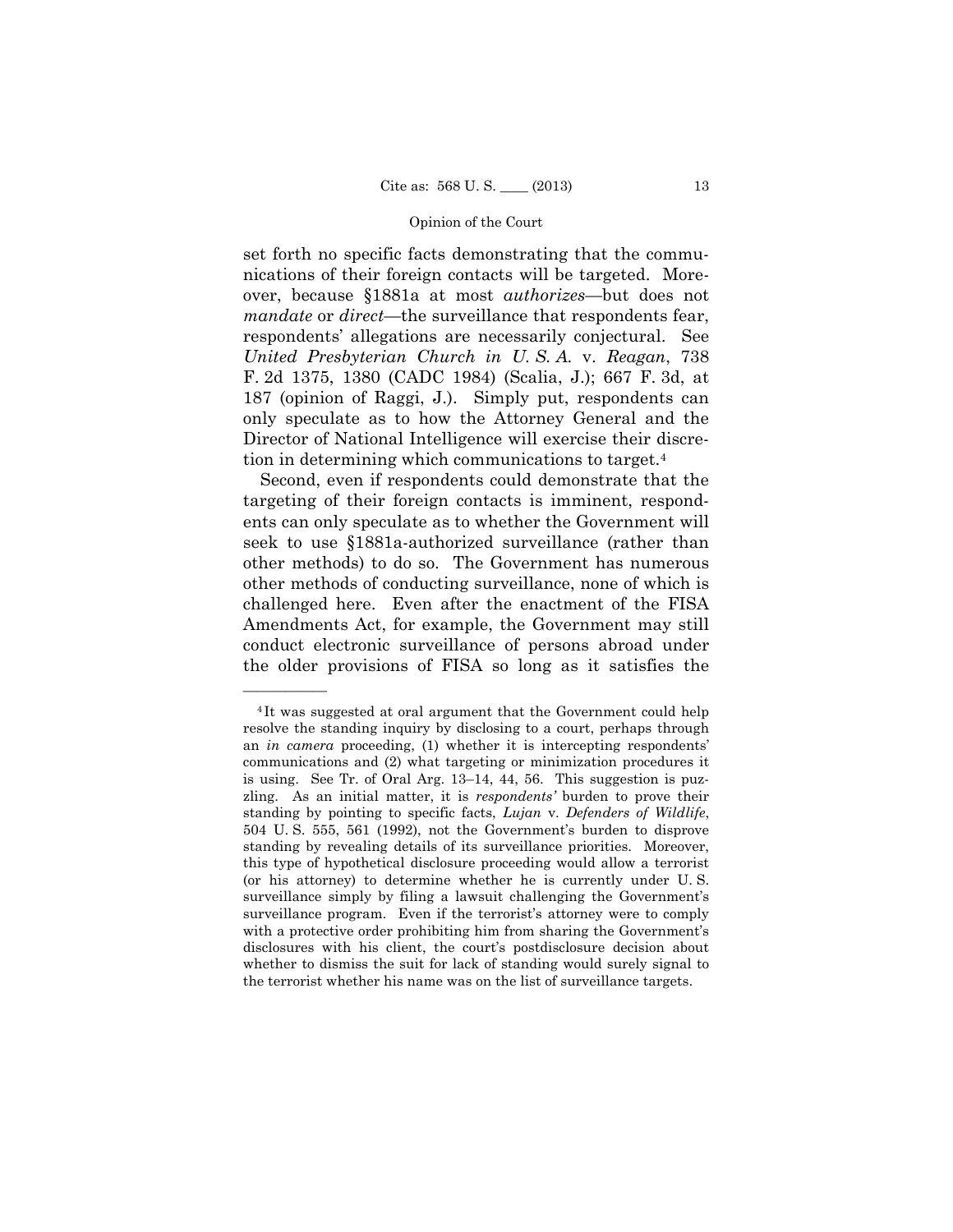applicable requirements, including a demonstration of probable cause to believe that the person is a foreign power or agent of a foreign power. See §1805. The Government may also obtain information from the intelligence services of foreign nations. Brief for Petitioners 33. And, although we do not reach the question, the Government contends that it can conduct FISA-exempt human and technical surveillance programs that are governed by Executive Order 12333. See Exec. Order No. 12333, §§1.4, 2.1–2.5, 3 CFR 202, 210–212 (1981), reprinted as amended, note following 50 U. S. C. §401, pp. 543, 547–548. Even if respondents could demonstrate that their foreign contacts will imminently be targeted—indeed, even if they could show that interception of their own communications will imminently occur—they would still need to show that their injury is fairly traceable to §1881a. But, because respondents can only speculate as to whether any (asserted) interception would be under §1881a or some other authority, they cannot satisfy the "fairly traceable" requirement.

Third, even if respondents could show that the Government will seek the Foreign Intelligence Surveillance Court's authorization to acquire the communications of respondents' foreign contacts under §1881a, respondents can only speculate as to whether that court will authorize such surveillance. In the past, we have been reluctant to endorse standing theories that require guesswork as to how independent decisionmakers will exercise their judgment. In *Whitmore*, for example, the plaintiff's theory of standing hinged largely on the probability that he would obtain federal habeas relief and be convicted upon retrial. In holding that the plaintiff lacked standing, we explained that "[i]t is just not possible for a litigant to prove in advance that the judicial system will lead to any particular result in his case." 495 U. S., at 159–160; see *Defenders of Wildlife*, 504 U. S., at 562.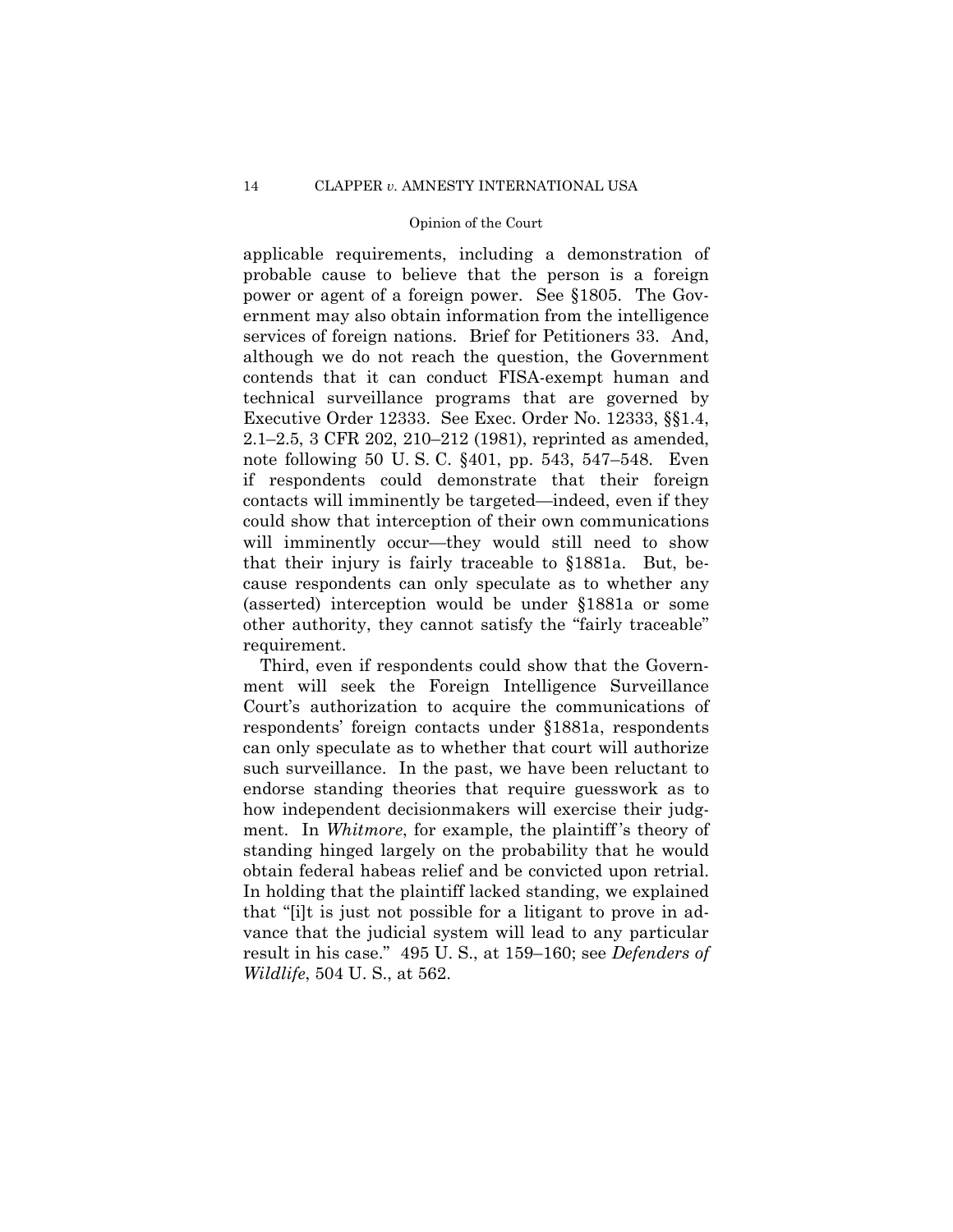the Government's procedures are "reasonably designed . . . We decline to abandon our usual reluctance to endorse standing theories that rest on speculation about the decisions of independent actors. Section 1881a mandates that the Government must obtain the Foreign Intelligence Surveillance Court's approval of targeting procedures, minimization procedures, and a governmental certification regarding proposed surveillance.  $\S$ [1881a(a), (c)(1), (i)(2), (i)(3). The Court must, for example, determine whether to minimize the acquisition and retention, and prohibit the dissemination, of nonpublicly available information concerning unconsenting United States persons." §1801(h); see  $\S$  $1881a(i)(2)$ ,  $(i)(3)(A)$ . And, critically, the Court must also assess whether the Government's targeting and minimization procedures comport with the Fourth Amendment. §1881a(i)(3)(A).

Fourth, even if the Government were to obtain the Foreign Intelligence Surveillance Court's approval to target respondents' foreign contacts under §1881a, it is unclear whether the Government would succeed in acquiring the communications of respondents' foreign contacts. And fifth, even if the Government were to conduct surveillance of respondents' foreign contacts, respondents can only speculate as to whether *their own communications*  with their foreign contacts would be incidentally acquired.

In sum, respondents' speculative chain of possibilities does not establish that injury based on potential future surveillance is certainly impending or is fairly traceable to §1881a.5

——————

<sup>5</sup>Our cases do not uniformly require plaintiffs to demonstrate that it is literally certain that the harms they identify will come about. In some instances, we have found standing based on a "substantial risk" that the harm will occur, which may prompt plaintiffs to reasonably incur costs to mitigate or avoid that harm. *Monsanto Co.* v. *Geertson Seed Farms*, 561 U. S. \_\_, \_\_ (2010) (slip op., at 11–12). See also *Pennell* v. *City of San Jose*, 485 U. S. 1, 8 (1988); *Blum* v. *Yaretsky*, 457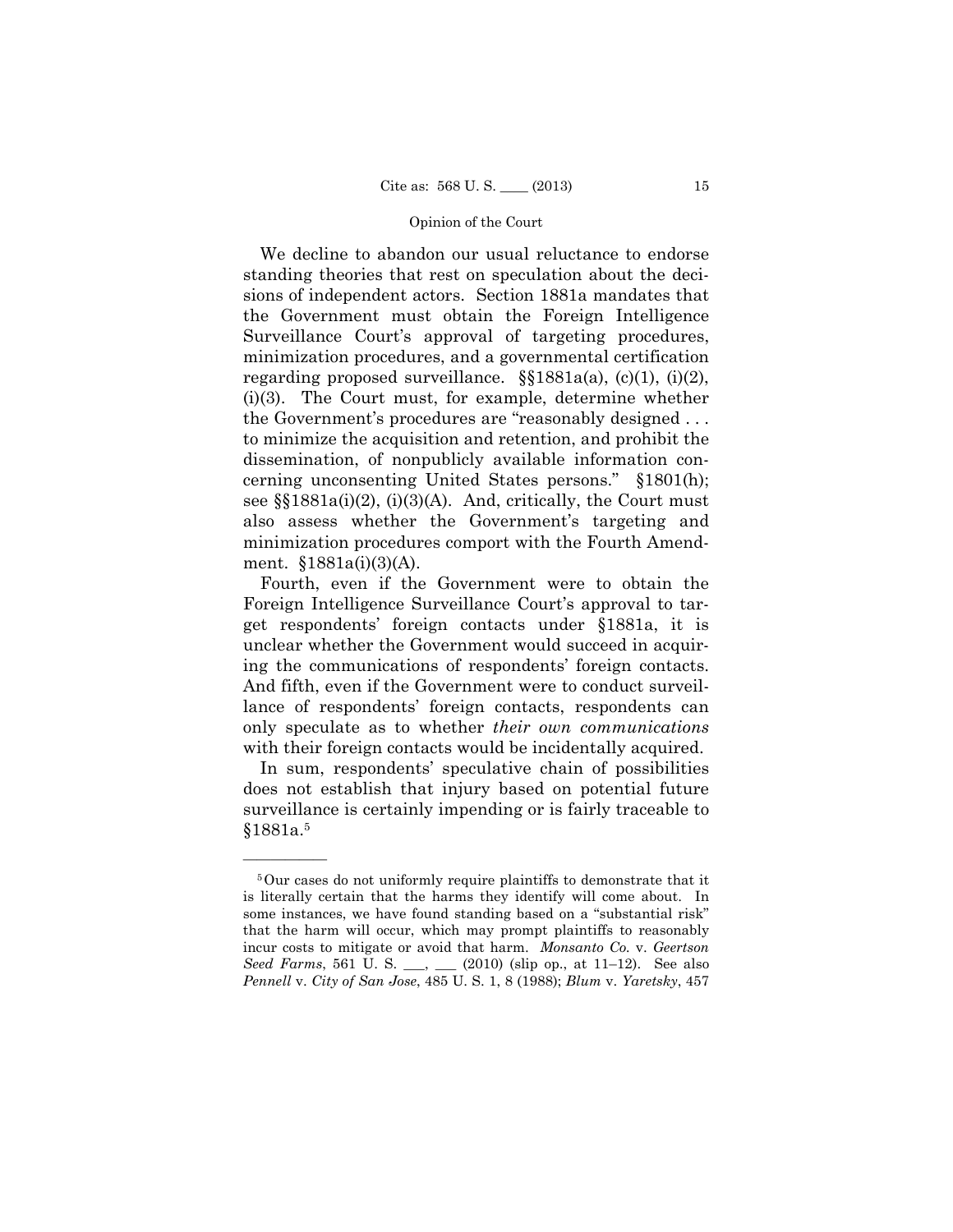#### B

Respondents' alternative argument—namely, that they can establish standing based on the measures that they have undertaken to avoid §1881a-authorized surveillance—fares no better. Respondents assert that they are suffering ongoing injuries that are fairly traceable to §1881a because the risk of surveillance under §1881a requires them to take costly and burdensome measures to protect the confidentiality of their communications. Respondents claim, for instance, that the threat of surveillance sometimes compels them to avoid certain e-mail and phone conversations, to "tal[k] in generalities rather than specifics," or to travel so that they can have in-person conversations. Tr. of Oral Arg. 38; App. to Pet. for Cert. 338a, 345a, 367a, 400a.6 The Second Circuit panel concluded that, because respondents are already suffering such ongoing injuries, the likelihood of interception under §1881a is relevant only to the question whether respondents' ongoing injuries are "fairly traceable" to §1881a. See

——————

U. S. 991, 1000–1001 (1982); *Babbitt* v. *Farm Workers*, 442 U. S. 289, 298 (1979). But to the extent that the "substantial risk" standard is relevant and is distinct from the "clearly impending" requirement, respondents fall short of even that standard, in light of the attenuated chain of inferences necessary to find harm here. See *supra,* at 11–15. In addition, plaintiffs bear the burden of pleading and proving concrete facts showing that the defendant's actual action has caused the substantial risk of harm. Plaintiffs cannot rely on speculation about " 'the unfettered choices made by independent actors not before the court.'" *Defenders of Wildlife*, 504 U. S., at 562.<br><sup>6</sup>For all the focus on respondents' supposed need to travel abroad in

 other lawyers. See App. to Pet. for Cert. 352a. This domestic travel light of potential §1881a surveillance, respondents cite only one specific instance of travel: an attorney's trip to New York City to meet with had but a tenuous connection to §1881a, because §1881a-authorized acquisitions "may not intentionally target any person known at the time of acquisition to be located in the United States." §1881a(b)(1); see also 667 F. 3d 163, 202 (CA2 2011) (Jacobs, C. J., dissenting from denial of rehearing en banc); *id.*, at 185 (opinion of Raggi, J. (same)).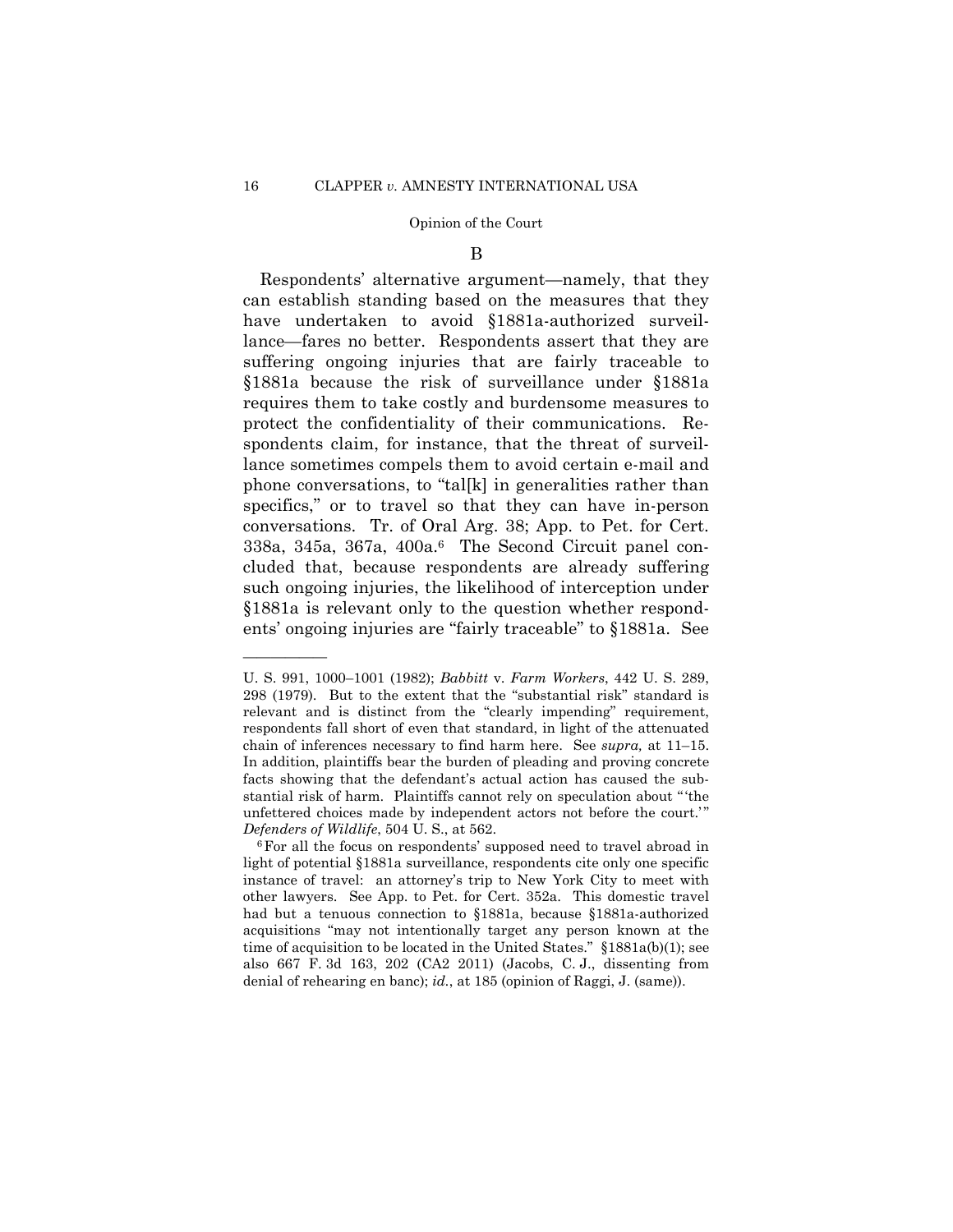638 F. 3d, at 133–134; 667 F. 3d, at 180 (opinion of Raggi, J.). Analyzing the "fairly traceable" element of standing under a relaxed reasonableness standard, see 638 F. 3d, at 133–134, the Second Circuit then held that "plaintiffs have established that they suffered *present* injuries in fact—economic and professional harms—stemming from a reasonable fear of *future* harmful government conduct," *id.*, at 138.

The Second Circuit's analysis improperly allowed respondents to establish standing by asserting that they suffer present costs and burdens that are based on a fear of surveillance, so long as that fear is not "fanciful, paranoid, or otherwise unreasonable." See *id.*, at 134. This improperly waters down the fundamental requirements of Article III. Respondents' contention that they have standing because they incurred certain costs as a reasonable reaction to a risk of harm is unavailing—because the harm respondents seek to avoid is not certainly impending. In other words, respondents cannot manufacture standing merely by inflicting harm on themselves based on their fears of hypothetical future harm that is not certainly impending. See *Pennsylvania* v. *New Jersey*, 426 U. S. 660, 664 (1976) (*per curiam*); *National Family Planning & Reproductive Health Assn.*, *Inc*., 468 F. 3d 826, 831 (CADC 2006). Any ongoing injuries that respondents are suffering are not fairly traceable to §1881a.

If the law were otherwise, an enterprising plaintiff would be able to secure a lower standard for Article III standing simply by making an expenditure based on a nonparanoid fear. As Judge Raggi accurately noted, under the Second Circuit panel's reasoning, respondents could, "for the price of a plane ticket, . . . transform their standing burden from one requiring a showing of actual or imminent . . . interception to one requiring a showing that their subjective fear of such interception is not fanciful, irrational, or clearly unreasonable." 667 F. 3d, at 180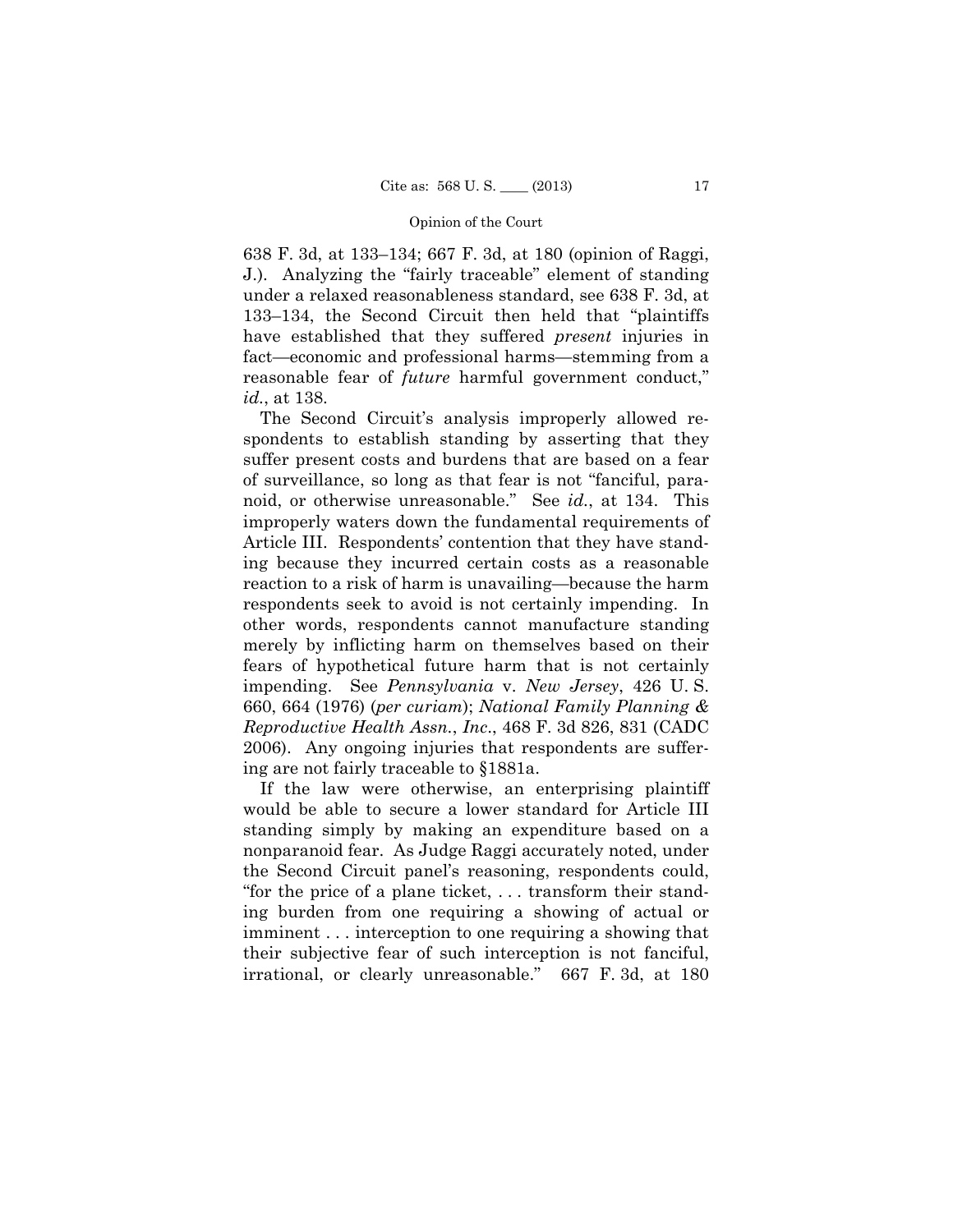(internal quotation marks omitted). Thus, allowing respondents to bring this action based on costs they incurred in response to a speculative threat would be tantamount to accepting a repackaged version of respondents' first failed theory of standing. See *ACLU*, 493 F. 3d, at 656– 657 (opinion of Batchelder, J.).

 authority that predated §1881a. See Brief for Petitioners Another reason that respondents' present injuries are not fairly traceable to §1881a is that even before §1881a was enacted, they had a similar incentive to engage in many of the countermeasures that they are now taking. See *id.,* at 668–670. For instance, respondent Scott McKay's declaration describes—and the dissent heavily relies on—Mr. McKay's "knowledge" that thousands of communications involving one of his clients were monitored in the past. App. to Pet. for Cert. 370a; *post,* at 4, 7–8. But this surveillance was conducted pursuant to FISA 32, n. 11; *Al-Kidd* v. *Gonzales*, No. 05–cv–93, 2008 WL 5123009 (D Idaho, Dec. 4, 2008). Thus, because the Government was allegedly conducting surveillance of Mr. McKay's client before Congress enacted §1881a, it is difficult to see how the safeguards that Mr. McKay now claims to have implemented can be traced to §1881a.

Because respondents do not face a threat of certainly impending interception under §1881a, the costs that they have incurred to avoid surveillance are simply the product of their fear of surveillance,7 and our decision in *Laird* 

——————

<sup>7</sup>Although respondents' alternative theory of standing rests primarily on choices that *they* have made based on their subjective fear of surveillance, respondents also assert that third parties might be disinclined to speak with them due to a fear of surveillance. See App. to Pet. for Cert. 372a–373a, 352a–353a. To the extent that such assertions are based on anything other than conjecture, see *Defenders of Wildlife*, 504 U. S., at 560, they do not establish injury that is fairly traceable to §1881a, because they are based on third parties' subjective fear of surveillance, see *Laird*, 408 U. S., at 10–14.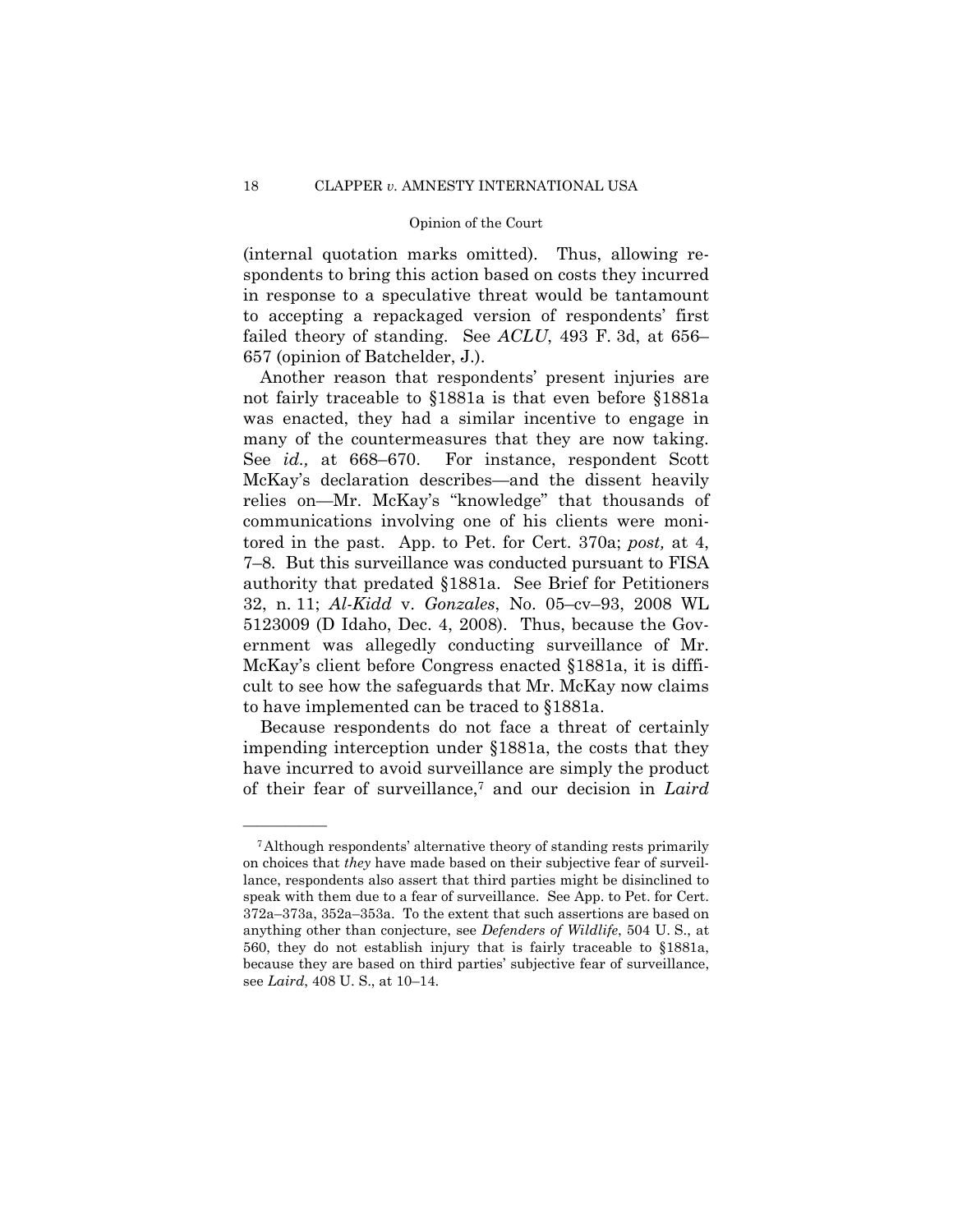makes it clear that such a fear is insufficient to create standing. See 408 U. S., at 10–15. The plaintiffs in *Laird*  argued that their exercise of First Amendment rights was being "chilled by the mere existence, without more, of [the Army's] investigative and data-gathering activity." *Id.*, at 10. While acknowledging that prior cases had held that constitutional violations may arise from the chilling effect of "regulations that fall short of a direct prohibition against the exercise of First Amendment rights," the Court declared that none of those cases involved a "chilling effect aris[ing] merely from the individual's knowledge that a governmental agency was engaged in certain activities or from the individual's concomitant fear that, armed with the fruits of those activities, the agency might in the future take some *other* and additional action detrimental to that individual." *Id.*, at 11. Because "[a]llegations of a subjective 'chill' are not an adequate substitute for a claim of specific present objective harm or a threat of specific future harm," *id.*, at 13–14, the plaintiffs in *Laird*—and respondents here—lack standing. See *ibid.*; *ACLU*, *supra*, at 661–662 (opinion of Batchelder, J.) (holding that plaintiffs lacked standing because they "allege[d] only a subjective apprehension" of alleged NSA surveillance and "a personal (self-imposed) unwillingness to communicate"); *United Presbyterian Church*, 738 F. 2d, at 1378 (holding that plaintiffs lacked standing to challenge the legality of an Executive Order relating to surveillance because "the 'chilling effect' which is produced by their fear of being subjected to illegal surveillance and which deters them from conducting constitutionally protected activities, is foreclosed as a basis for standing" by *Laird*).

For the reasons discussed above, respondents' selfinflicted injuries are not fairly traceable to the Government's purported activities under §1881a, and their subjective fear of surveillance does not give rise to standing.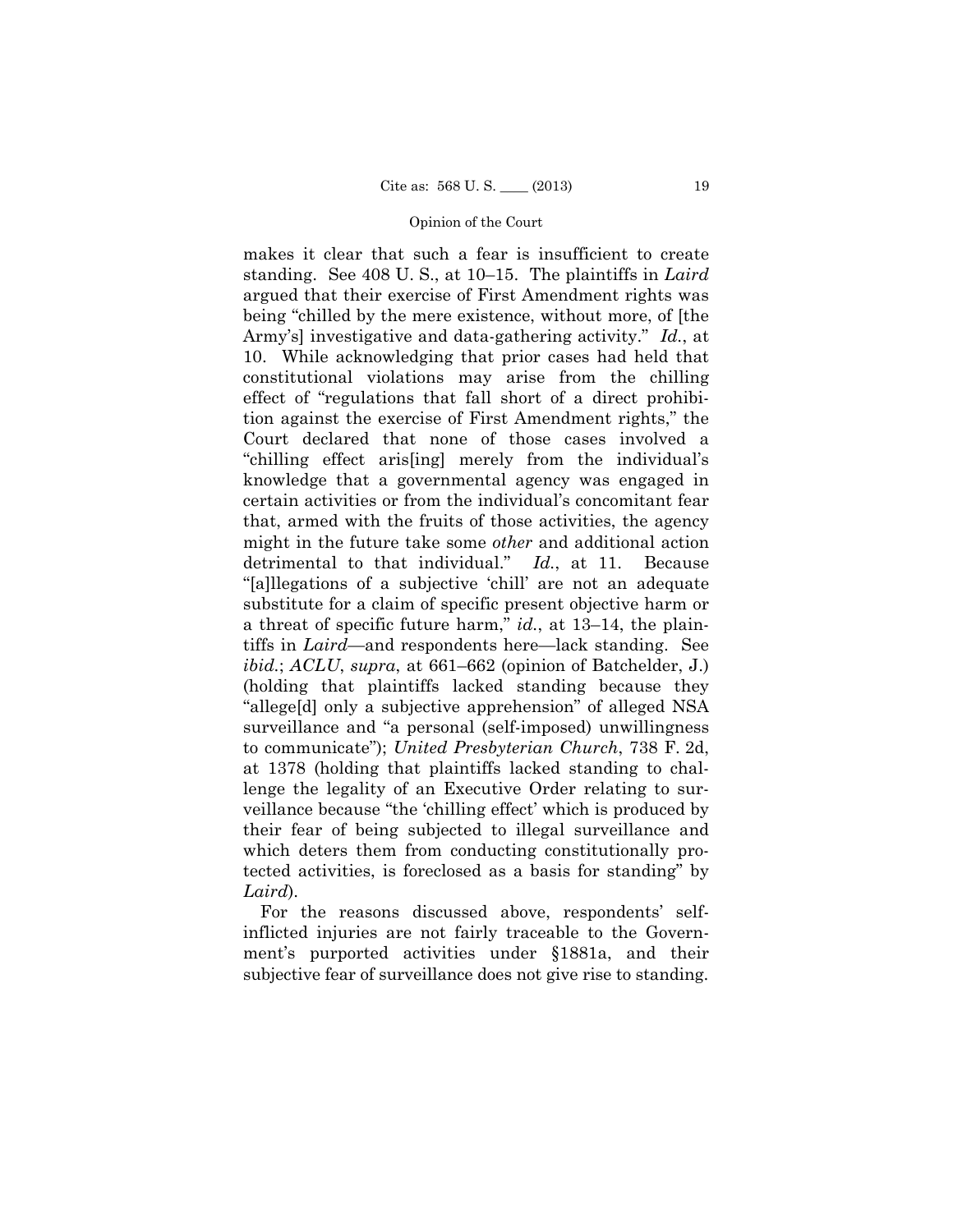# IV

## A

Respondents incorrectly maintain that "[t]he kinds of injuries incurred here—injuries incurred because of [respondents'] reasonable efforts to avoid greater injuries that are otherwise likely to flow from the conduct they challenge—are the same kinds of injuries that this Court held to support standing in cases such as" *Laidlaw, Meese*  v. *Keene*, 481 U. S. 465 (1987), and *Monsanto.* Brief for Respondents 24. As an initial matter, none of these cases holds or even suggests that plaintiffs can establish standing simply by claiming that they experienced a "chilling effect" that resulted from a governmental policy that does not regulate, constrain, or compel any action on their part. Moreover, each of these cases was very different from the present case.

 refraining from using the polluted area. *Id.*, at 183–184. 667 F. 3d, at 182–183 (opinion of Raggi, J.) (same). In *Laidlaw*, plaintiffs' standing was based on "the proposition that a company's continuous and pervasive illegal discharges of pollutants into a river would cause nearby residents to curtail their recreational use of that waterway and would subject them to other economic and aesthetic harms." 528 U.S., at 184. Because the unlawful discharges of pollutants were "concededly ongoing," the only issue was whether "nearby residents"—who were members of the organizational plaintiffs—acted reasonably in *Laidlaw* is therefore quite unlike the present case, in which it is not "concede[d]" that respondents would be subject to unlawful surveillance but for their decision to take preventive measures. See *ACLU*, 493 F. 3d, at 686 (opinion of Batchelder, J.) (distinguishing *Laidlaw* on this ground); *id.*, at 689–690 (Gibbons, J., concurring) (same); *Laidlaw* would resemble this case only if (1) it were undisputed that the Government was using §1881aauthorized surveillance to acquire respondents' communi-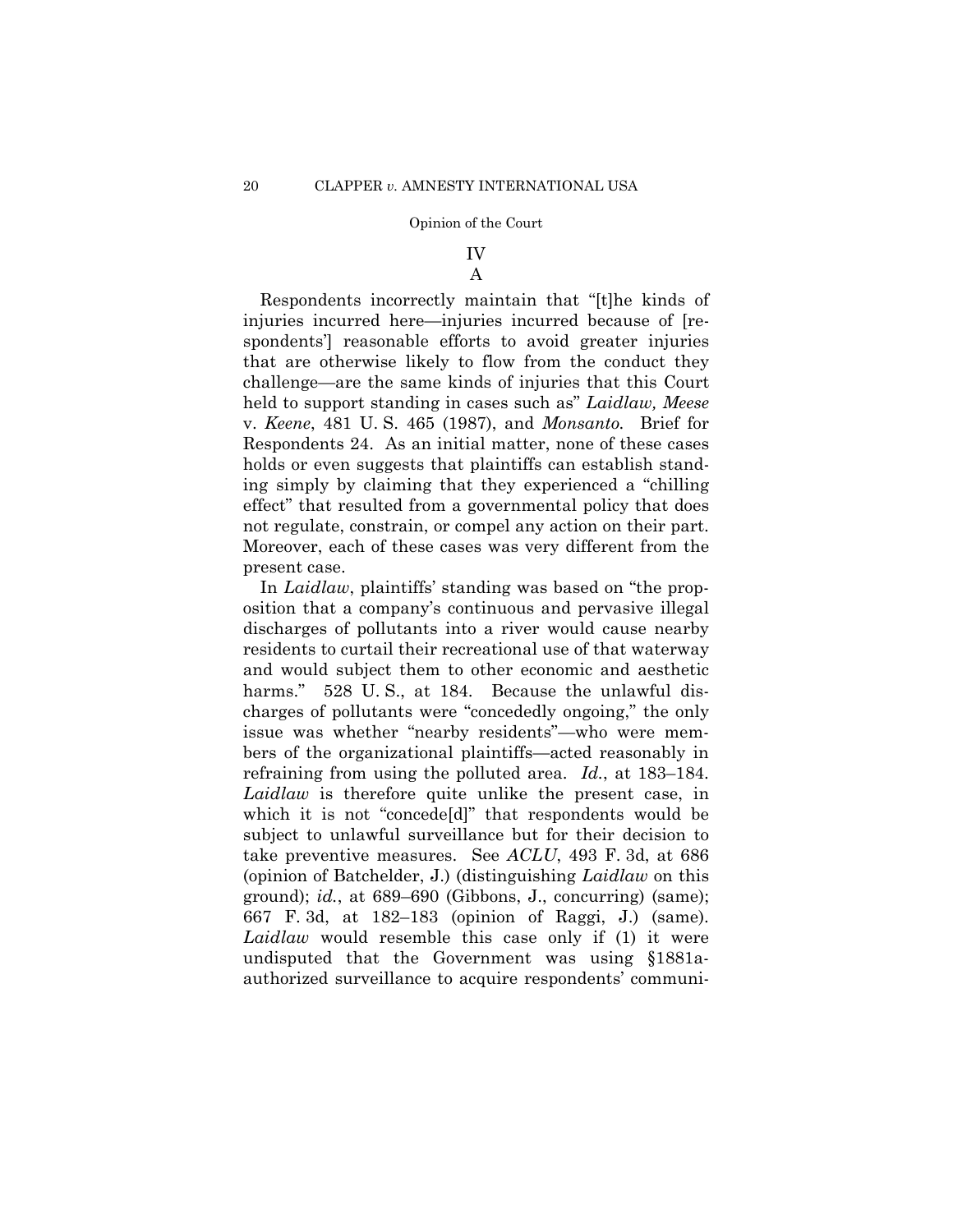cations and (2) the sole dispute concerned the reasonableness of respondents' preventive measures.

In *Keene*, the plaintiff challenged the constitutionality of the Government's decision to label three films as "political propaganda." 481 U. S., at 467. The Court held that the plaintiff, who was an attorney and a state legislator, had standing because he demonstrated, through "detailed affidavits," that he "could not exhibit the films without incurring a risk of injury to his reputation and of an impairment of his political career." *Id.,* at 467, 473–475. Unlike the present case, *Keene* involved "more than a 'subjective chill'" based on speculation about potential governmental action; the plaintiff in that case was unquestionably regulated by the relevant statute, and the films that he wished to exhibit had already been labeled as "political propaganda." See *ibid.*; *ACLU*, 493 F. 3d, at 663–664 (opinion of Batchelder, J.); *id.*, at 691 (Gibbons, J., concurring).

*Monsanto*, on which respondents also rely, is likewise inapposite. In *Monsanto*, conventional alfalfa farmers had standing to seek injunctive relief because the agency's decision to deregulate a variety of genetically engineered alfalfa gave rise to a "significant risk of gene flow to non-genetically-engineered varieties of alfalfa." 561 U. S., at \_\_\_ (slip op., at 13). The standing analysis in that case hinged on evidence that genetically engineered alfalfa "'seed fields [we]re currently being planted in all the major alfalfa seed production areas'"; the bees that pollinate alfalfa "'have a range of at least two to ten miles'"; and the alfalfa seed farms were concentrated in an area well within the bees' pollination range.  $Id$ , at  $\_\_\_\_\_\_$ and n. 3 (slip op., at 11–12, and n. 3). Unlike the conventional alfalfa farmers in *Monsanto*, however, respondents in the present case present no concrete evidence to substantiate their fears, but instead rest on mere conjecture about possible governmental actions.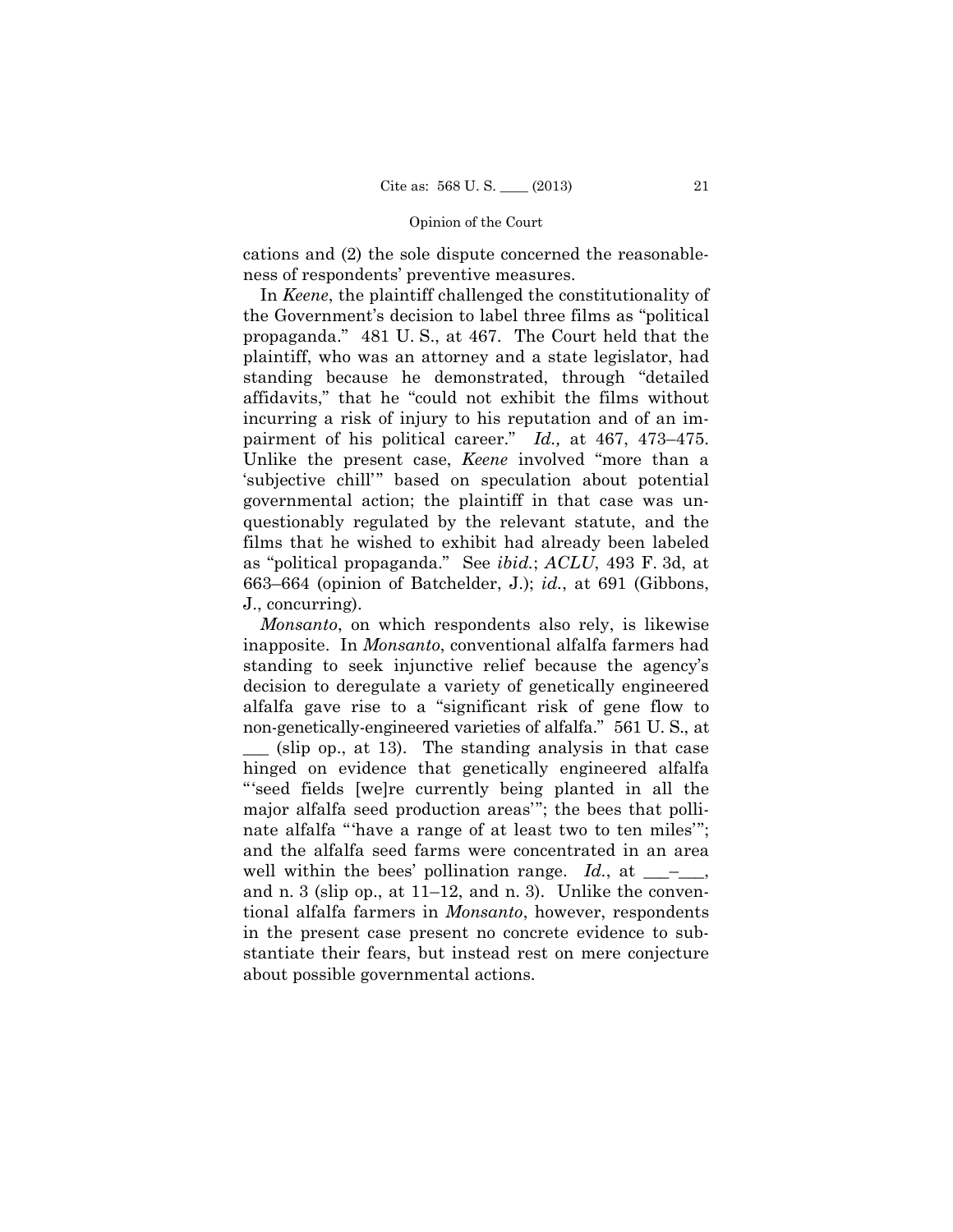#### B

Respondents also suggest that they should be held to have standing because otherwise the constitutionality of §1881a could not be challenged. It would be wrong, they maintain, to "insulate the government's surveillance activities from meaningful judicial review." Brief for Respondents 60. Respondents' suggestion is both legally and factually incorrect. First, "'[t]he assumption that if respondents have no standing to sue, no one would have standing, is not a reason to find standing.'" *Valley Forge Christian College*, 454 U. S., at 489; *Schlesinger*, 418 U. S., at 227; see also *Richardson*, 418 U. S., at 179; *Raines*, 521 U. S., at 835 (Souter, J., joined by GINSBURG, J., concurring in judgment).

Second, our holding today by no means insulates §1881a from judicial review. As described above, Congress created a comprehensive scheme in which the Foreign Intelligence Surveillance Court evaluates the Government's certifications, targeting procedures, and minimization procedures—including assessing whether the targeting and minimization procedures comport with the Fourth Amendment.  $\S$ [1881a(a), (c)(1), (i)(2), (i)(3). Any dissatisfaction that respondents may have about the Foreign Intelligence Surveillance Court's rulings—or the congressional delineation of that court's role—is irrelevant to our standing analysis.

 $\S$ \$1806(c), 1806(e), 1881e(a) (2006 ed. and Supp. V).<sup>8</sup> Additionally, if the Government intends to use or disclose information obtained or derived from a §1881a acquisition in judicial or administrative proceedings, it must provide advance notice of its intent, and the affected person may challenge the lawfulness of the acquisition.

——————

<sup>8</sup>The possibility of judicial review in this context is not farfetched. In *United States* v. *Damrah*, 412 F. 3d 618 (CA6 2005), for example, the Government made a pretrial disclosure that it intended to use FISA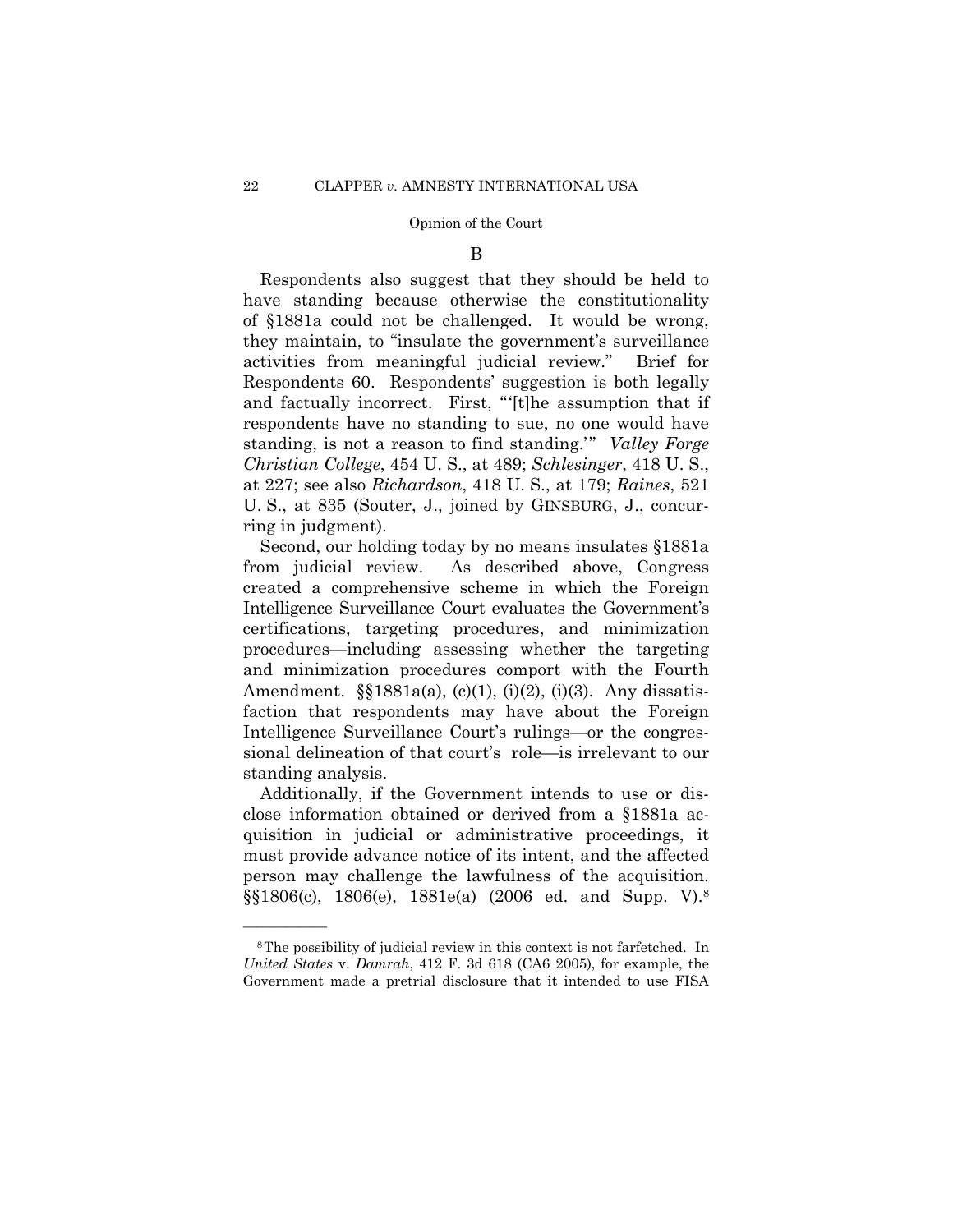Thus, if the Government were to prosecute one of respondent-attorney's foreign clients using §1881a-authorized surveillance, the Government would be required to make a disclosure. Although the foreign client might not have a viable Fourth Amendment claim, see, *e.g.*, *United States* v. *Verdugo-Urquidez*, 494 U. S. 259, 261 (1990), it is possible that the monitoring of the target's conversations with his or her attorney would provide grounds for a claim of standing on the part of the attorney. Such an attorney would certainly have a stronger evidentiary basis for establishing standing than do respondents in the present case. In such a situation, unlike in the present case, it would at least be clear that the Government had acquired the foreign client's communications using §1881aauthorized surveillance.

Finally, any electronic communications service provider that the Government directs to assist in §1881a surveillance may challenge the lawfulness of that directive before the FISC. §§1881a(h)(4), (6). Indeed, at the behest of a service provider, the Foreign Intelligence Surveillance Court of Review previously analyzed the constitutionality of electronic surveillance directives issued pursuant to a now-expired set of FISA amendments. See *In re Directives Pursuant to Section 105B of Foreign Intelligence Surveillance Act*, 551 F. 3d 1004, 1006–1016 (2008) (holding that the provider had standing and that the directives were constitutional).

\* \* \*

We hold that respondents lack Article III standing because they cannot demonstrate that the future injury

——————

evidence in a prosecution; the defendant (unsuccessfully) moved to suppress the FISA evidence, even though he had not been the *target* of the surveillance; and the Sixth Circuit ultimately held that FISA's procedures are consistent with the Fourth Amendment. See *id.*, at 622, 623, 625.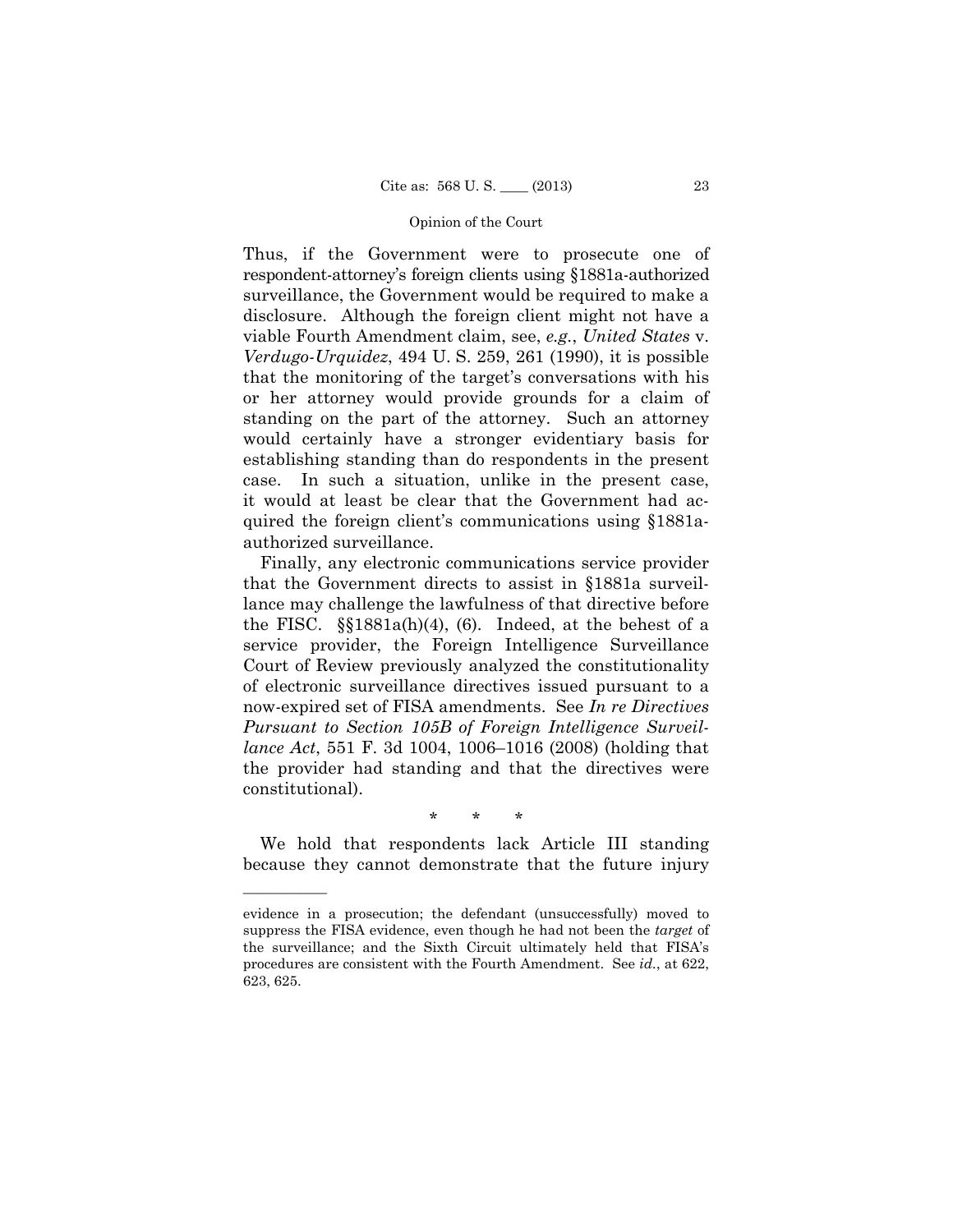## 24 CLAPPER *v.* AMNESTY INTERNATIONAL USA

## Opinion of the Court

they purportedly fear is certainly impending and because they cannot manufacture standing by incurring costs in anticipation of non-imminent harm. We therefore reverse the judgment of the Second Circuit and remand the case for further proceedings consistent with this opinion.

*It is so ordered.*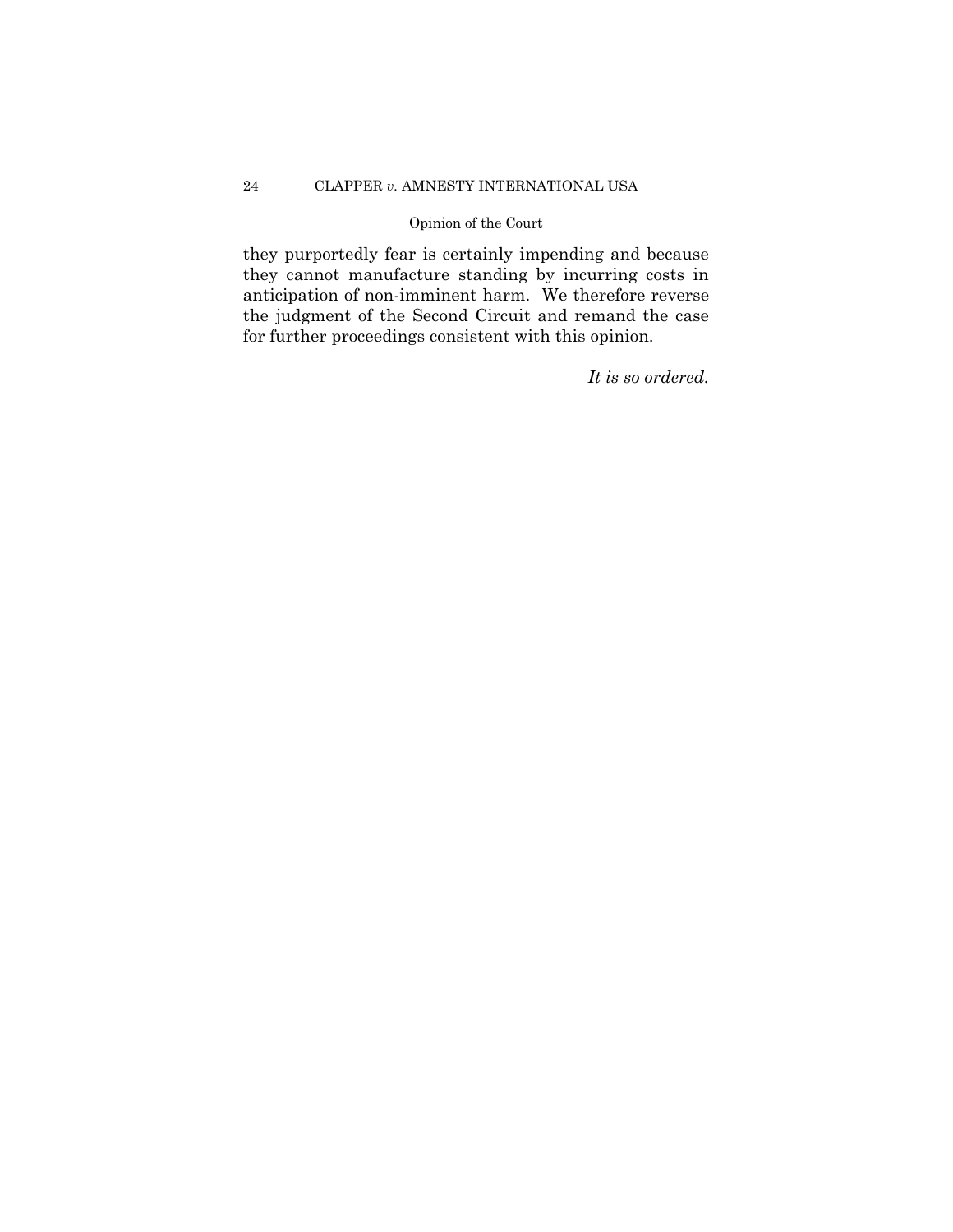## $\frac{1}{2}$  ,  $\frac{1}{2}$  ,  $\frac{1}{2}$  ,  $\frac{1}{2}$  ,  $\frac{1}{2}$  ,  $\frac{1}{2}$  ,  $\frac{1}{2}$ **SUPREME COURT OF THE UNITED STATES**

#### $\frac{1}{2}$  ,  $\frac{1}{2}$  ,  $\frac{1}{2}$  ,  $\frac{1}{2}$  ,  $\frac{1}{2}$  ,  $\frac{1}{2}$ No. 11–1025

# JAMES R. CLAPPER, JR., DIRECTOR OF NATIONAL INTELLIGENCE, ET AL., PETITIONERS *v.* AMNESTY INTERNATIONAL USA ET AL.

## ON WRIT OF CERTIORARI TO THE UNITED STATES COURT OF APPEALS FOR THE SECOND CIRCUIT

### [February 26, 2013]

 JUSTICE BREYER, with whom JUSTICE GINSBURG, JUSTICE SOTOMAYOR, and JUSTICE KAGAN join, dissenting.

The plaintiffs' standing depends upon the likelihood that the Government, acting under the authority of 50 U. S. C. §1881a (2006 ed., Supp. V), will harm them by intercepting at least some of their private, foreign, telephone, or e-mail conversations. In my view, this harm is not "speculative." Indeed it is as likely to take place as are most future events that commonsense inference and ordinary knowledge of human nature tell us will happen. This Court has often found the occurrence of similar future events sufficiently certain to support standing. I dissent from the Court's contrary conclusion.

I

Article III specifies that the "judicial Power" of the United States extends only to actual "Cases" and "Controversies." §2. It thereby helps to ensure that the legal questions presented to the federal courts will not take the form of abstract intellectual problems resolved in the "rarified atmosphere of a debating society" but instead those questions will be presented "in a concrete factual context conducive to a realistic appreciation of the consequences of judicial action." *Valley Forge Christian College*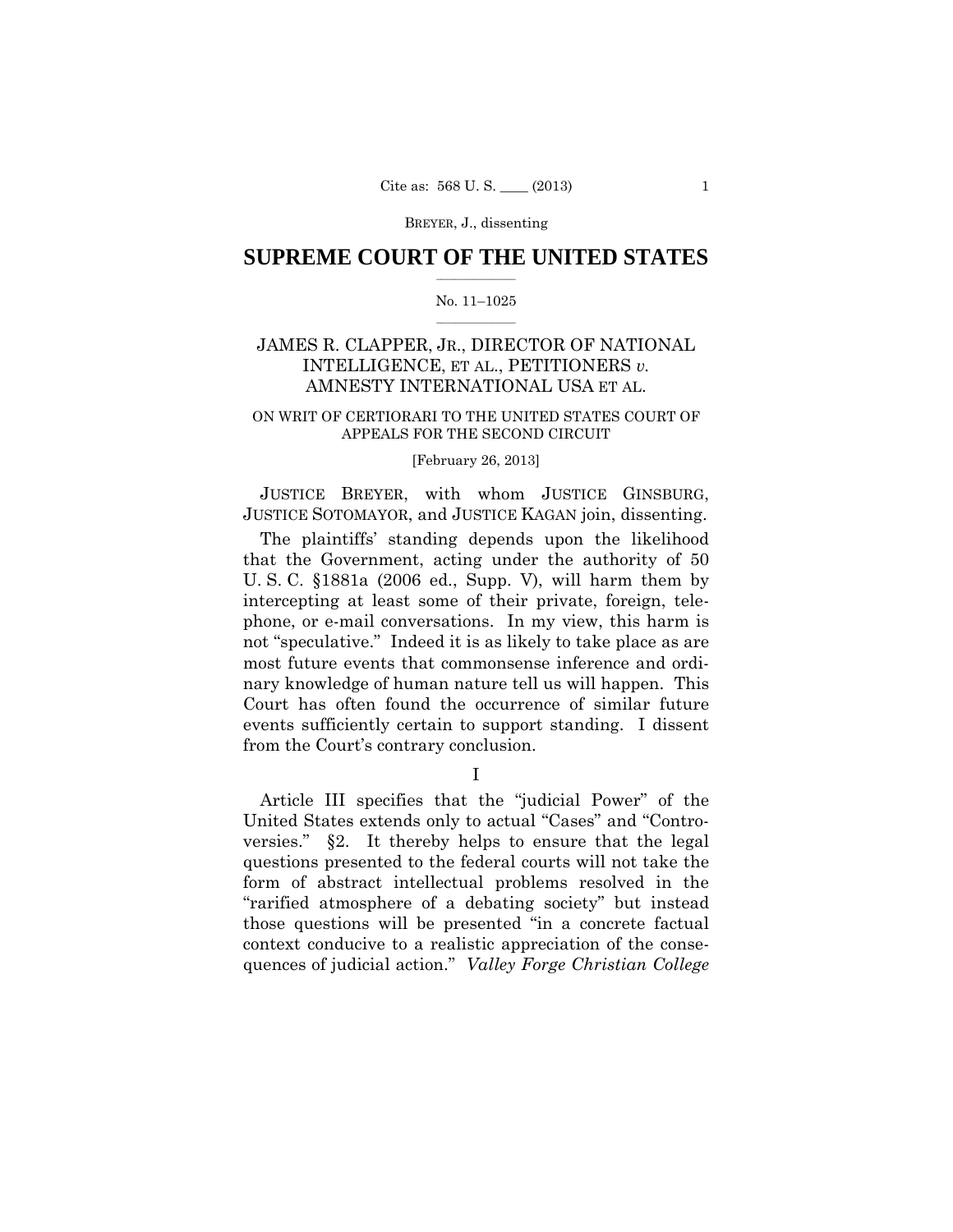v. *Americans United for Separation of Church and State, Inc.*, 454 U. S. 464, 472 (1982) (purpose of Article III); *Lujan* v. *Defenders of Wildlife*, 504 U. S. 555, 560 (1992) (similar); *Babbitt* v. *Farm Workers*, 442 U. S. 289, 297 (1979) (similar).

The Court has recognized that the precise boundaries of the "case or controversy" requirement are matters of "degree . . . not discernible by any precise test." *Ibid.* At the same time, the Court has developed a subsidiary set of legal rules that help to determine when the Constitution's requirement is met. See *Lujan*, 504 U. S., at 560–561; *id.,*  at 583 (Stevens, J., concurring in judgment). Thus, a plaintiff must have "standing" to bring a legal claim. And a plaintiff has that standing, the Court has said, only if the action or omission that the plaintiff challenges has caused, or will cause, the plaintiff to suffer an injury that is "concrete and particularized," "actual or imminent," and "redress[able] by a favorable decision." *Id.*, at 560–561 (internal quotation marks omitted).

No one here denies that the Government's interception of a private telephone or e-mail conversation amounts to an injury that is "concrete and particularized." Moreover, the plaintiffs, respondents here, seek as relief a judgment declaring unconstitutional (and enjoining enforcement of) a statutory provision authorizing those interceptions; and, such a judgment would redress the injury by preventing it. Thus, the basic question is whether the injury, *i.e.,* the interception, is "actual or imminent."

II

## A

Since the plaintiffs fear interceptions of a kind authorized by §1881a, it is important to understand just what kind of surveillance that section authorizes. Congress enacted §1881a in 2008, as an amendment to the preexisting Foreign Intelligence Surveillance Act of 1978, 50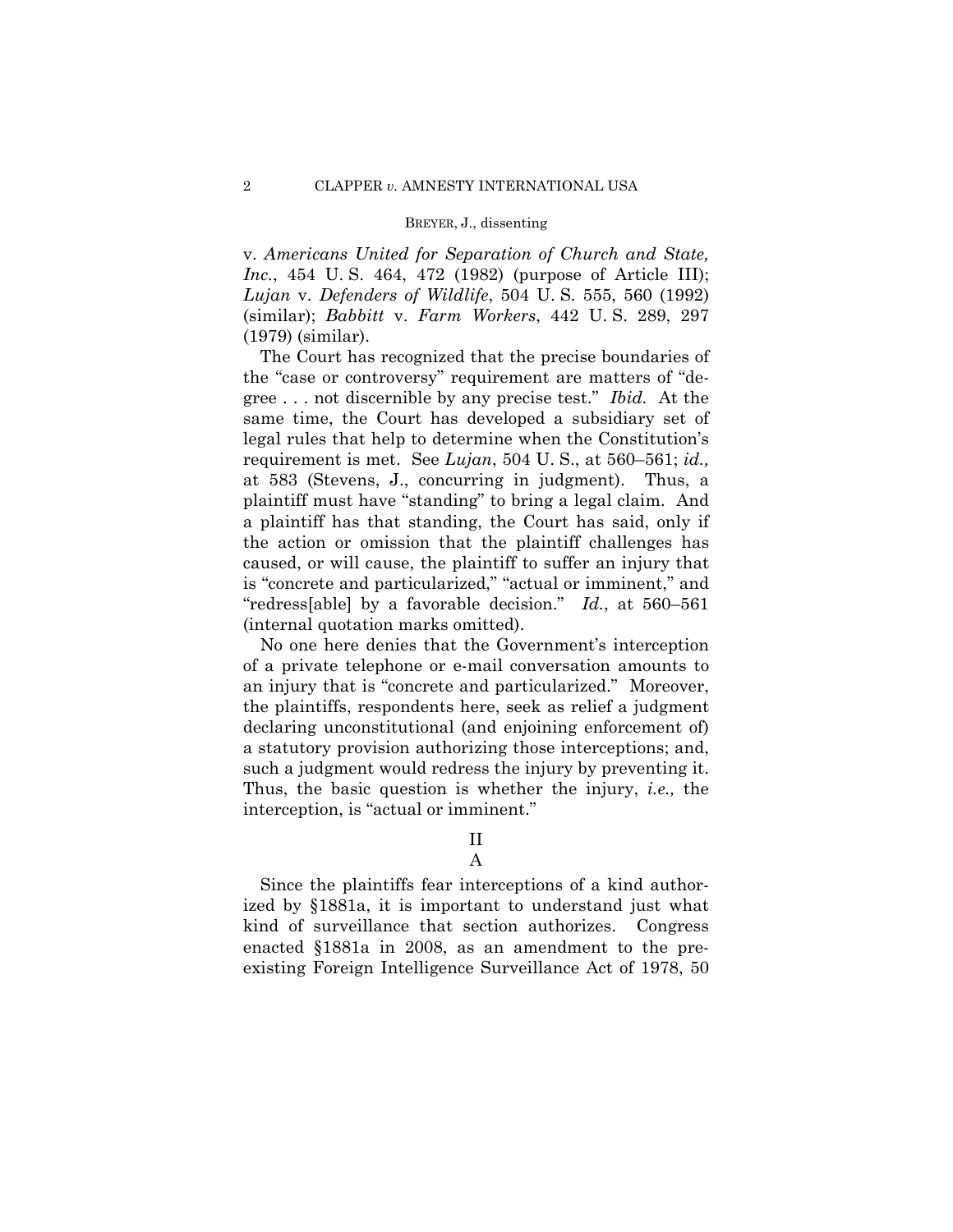U. S. C. §1801 *et seq*. Before the amendment, the Act authorized the Government (acting within the United States) to monitor private electronic communications between the United States and a foreign country if (1) the Government's purpose was, in significant part, to obtain foreign intelligence information (which includes information concerning a "foreign power" or "territory" related to our "national defense" or "security" or the "conduct of . . . foreign affairs"), (2) the Government's surveillance target was "a foreign power or an agent of a foreign power," and (3) the Government used surveillance procedures designed to "minimize the acquisition and retention, and prohibit the dissemination, of" any private information acquired about Americans. §§1801(e), (h), 1804(a).

 information. *Ibid.* It had to demonstrate probable cause an agent of a foreign power."  $\S$  $1804(a)$ ,  $1805(a)$ . It also In addition the Government had to obtain the approval of the Foreign Intelligence Surveillance Court. To do so, it had to submit an application describing (1) each "specific target," (2) the "nature of the information sought," and (3) the "type of communications or activities to be subjected to the surveillance." §1804(a). It had to certify that, in significant part, it sought to obtain foreign intelligence to believe that each specific target was "a foreign power or had to describe instance-specific procedures to be used to minimize intrusions upon Americans' privacy (compliance with which the court subsequently could assess). §§1804(a), 1805(d)(3).

 on a programmatic, not necessarily individualized, basis. The addition of §1881a in 2008 changed this prior law in three important ways. First, it eliminated the requirement that the Government describe to the court each specific target and identify each facility at which its surveillance would be directed, thus permitting surveillance §1881a(g). Second, it eliminated the requirement that a target be a "foreign power or an agent of a foreign power."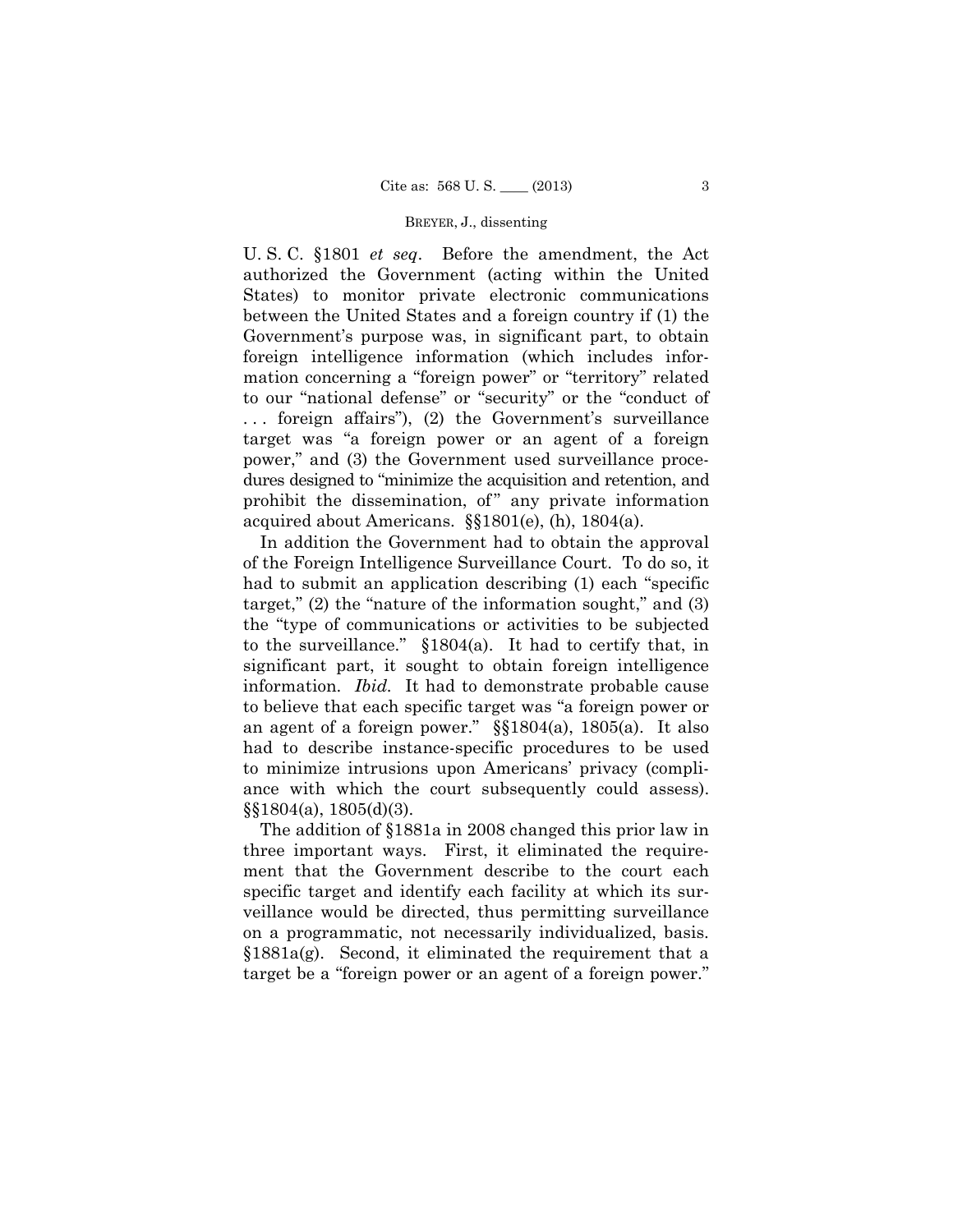*Ibid.*  instance-specific privacy-intrusion minimization procedures *Ibid*. Third, it diminished the court's authority to insist upon, and eliminated its authority to supervise, (though the Government still must use court-approved general minimization procedures). §1881a(e). Thus, using the authority of §1881a, the Government can obtain court approval for its surveillance of electronic communications between places within the United States and targets in foreign territories by showing the court (1) that "a significant purpose of the acquisition is to obtain foreign intelligence information," and (2) that it will use general targeting and privacy-intrusion minimization procedures of a kind that the court had previously approved. §1881a(g).

B

It is similarly important to understand the kinds of communications in which the plaintiffs say they engage and which they believe the Government will intercept. Plaintiff Scott McKay, for example, says in an affidavit (1) that he is a lawyer; (2) that he represented "Mr. Sami Omar Al-Hussayen, who was acquitted in June 2004 on terrorism charges"; (3) that he continues to represent "Mr. Al-Hussayen, who, in addition to facing criminal charges after September 11, was named as a defendant in several civil cases"; (4) that he represents Khalid Sheik Mohammed, a detainee, "before the Military Commissions at Guantánamo Bay, Cuba"; (5) that in representing these clients he "communicate[s] by telephone and email with people outside the United States, including Mr. Al-Hussayen himself," "experts, investigators, attorneys, family members . . . and others who are located abroad"; and (6) that prior to 2008 "the U. S. government had intercepted some 10,000 telephone calls and 20,000 email communications involving [his client] Al-Hussayen." App. to Pet. for Cert. 369a–371a.

Another plaintiff, Sylvia Royce, says in her affidavit (1)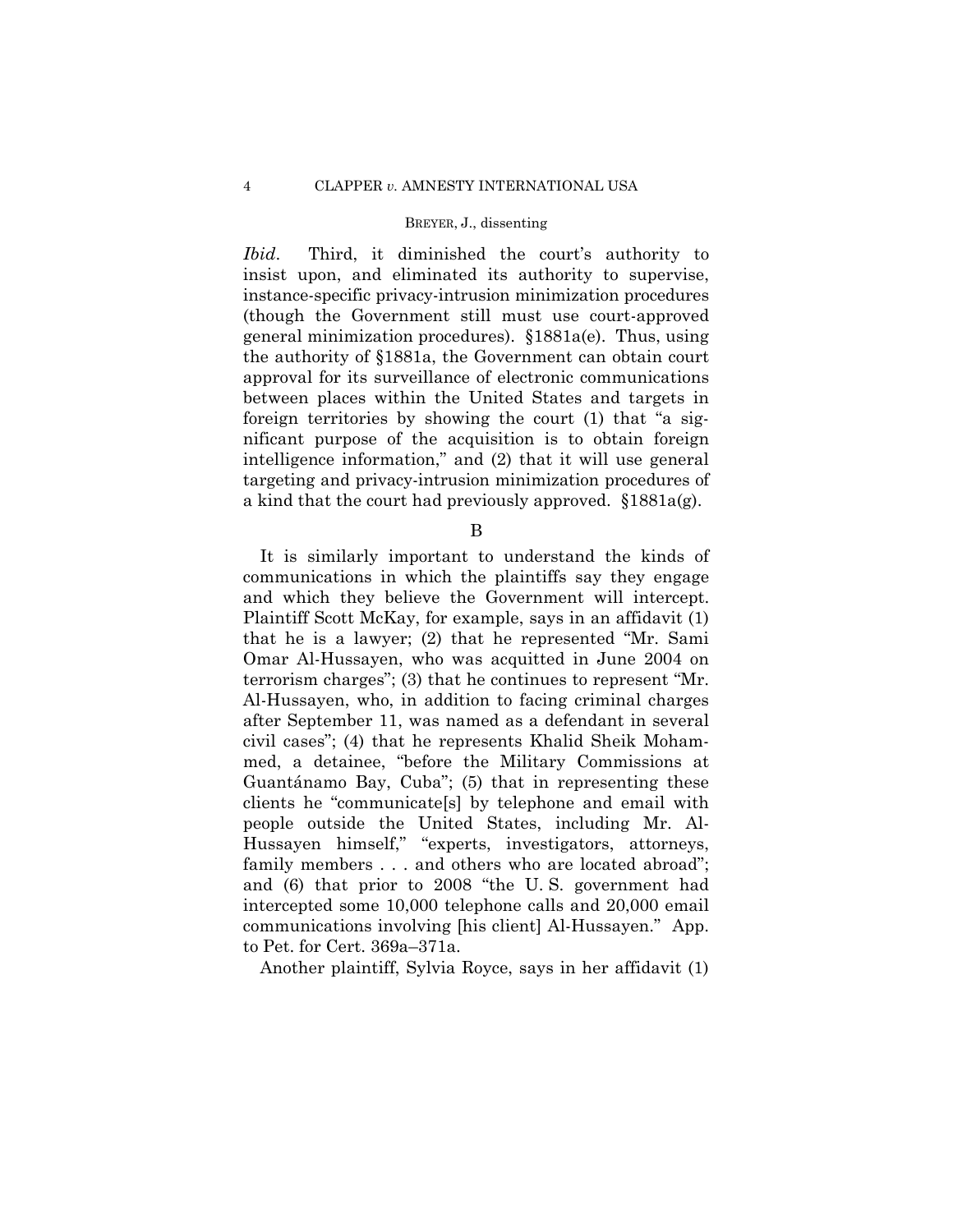that she is an attorney; (2) that she "represent[s] Mohammedou Ould Salahi, a prisoner who has been held at Guantánamo Bay as an enemy combatant"; (3) that, "[i]n connection with [her] representation of Mr. Salahi, [she] receive[s] calls from time to time from Mr. Salahi's brother,  $\dots$  a university student in Germany"; and (4) that she has been told that the Government has threatened Salahi "that his family members would be arrested and mistreated if he did not cooperate." *Id*., at 349a–351a.

The plaintiffs have noted that McKay no longer represents Mohammed and Royce no longer represents Ould Salahi. Brief for Respondents 15, n. 11. But these changes are irrelevant, for we assess standing as of the time a suit is filed, see *Davis* v. *Federal Election Comm'n*, 554 U. S. 724, 734 (2008), and in any event McKay himself continues to represent Al Hussayen, his partner now represents Mohammed, and Royce continues to represent individuals held in the custody of the U. S. military overseas.

A third plaintiff, Joanne Mariner, says in her affidavit (1) that she is a human rights researcher, (2) that "some of the work [she] do[es] involves trying to track down people who were rendered by the CIA to countries in which they were tortured"; (3) that many of those people "the CIA has said are (or were) associated with terrorist organizations"; and (4) that, to do this research, she "communicate[s] by telephone and e-mail with . . . former detainees, lawyers for detainees, relatives of detainees, political activists, journalists, and fixers" "all over the world, including in Jordan, Egypt, Pakistan, Afghanistan, [and] the Gaza Strip." App. to Pet. for Cert. 343a–344a.

Other plaintiffs, including lawyers, journalists, and human rights researchers, say in affidavits (1) that they have jobs that require them to gather information from foreigners located abroad; (2) that they regularly communicate electronically (*e.g.*, by telephone or e-mail) with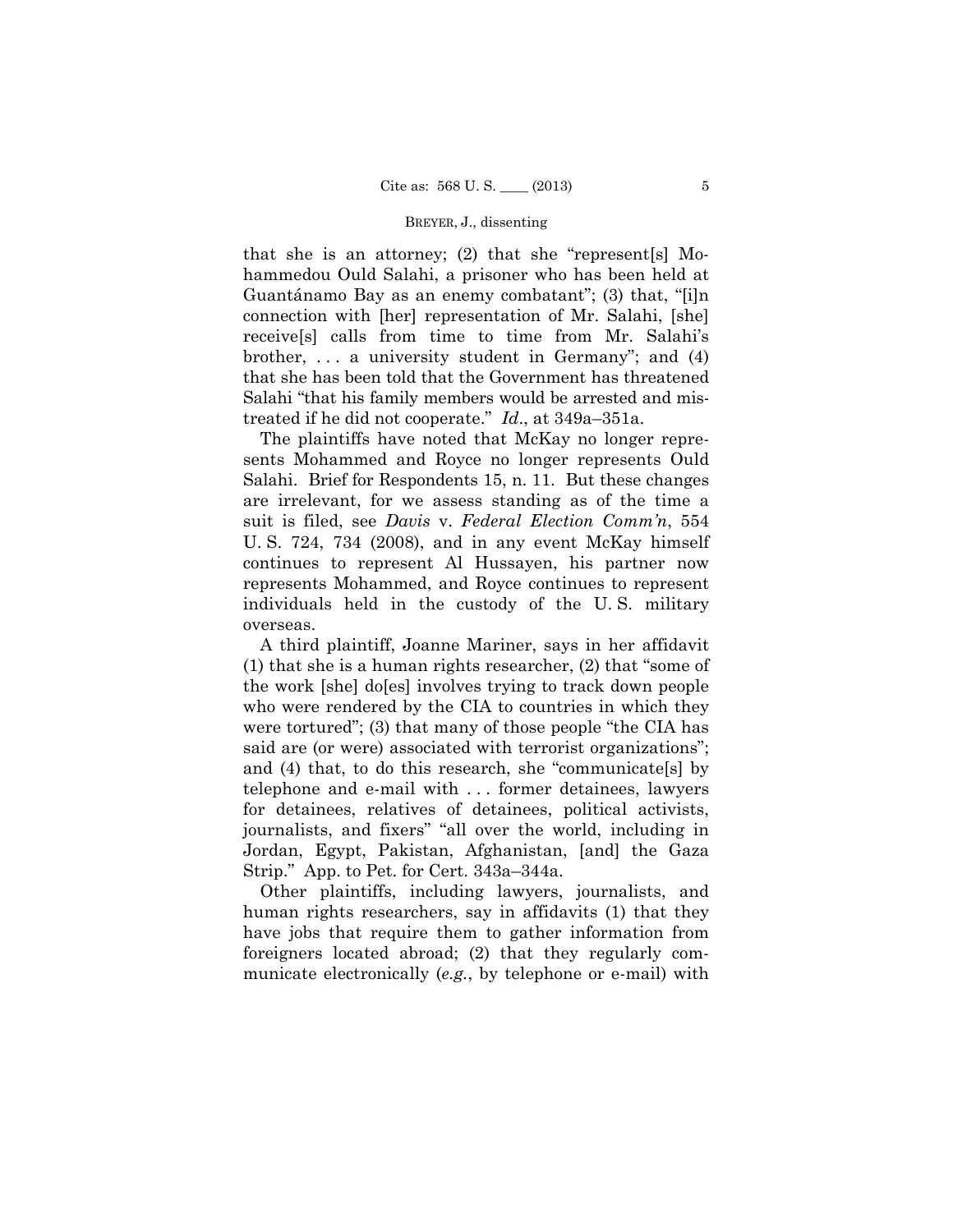foreigners located abroad; and (3) that in these communications they exchange "foreign intelligence information" as the Act defines it. *Id*., at 334a–375a.

## III

Several considerations, based upon the record along with commonsense inferences, convince me that there is a very high likelihood that Government, *acting under the authority of §1881a*, will intercept at least some of the communications just described. First, the plaintiffs have engaged, and continue to engage, in electronic communications of a kind that the 2008 amendment, but not the prior Act, authorizes the Government to intercept. These communications include discussions with family members of those detained at Guantanamo, friends and acquaintances of those persons, and investigators, experts and others with knowledge of circumstances related to terrorist activities. These persons are foreigners located outside the United States. They are not "foreign power[s]" or "agent[s] of . . . foreign power[s]." And the plaintiffs state that they exchange with these persons "foreign intelligence information," defined to include information that "relates to" "international terrorism" and "the national defense or the security of the United States." See 50 U. S. C. §1801 (2006 ed. and Supp. V); see, *e.g.,* App. to Pet. for Cert. 342a, 366a, 373a–374a.

Second, the plaintiffs have a strong *motive* to engage in, and the Government has a strong *motive* to listen to, conversations of the kind described. A lawyer representing a client normally seeks to learn the circumstances surrounding the crime (or the civil wrong) of which the client is accused. A fair reading of the affidavit of Scott McKay, for example, taken together with elementary considerations of a lawyer's obligation to his client, indicates that McKay will engage in conversations that concern what suspected foreign terrorists, such as his client,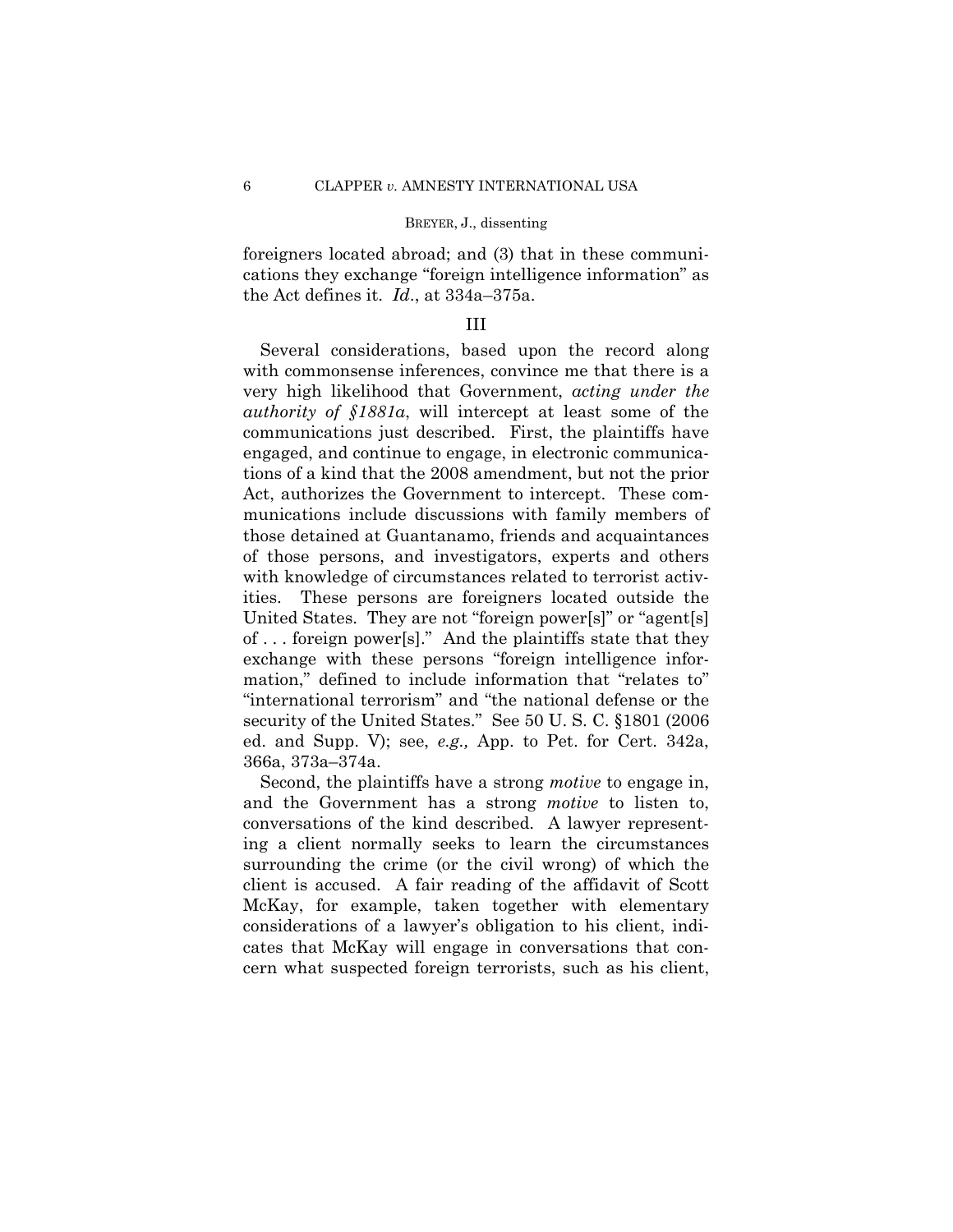have done; in conversations that concern his clients' families, colleagues, and contacts; in conversations that concern what those persons (or those connected to them) have said and done, at least in relation to terrorist activities; in conversations that concern the political, social, and commercial environments in which the suspected terrorists have lived and worked; and so forth. See, *e.g., id*., at 373a–374a. Journalists and human rights workers have strong similar motives to conduct conversations of this kind. See, *e.g.*, *id*., at 342a (Declaration of Joanne Mariner, stating that "some of the information [she] exchange[s] by telephone and e-mail relates to terrorism and counterterrorism, and much of the information relates to the foreign affairs of the United States").

At the same time, the Government has a strong motive to conduct surveillance of conversations that contain material of this kind. The Government, after all, seeks to learn as much as it can reasonably learn about suspected terrorists (such as those detained at Guantanamo), as well as about their contacts and activities, along with those of friends and family members. See Executive Office of the President, Office of Management and Budget, Statement of Administration Policy on S. 2248, p. 4 (Dec. 17, 2007) ("Part of the value of the [new authority] is to enable the Intelligence Community to collect expeditiously the communications of terrorists in foreign countries who may contact an associate in the United States"). And the Government is motivated to do so, not simply by the desire to help convict those whom the Government believes guilty, but also by the critical, overriding need to protect America from terrorism. See *id.,* at 1 ("Protection of the American people and American interests at home and abroad requires access to timely, accurate, and insightful intelligence on the capabilities, intentions, and activities of . . . terrorists").

Third, the Government's *past behavior* shows that it has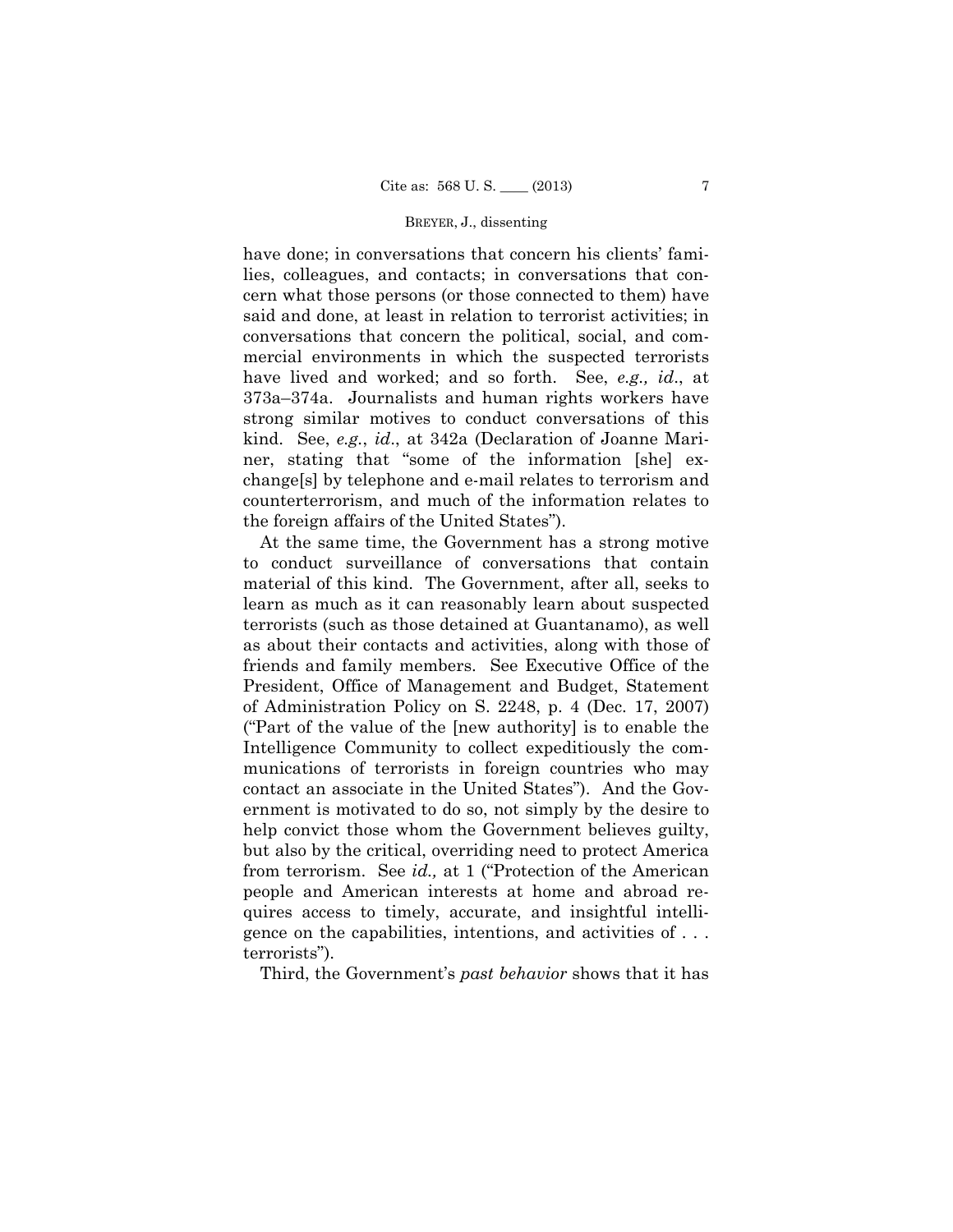sought, and hence will in all likelihood continue to seek, information about alleged terrorists and detainees through means that include surveillance of electronic communications. As just pointed out, plaintiff Scott McKay states that the Government (under the authority of the pre-2008 law) "intercepted some 10,000 telephone calls and 20,000 email communications involving [his client] Mr. Al-Hussayen." App. to Pet. for Cert. 370a.

Fourth, the Government has the *capacity* to conduct electronic surveillance of the kind at issue. To some degree this capacity rests upon technology available to the Government. See 1 D. Kris & J. Wilson, National Security Investigations & Prosecutions §16:6, p. 562 (2d ed. 2012) ("NSA's technological abilities are legendary"); *id.,* §16:12, at 572–577 (describing the National Security Agency's capacity to monitor "*very* broad facilities" such as international switches). See, *e.g.*, Lichtblau & Risen, Spy Agency Mined Vast Data Trove, Officials Report, N. Y. Times, Dec. 24, 2005, p. A1 (describing capacity to trace and to analyze large volumes of communications into and out of the United States); Lichtblau & Shane, Bush is Pressed Over New Report on Surveillance, N. Y. Times, May 12, 2006, p. A1 (reporting capacity to obtain access to records of many, if not most, telephone calls made in the United States); Priest & Arkin, A Hidden World, Growing Beyond Control, Washington Post, July 19, 2010, p. A1 (reporting that every day, collection systems at the National Security Agency intercept and store 1.7 billion e-mails, telephone calls and other types of communications). Cf. Statement of Administration Policy on S. 2248, *supra*, at 3 (rejecting a provision of the Senate bill that would require intelligence analysts to count "the number of persons located in the United States whose communications were reviewed" as "impossible to implement" (internal quotation marks omitted)). This capacity also includes the Government's authority to obtain the kind of information here at issue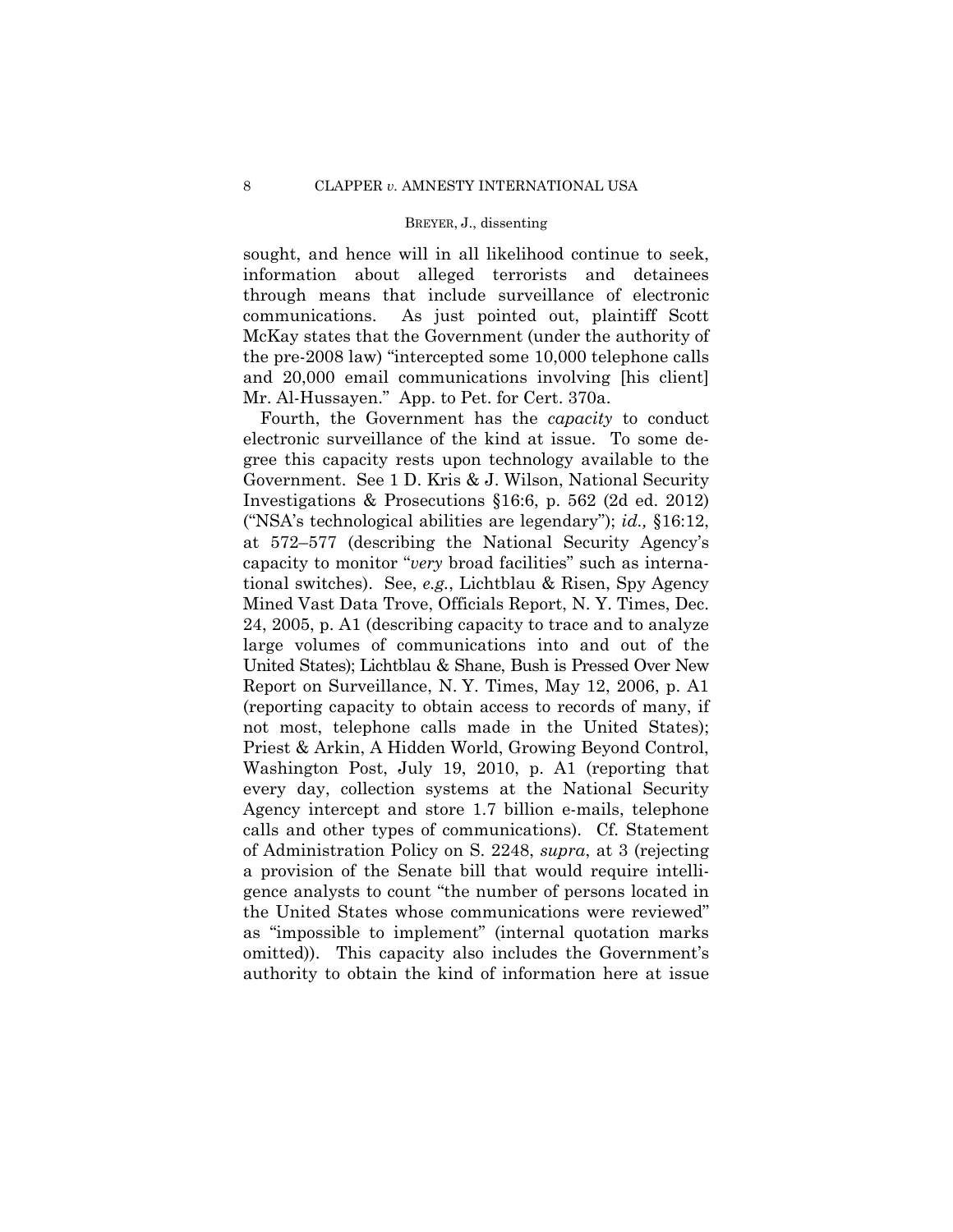from private carriers such as AT&T and Verizon. See 50 U. S. C. §1881a(h). We are further told by *amici* that the Government is expanding that capacity. See Brief for Electronic Privacy Information Center et al. as 22–23 (National Security Agency will be able to conduct surveillance of most electronic communications between domestic and foreign points).

 rowly circumscribed." In re Proceedings Required by §702(i) Of course, to exercise this capacity the Government must have intelligence court authorization. But the Government rarely files requests that fail to meet the statutory criteria. See Letter from Ronald Weich, Assistant Attorney General, to Joseph R. Biden, Jr., 1 (Apr. 30, 2012) (In 2011, of the 1,676 applications to the intelligence court, two were withdrawn by the Government, and the remaining 1,674 were approved, 30 with some modification), online at http://www.justice.gov/nsd/foia/ foia\_library/2011fisa-ltr.pdf. (as visited Feb. 22, 2013, and available in Clerk of Court's case file). As the intelligence court itself has stated, its review under §1881a is "narof the FISA Amendments Act of 2008, No. Misc. 08–01 (Aug. 17, 2008), p. 3. There is no reason to believe that the communications described would all fail to meet the conditions necessary for approval. Moreover, compared with prior law, §1881a simplifies and thus expedites the approval process, making it more likely that the Government will use §1881a to obtain the necessary approval.

The upshot is that (1) similarity of content, (2) strong motives, (3) prior behavior, and (4) capacity all point to a very strong likelihood that the Government will intercept at least some of the plaintiffs' communications, including some that the 2008 amendment, §1881a, but not the pre-2008 Act, authorizes the Government to intercept.

At the same time, nothing suggests the presence of some special factor here that might support a contrary conclusion. The Government does not deny that it has both the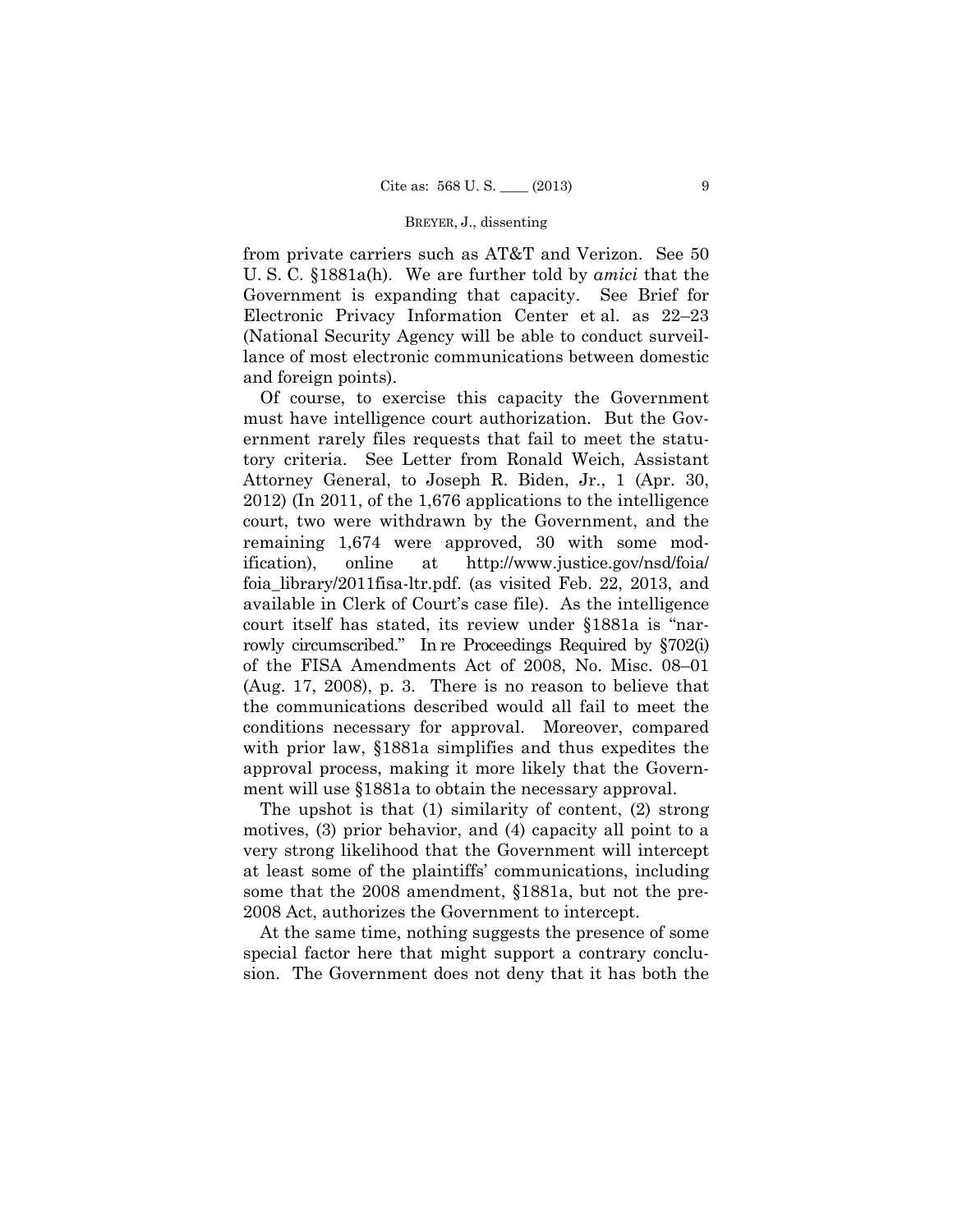motive and the capacity to listen to communications of the kind described by plaintiffs. Nor does it describe any system for avoiding the interception of an electronic communication that happens to include a party who is an American lawyer, journalist, or human rights worker. One can, of course, always imagine some special circumstance that negates a virtual likelihood, no matter how strong. But the same is true about most, if not all, ordinary inferences about future events. Perhaps, despite pouring rain, the streets will remain dry (due to the presence of a special chemical). But ordinarily a party that seeks to defeat a strong natural inference must bear the burden of showing that some such special circumstance exists. And no one has suggested any such special circumstance here.

Consequently, we need only assume that the Government is doing its job (to find out about, and combat, terrorism) in order to conclude that there is a high probability that the Government will intercept at least some electronic communication to which at least some of the plaintiffs are parties. The majority is wrong when it describes the harm threatened plaintiffs as "speculative."

## IV A

 *impending*." *Ante*, at 10 (internal quotation marks omit-The majority more plausibly says that the plaintiffs have failed to show that the threatened harm is "*certainly*  ted). But, as the majority appears to concede, see *ante,* at 15–16, and n. 5, *certainty* is not, and never has been, the touchstone of standing. The future is inherently uncertain. Yet federal courts frequently entertain actions for injunctions and for declaratory relief aimed at preventing future activities that are reasonably likely or highly likely, but not absolutely certain, to take place. And that degree of certainty is all that is needed to support standing here.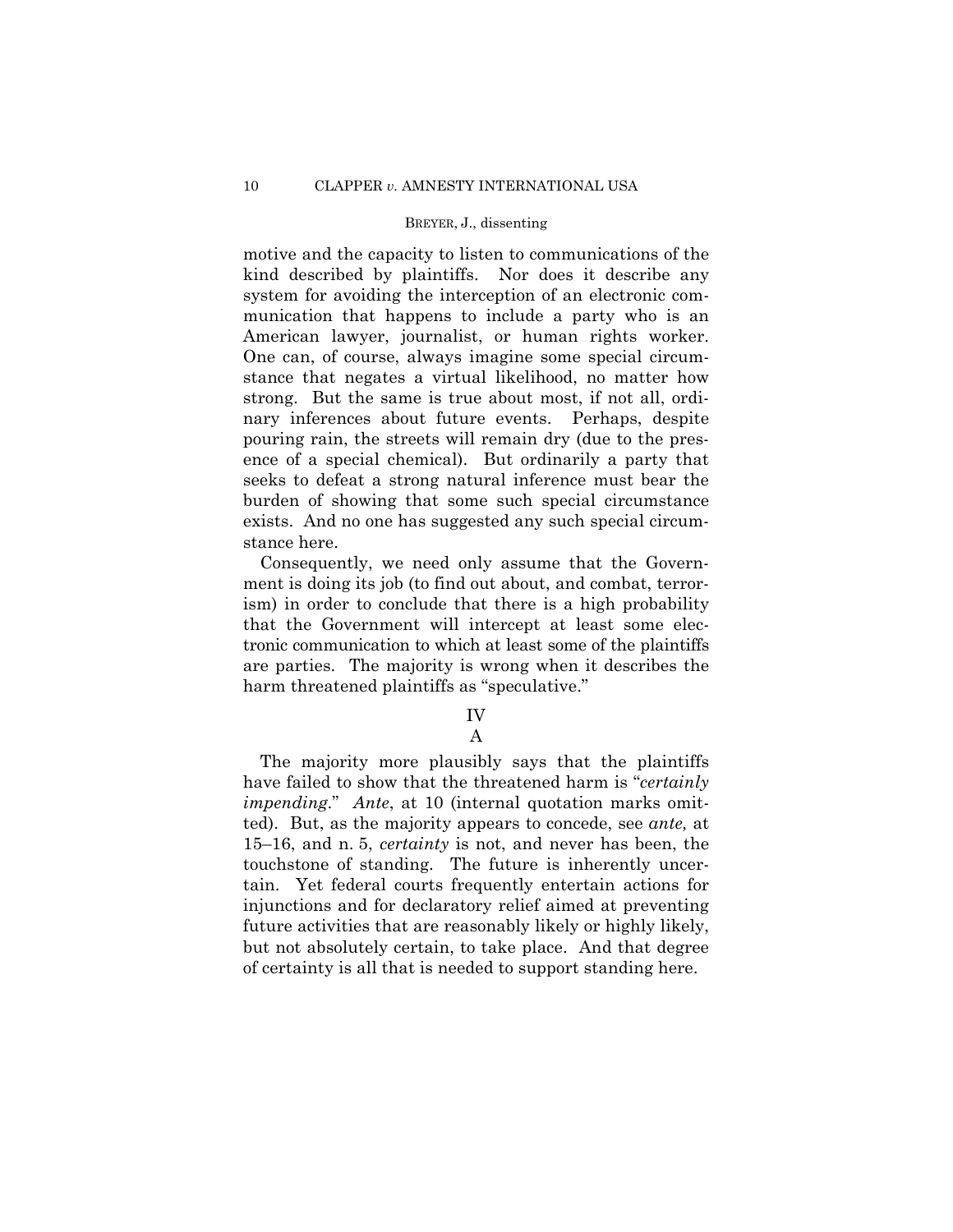environmental damage. The Court wrote that a "mere pro-The Court's use of the term "certainly impending" is not to the contrary. Sometimes the Court has used the phrase "certainly impending" as if the phrase described a *sufficient,* rather than a *necessary,* condition for jurisdiction. See *Pennsylvania* v. *West Virginia*, 262 U. S. 553, 593 (1923) ("If the injury is certainly impending that is enough"). See also *Babbitt*, 442 U. S., at 298 (same). On other occasions, it has used the phrase as if it concerned *when*, not *whether*, an alleged injury would occur. Thus, in *Lujan*, 504 U. S., at 564, n. 2, the Court considered a threatened future injury that consisted of harm that plaintiffs would suffer when they "soon" visited a government project area that (they claimed) would suffer fession of an intent, some day, to return" to the project area did not show the harm was "*imminent*," for "soon" might mean nothing more than "in this lifetime." *Id.,* at 564– 565, n. 2 (internal quotation marks omitted). Similarly, in *McConnell* v. *Federal Election Comm'n*, 540 U. S. 93 (2003), the Court denied standing because the Senator's future injury (stemming from a campaign finance law) would not affect him until his reelection. That fact, the Court said, made the injury "too remote temporally to satisfy Article III standing." *Id.,* at 225–226.

 On still other occasions, recognizing that "'imminence' is concededly a somewhat elastic concept," *Lujan*, *supra*, at 565, n. 2, the Court has referred to, or used (sometimes along with "certainly impending") other phrases such as "reasonable probability" that suggest less than absolute, or literal certainty. See *Babbitt*, *supra*, at 298 (plaintiff "must demonstrate a *realistic danger* of sustaining a direct injury" (emphasis added)); *Friends of the Earth, Inc.* v. *Laidlaw Environmental Services (TOC), Inc.*, 528 U. S. 167, 190 (2000) ("[I]t is the plaintiff 's burden to establish standing by demonstrating that . . . the defendant's allegedly wrongful behavior will likely occur or continue"). See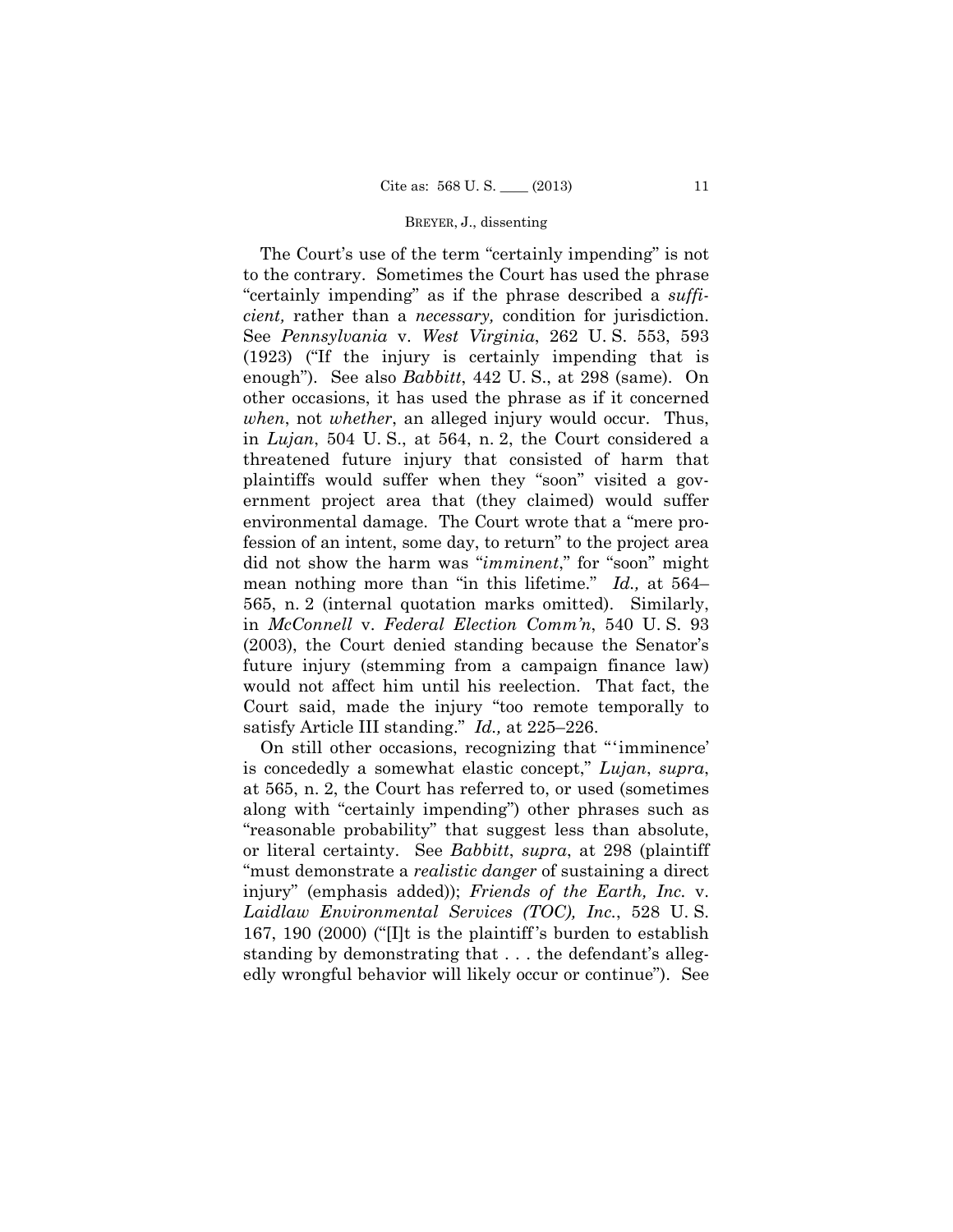$\frac{1}{2010}$  (slip op., at 11) (""reasonable probability"" also *Monsanto Co.* v. *Geertson Seed Farms*, 561 U. S. \_\_\_, and "substantial risk"); *Davis*, 554 U. S., at 734 ("realistic and impending threat of direct injury"); *MedImmune, Inc.*  v. *Genentech, Inc.*, 549 U. S. 118, 129 (2007) ("genuine threat of enforcement"); *Department of Commerce* v. *United States House of Representatives*, 525 U. S. 316, 333 (1999) ("substantially likely" (internal quotation marks omitted)); *Clinton* v. *City of New York*, 524 U. S. 417, 432 (1998) ("sufficient likelihood of economic injury"); *Pennell*  v. *San Jose*, 485 U. S. 1, 8 (1988) ("realistic danger" (internal quotation marks omitted)); *Blum* v. *Yaretsky*, 457 U. S. 991, 1001 (1982) ("quite realistic" threat); *Bryant* v. *Yellen*, 447 U. S. 352, 367–368 (1980) ("likely"); *Buckley* v. *Valeo*, 424 U. S. 1, 74 (1976) (*per curiam*) ("reasonable probability"). Taken together the case law uses the word "certainly" as if it emphasizes, rather than literally defines, the immediately following term "impending."

# B

## 1

 bly severe hardship on that tenant. *Id*., at 4–5. A group of More important, the Court's holdings in standing cases show that standing exists here. The Court has often *found*  standing where the occurrence of the relevant injury was far *less* certain than here. Consider a few, fairly typical, cases. Consider *Pennell*, *supra*. A city ordinance forbade landlords to raise the rent charged to a tenant by more than 8 percent where doing so would work an unreasonalandlords sought a judgment declaring the ordinance unconstitutional. The Court held that, to have standing, the landlords had to demonstrate a "'*realistic danger of sustaining a direct injury* as a result of the statute's operation.'" *Id*., at 8 (emphasis added). It found that the landlords had done so by showing a likelihood of enforcement and a "probability," *ibid.*, that the ordinance would make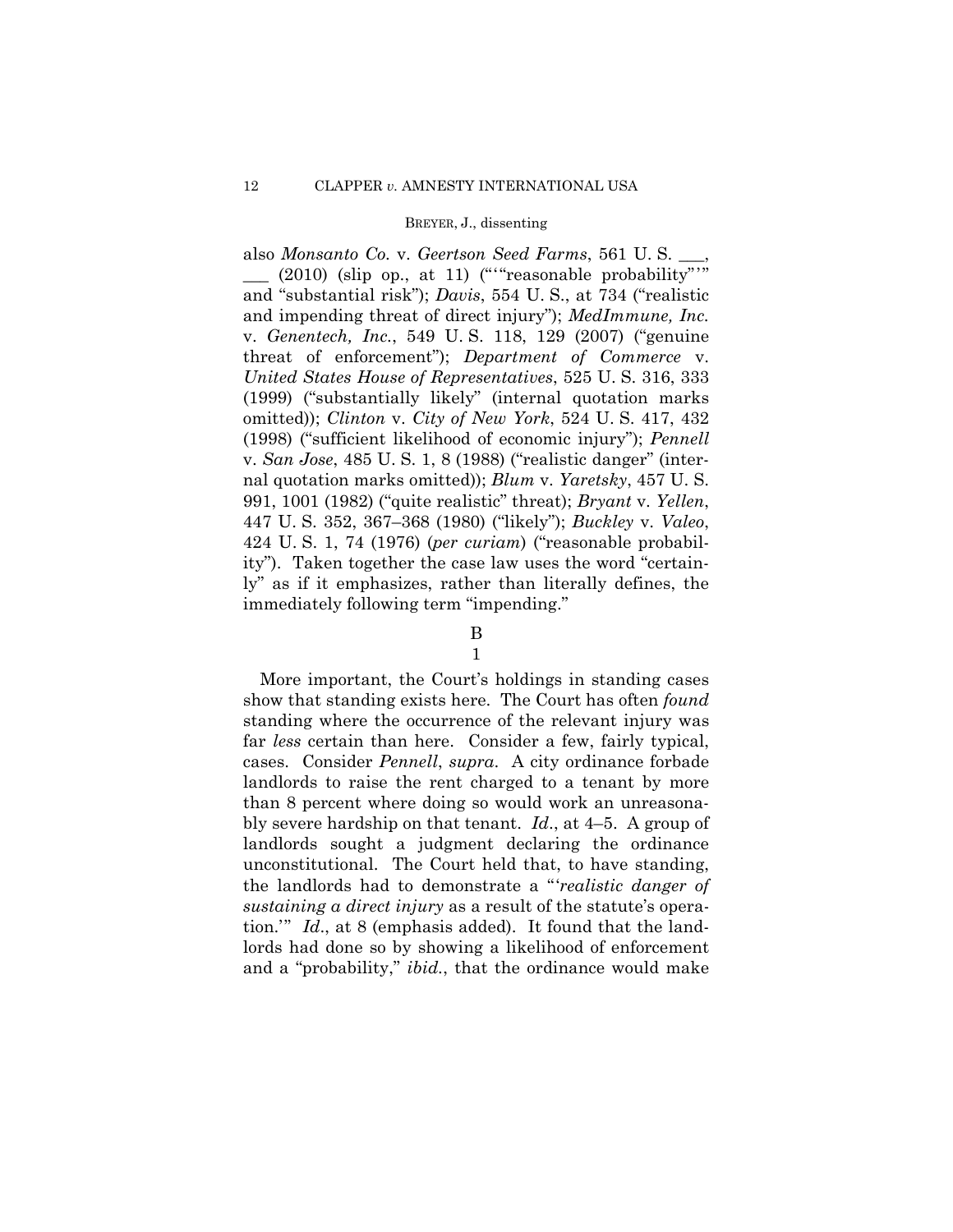the landlords charge lower rents—even though the landlords had not shown (1) that they intended to raise the relevant rents to the point of causing unreasonably severe hardship; (2) that the tenants would challenge those increases; or (3) that the city's hearing examiners and arbitrators would find against the landlords. Here, even more so than in *Pennell*, there is a "*realistic danger*" that the relevant harm will occur.

 Or, consider *Blum, supra.* A group of nursing home residents receiving Medicaid benefits challenged the constitutionality (on procedural grounds) of a regulation that permitted their nursing home to transfer them to a less desirable home. *Id*., at 999–1000. Although a Medicaid committee had recommended transfers, Medicaid-initiated transfer had been enjoined and the nursing home itself had not threatened to transfer the plaintiffs. But the Court found "standing" because "the threat of transfers" was "not 'imaginary or speculative'" but "quite realistic," hence "sufficiently substantial." *Id.*, at 1000–1001 (quoting *Younger* v. *Harris*, 401 U. S. 37, 42 (1971)). The plaintiffs' injury here is not imaginary or speculative, but "quite realistic."

 Or, consider *Davis*, *supra*. The plaintiff, a candidate for the United States House of Representatives, self-financed his campaigns. He challenged the constitutionality of an election law that relaxed the limits on an opponent's contributions when a self-financed candidate's spending itself exceeded certain other limits. His opponent, in fact, had decided not to take advantage of the increased contribution limits that the statute would have allowed. *Id*., at 734. But the Court nonetheless found standing because there was a "realistic and impending threat," not a certainty, that the candidate's opponent would do so at the time the plaintiff filed the complaint. *Id*., at 734–735. The threat facing the plaintiffs here is as "realistic and impending."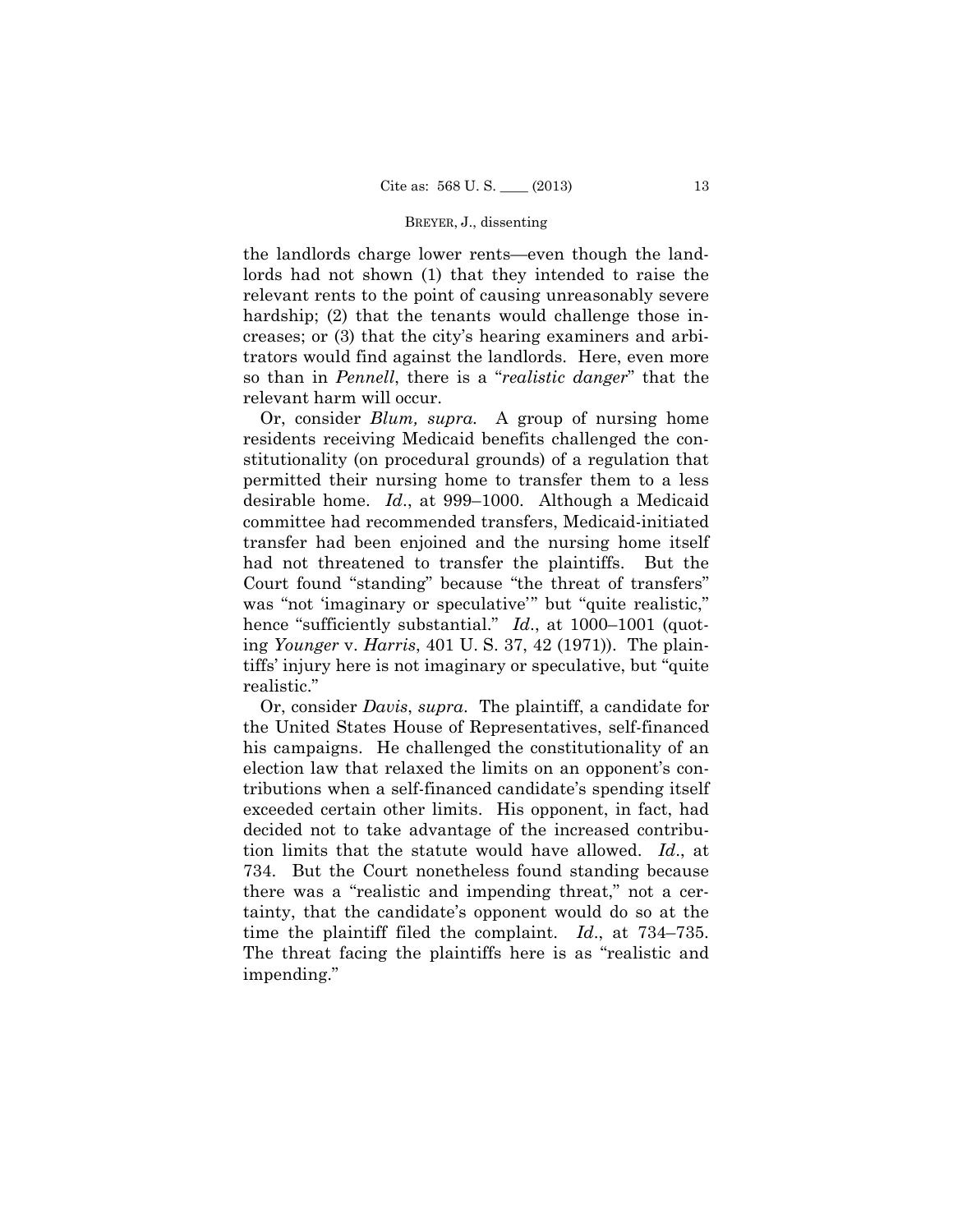stead suggested that a "genuine threat of enforcement" was Or, consider *MedImmune*, *supra*. The plaintiff, a patent licensee, sought a declaratory judgment that the patent was invalid. But, the plaintiff did not face an imminent threat of suit because it continued making royalty payments to the patent holder. In explaining why the plaintiff had standing, we (1) assumed that if the plaintiff stopped making royalty payments it would have standing (despite the fact that the patent holder might not bring suit), (2) rejected the Federal Circuit's "reasonable apprehension of *imminent* suit" requirement, and (3) inlikely sufficient. *Id*., at 128, 129, 132, n. 11 (internal quotation marks omitted). A "genuine threat" is present here.

Moreover, courts have often found *probabilistic* injuries sufficient to support standing. In *Duke Power Co.* v. *Carolina Environmental Study Group, Inc.*, 438 U. S. 59 (1978)*,*  for example, the plaintiffs, a group of individuals living near a proposed nuclear powerplant, challenged the constitutionality of the Price-Anderson Act, a statute that limited the plant's liability in the case of a nuclear accident. The plaintiffs said that, without the Act, the defendants would not build a nuclear plant. And the building of the plant would harm them, in part, by emitting "non-natural radiation into [their] environment." *Id*., at 74. The Court found standing in part due to "our generalized concern about exposure to radiation and the apprehension flowing from the *uncertainty* about the health and genetic consequences of even small emissions." *Ibid*. (emphasis added). See also *Monsanto Co.*, *supra*, at \_\_\_ (slip op., at 11–12) ("A *substantial risk* of gene flow injures respondents in several ways" (emphasis added)).

See also lower court cases, such as *Mountain States Legal Foundation* v. *Glickman*, 92 F. 3d 1228, 1234–1235 (CADC 1996) (plaintiffs attack Government decision to limit timber harvesting; standing based upon increased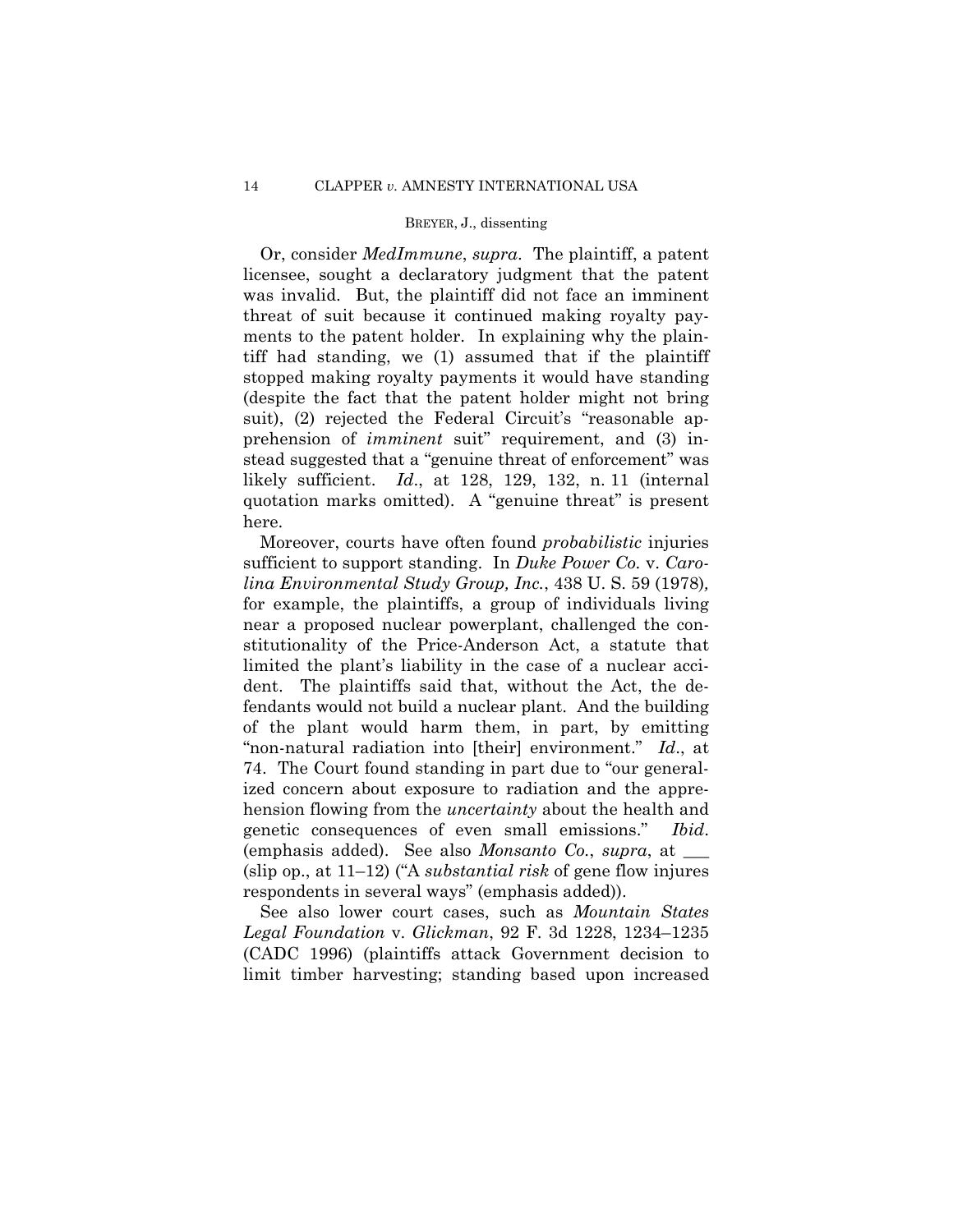*risk* of wildfires); *Natural Resources Defense Council* v. *EPA,* 464 F. 3d 1, 7 (CADC 2006) (plaintiffs attack Government decision deregulating methyl bromide; standing based upon increased lifetime *risk* of developing skin cancer); *Constellation Energy Commodities Group, Inc.* v. *FERC*, 457 F. 3d 14, 20 (CADC 2006) (standing based on increased *risk* of nonrecovery inherent in the reduction of collateral securing a debt of uncertain amount); *Sutton* v*. St. Jude Medical S. C., Inc.*, 419 F. 3d 568, 570–575 (CA6 2005) (standing based on increased *risk* of harm caused by implantation of defective medical device); *Johnson* v. *Allsteel, Inc.*, 259 F. 3d 885, 888–891 (CA7 2001) (standing based on increased *risk* that Employee Retirement Income Security Act beneficiary will not be covered due to increased amount of discretion given to ERISA administrator).

 ful dam-building practices created a high risk that their How could the law be otherwise? Suppose that a federal court faced a claim by homeowners that (allegedly) unlawhomes would be flooded. Would the court deny them standing on the ground that the risk of flood was only 60, rather than 90, percent?

 contract where the future breach depends on probabilities? Would federal courts deny standing to a plaintiff in a diversity action who claims an anticipatory breach of The defendant, say, has threatened to load wheat onto a ship bound for India despite a promise to send the wheat to the United States. No one can know for certain that this will happen. Perhaps the defendant will change his mind; perhaps the ship will turn and head for the United States. Yet, despite the uncertainty, the Constitution does not prohibit a federal court from hearing such a claim. See 23 R. Lord, Williston on Contracts §63:35 (4th ed. 2002) (plaintiff may bring an anticipatory breach suit even though the defendant's promise is one to perform in the future, it has not yet been broken, and defendant may still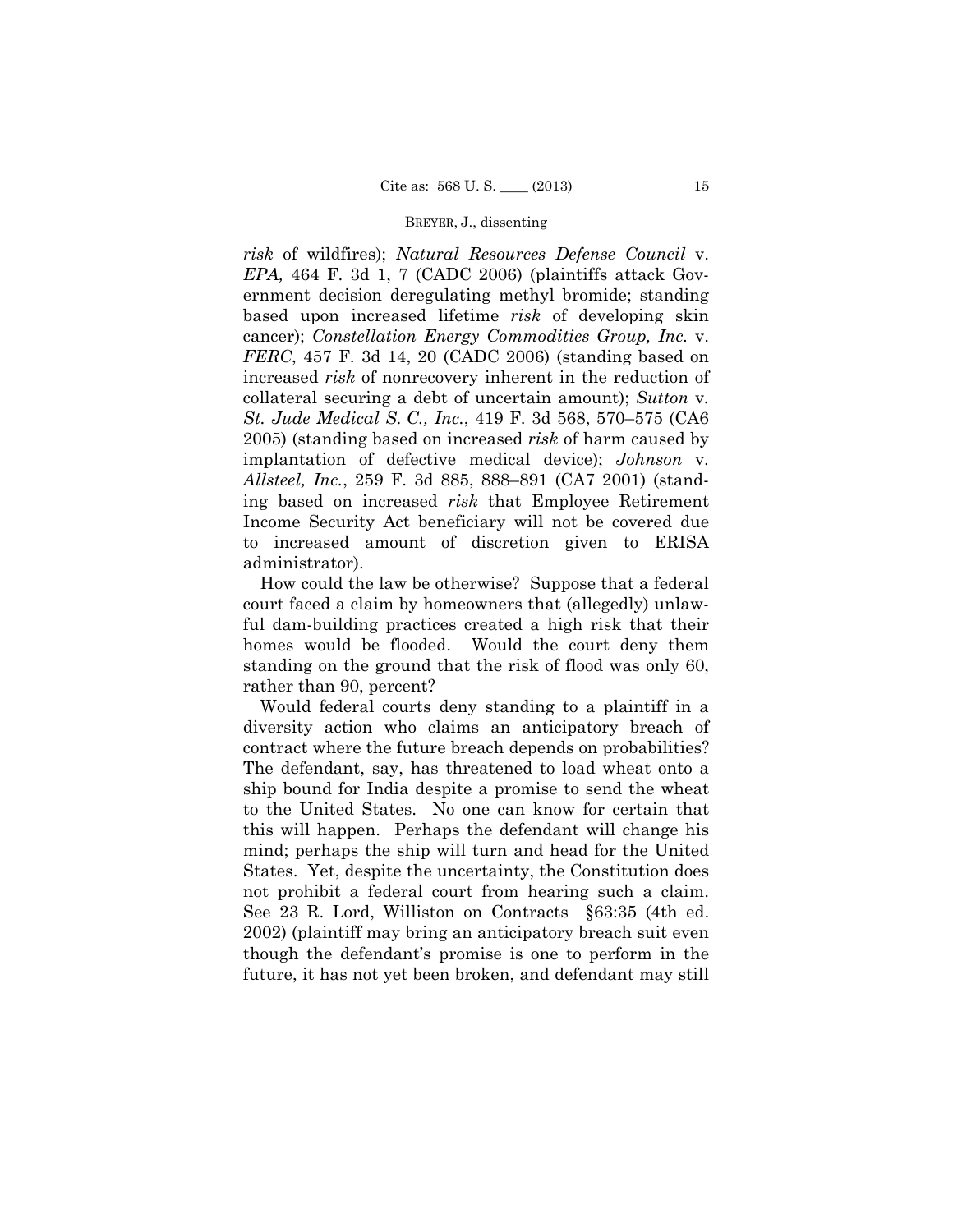retract the repudiation). *E.g., Wisconsin Power & Light Co.* v. *Century Indemnity Co.*, 130 F. 3d 787, 792–793 (CA7 1997) (plaintiff could sue insurer that disclaimed liability for all costs that would be incurred in the future *if*  environmental agencies required cleanup); *Combs* v. *International Ins. Co.*, 354 F. 3d 568, 598–601 (CA6 2004) (similar).

Would federal courts deny standing to a plaintiff who seeks to enjoin as a nuisance the building of a nearby pond which, the plaintiff believes, will very likely, but not inevitably, overflow his land? See 42 Am. Jur. 2d Injunctions §§2, 5 (2010) (noting that an injunction is ordinarily preventive in character and restrains actions that have not yet been taken, but threaten injury). *E.g.*, *Central Delta Water Agency* v*. United States*, 306 F. 3d 938, 947–950 (CA9 2002) (standing to seek injunction where method of operating dam was highly likely to severely hamper plaintiffs' ability to grow crops); *Consolidated Companies, Inc.*  v. *Union Pacific R. Co.*, 499 F. 3d 382, 386 (CA5 2007) (standing to seek injunction requiring cleanup of land adjacent to plaintiff 's tract because of threat that contaminants might migrate to plaintiff 's tract).

Neither do ordinary declaratory judgment actions always involve the degree of certainty upon which the Court insists here. See, *e.g.*, *Maryland Casualty Co.* v. *Pacific Coal & Oil Co.*, 312 U. S. 270, 273 (1941) (insurance company could seek declaration that it need not pay claim against insured automobile driver who was in an accident even though the driver had not yet been found liable for the accident); *Aetna Life Ins. Co.* v. *Haworth*, 300 U. S. 227, 239–244 (1937) (insurance company could seek declaration that it need not pay plaintiff for disability although plaintiff had not yet sought disability payments). See also, *e.g.*, *Associated Indemnity Corp.* v*. Fairchild Industries, Inc.,* 961 F. 2d 32, 35–36 (CA2 1992) (insured could seek declaration that insurance company must pay liabil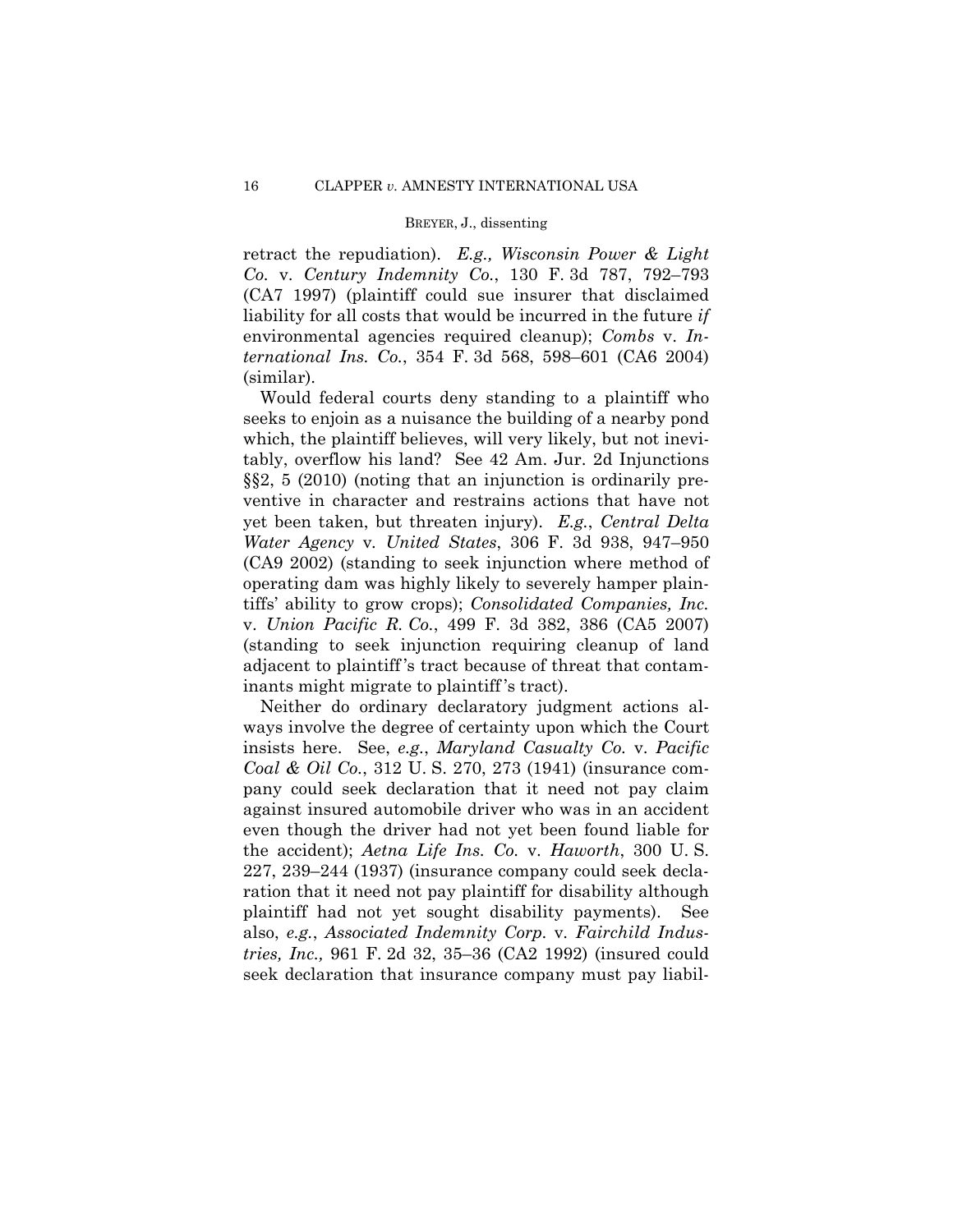ity even before insured found liable).

## $\mathfrak{D}$

In some standing cases, the Court has found that a reasonable probability of *future* injury comes accompanied with *present* injury that takes the form of reasonable efforts to mitigate the threatened effects of the future injury or to prevent it from occurring. Thus, in *Monsanto Co.*, 561 U. S., at  $\equiv$  (slip op., at 11–14) plaintiffs, a group of conventional alfalfa growers, challenged an agency decision to deregulate genetically engineered alfalfa. They claimed that deregulation would harm them because their neighbors would plant the genetically engineered seed, bees would obtain pollen from the neighbors' plants, and the bees would then (harmfully) contaminate their own conventional alfalfa with the genetically modified gene. The lower courts had found a "reasonable probability" that this injury would occur. *Ibid.* (internal quotation marks omitted).

 non-genetically-engineered alfalfa." *Ibid*. We held that these Without expressing views about that probability, we found standing because the plaintiffs would suffer present harm by trying to combat the threat. *Ibid*. The plaintiffs, for example, "would have to conduct testing to find out whether and to what extent their crops have been contaminated." *Id.*, at \_\_\_ (slip op., at 12). And they would have to take "measures to minimize the likelihood of potential contamination and to ensure an adequate supply of "harms, which [the plaintiffs] will suffer even if their crops are not actually infected with" the genetically modified gene, "are sufficiently concrete to satisfy the injury-in-fact prong of the constitutional standing analysis." *Id*., at \_\_\_ (slip op., at 13).

Virtually identical circumstances are present here. Plaintiff McKay, for example, points out that, when he communicates abroad about, or in the interests of, a client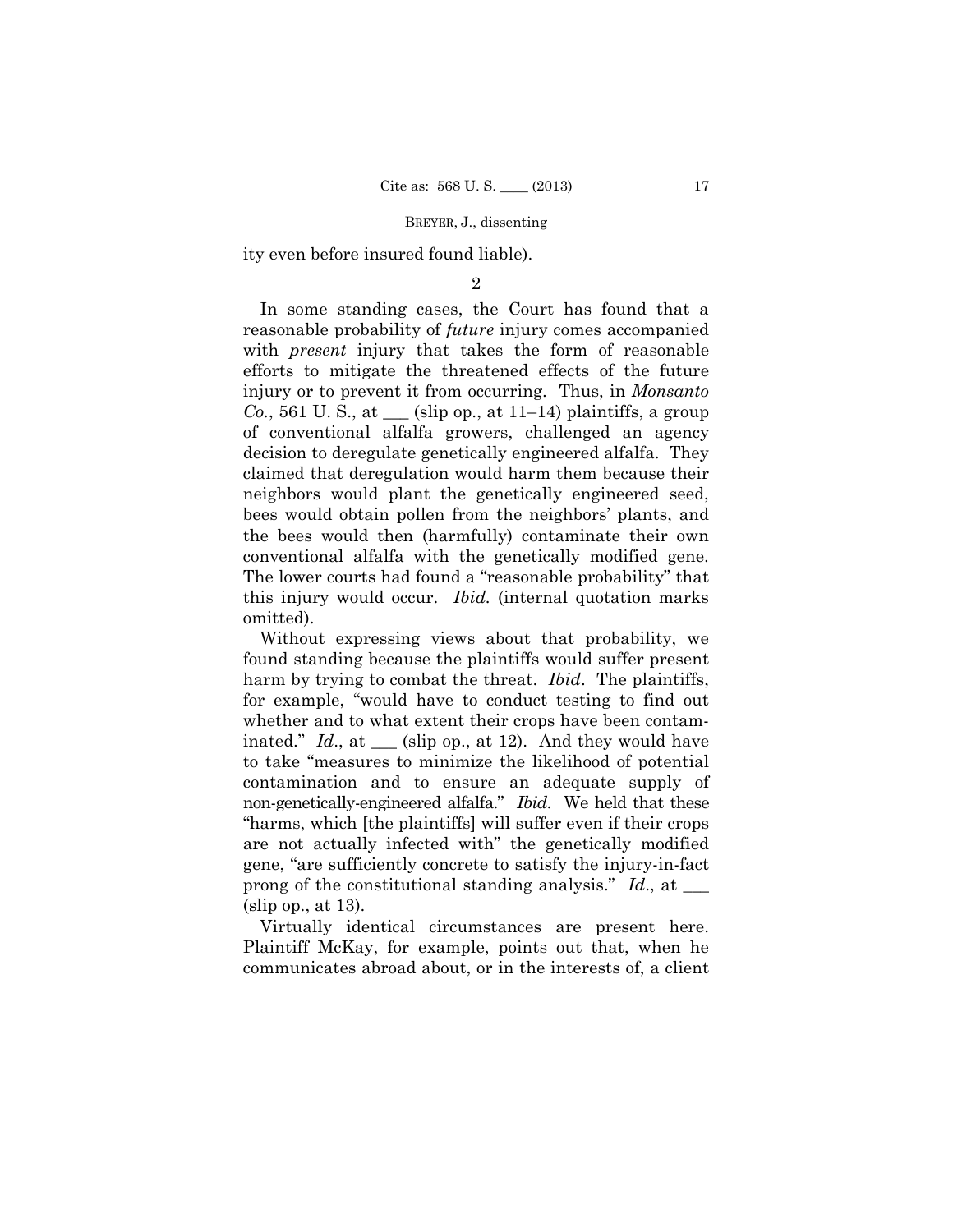(*e.g.*, a client accused of terrorism), he must "make an assessment" whether his "client's interests would be compromised" should the Government "acquire the communications." App. to Pet. for Cert. 375a. If so, he must either forgo the communication or travel abroad. *Id*., at 371a– 372a ("I have had to take measures to protect the confidentiality of information that I believe is particularly sensitive," including "travel that is both time-consuming and expensive").

Since travel is expensive, since forgoing communication can compromise the client's interests, since McKay's assessment itself takes time and effort, this case does not differ significantly from *Monsanto.* And that is so whether we consider the plaintiffs' present necessary expenditure of time and effort as a separate concrete, particularized, imminent harm, or consider it as additional evidence that the future harm (an interception) is likely to occur. See also *Friends of the Earth, Inc.*, 528 U. S., at 183–184 (holding that plaintiffs who curtailed their recreational activities on a river due to reasonable concerns about the effect of pollutant discharges into that river had standing); *Meese* v. *Keene*, 481 U. S. 465, 475 (1987) (stating that "the need to take . . . affirmative steps to avoid the risk of harm . . . constitutes a cognizable injury").

3

The majority cannot find support in cases that use the words "certainly impending" to *deny* standing. While I do not claim to have read every standing case, I have examined quite a few, and not yet found any such case. The majority refers to *Whitmore* v. *Arkansas*, 495 U. S. 149 (1990). But in that case the Court denied standing to a prisoner who challenged the validity of a death sentence given to a *different* prisoner who refused to challenge his own sentence. The plaintiff feared that in the absence of an appeal, his fellow prisoner's death sentence would be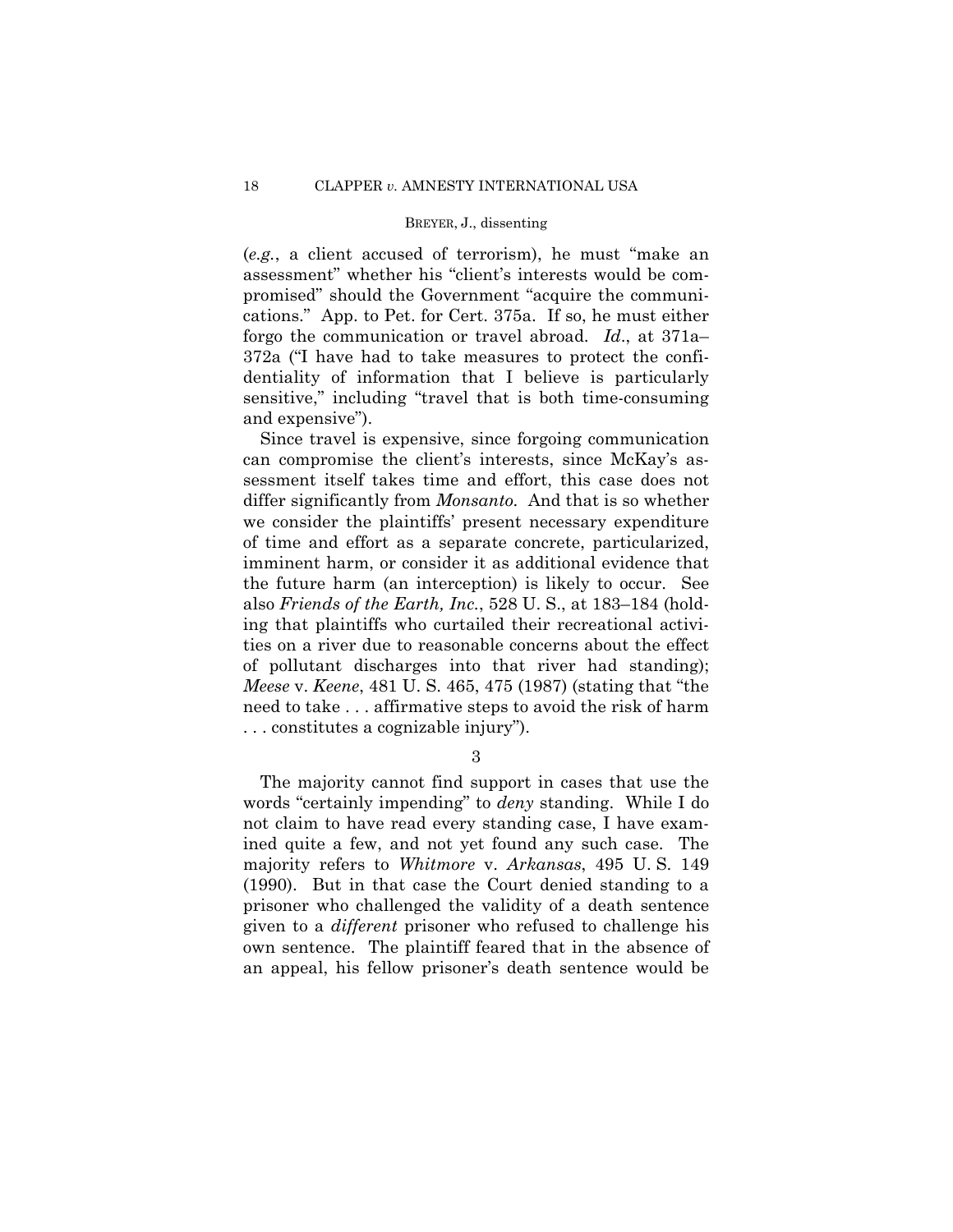missing from the State's death penalty database and thereby skew the database against him, making it less likely his challenges to his own death penalty would succeed. The Court found no standing. *Id.,* at 161. But the fellow prisoner's lack of appeal would have harmed the plaintiff only if (1) the plaintiff separately obtained federal habeas relief and was then reconvicted and resentenced to death, (2) he sought review of his new sentence, and (3) during that review, his death sentence was affirmed only because it was compared to an artificially skewed database. *Id.,* at 156–157. These events seemed not very likely to occur.

In *DaimlerChrysler Corp.* v. *Cuno*, 547 U. S. 332 (2006), taxpayers challenged the constitutionality of a tax break offered by state and local governments to a car manufacturer. We found no standing. But the plaintiffs would have suffered resulting injury only if that the tax break had depleted state and local treasuries and the legislature had responded by raising their taxes. *Id*., at 344.

In *Lujan,* the case that may come closest to supporting the majority, the Court also found no standing. But, as I pointed out, *supra*, at 11, *Lujan* is a case where the Court considered *when,* not *whether,* the threatened harm would occur. 504 U. S., at 564, n. 2. The relevant injury there consisted of a visit by environmental group's members to a project site where they would find (unlawful) environmental depredation. *Id*., at 564. The Court pointed out that members had alleged that they would visit the project sites "soon." But it wrote that "soon" might refer to almost any time in the future. *Ibid*., n. 2. By way of contrast, the ongoing threat of terrorism means that here the relevant interceptions will likely take place imminently, if not now.

The Court has, of course, denied standing in other cases. But they involve injuries *less* likely, not more likely, to occur than here. In a recent case, *Summers* v. *Earth Island Institute*, 555 U. S. 488 (2009), for example, the